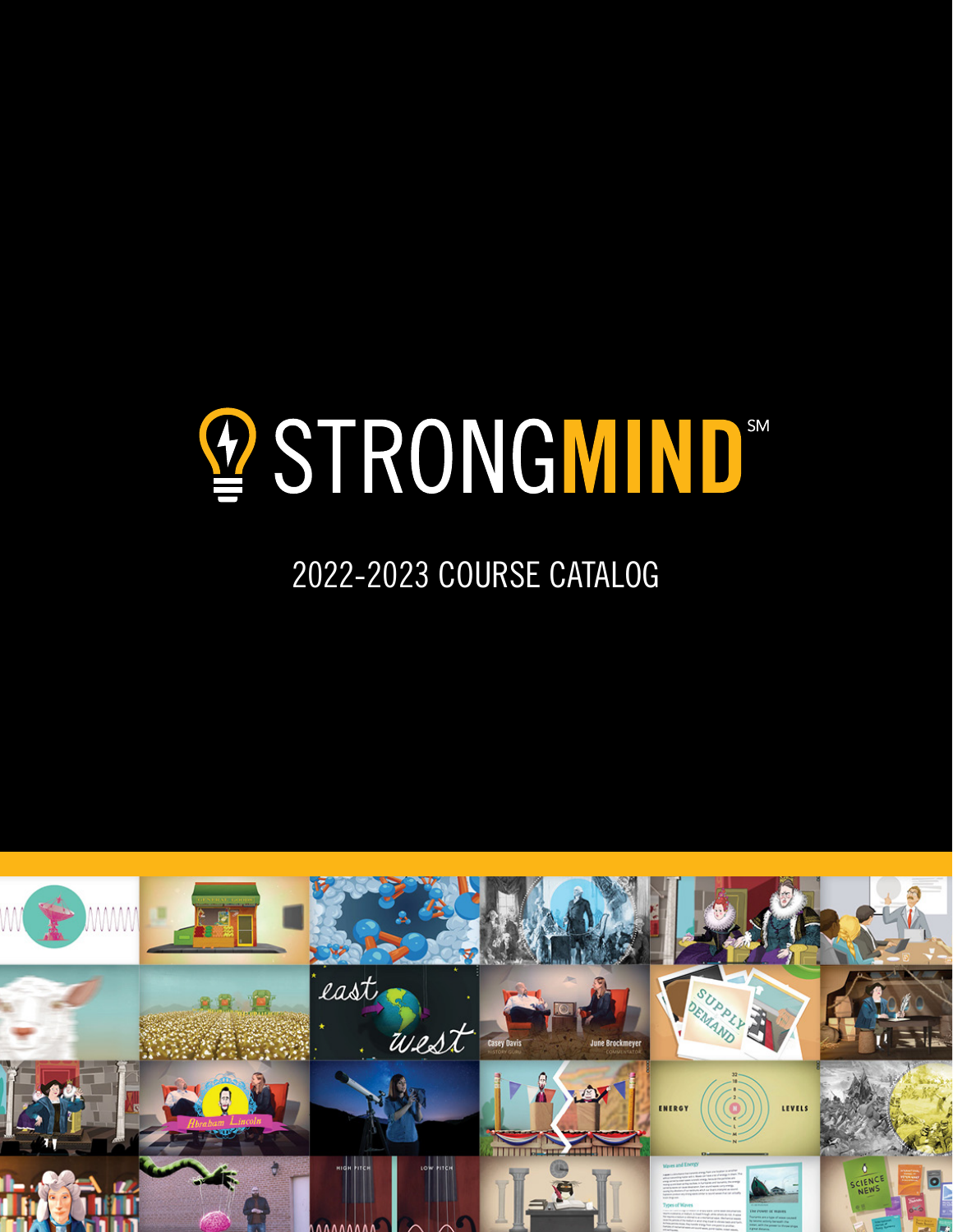# **TABLE OF CONTENTS**



StrongMind is committed to the Quality Matters mission of creating and maintaining high quality courses for online learning. You can see our list of approved courses here.

AP® is a trademark registered by the College Board, which is not affiliated with, and does not endorse StrongMind.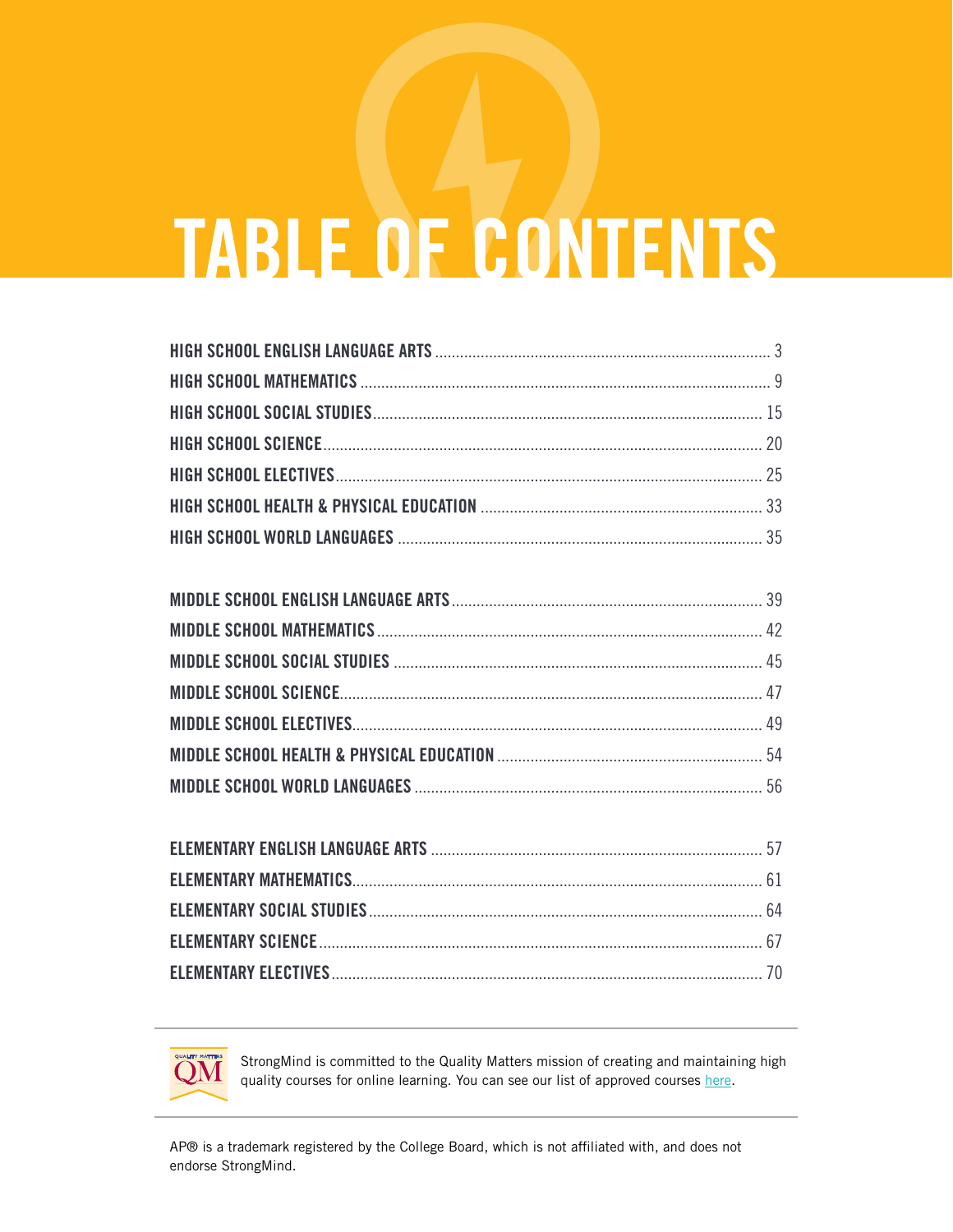## GRADES 9-12 ENGLISH LANGUAGE ARTS

## ENGLISH 9

### Grade: 9

Prerequisite(s): English 8 or equivalent 8th grade English Language Arts

[Course Intro Video](https://vimeo.com/341406762)

Grade: 9 Prerequisite(s): English 9 First Semester

[Course Intro Video](https://vimeo.com/341407078)

## ENGLISH 9 HONORS

### Grade: 9

Prerequisite(s): English 8 or equivalent 8th grade English Language Arts

[Course Intro Video](https://vimeo.com/279891030)

Grade: 9 Prerequisite(s): English 9 Honors First Semester [Course Intro Video](https://vimeo.com/289771396)

### First Semester:

First Semester:

Second Semester:

and a literary analysis.

in an informational essay and an argument essay.

English 9A explores reading, writing, and analysis using both informational and literary texts, as well as comparison of texts in different mediums. Readings include The Princess and the Goblin by George MacDonald, among others to demonstrate understanding of textual evidence, themes, central ideas, inferences, word choice, and figurative and connotative language, and grammar and usage. Writings include a personal narrative (memoir) and a literary analysis. Honors includes additional examples and practice for students.

English I (2 of 2) explores reading, writing, and analysis using both informational and literary texts. Readings include Anthem by Ayn Rand, among other texts of varying time periods to demonstrate concepts such as textual evidence, themes, central ideas, characters, inferences, rhetorical techniques, structure and style, and arguments and claims. Writing topics include grammar, usage, punctuation, spelling, style manuals, phrases, and clauses, culminating

English I (1 of 2) explores reading, writing, and analysis using both informational and literary texts, as well as comparison of texts in different mediums. Readings include The Princess and the Goblin by George MacDonald, among others to demonstrate understanding of textual evidence, themes, central ideas, inferences, word choice, and figurative and connotative language, and grammar and usage. Writings include a personal narrative (memoir)

### Second Semester:

English 9B explores reading, writing, and analysis using both informational and literary texts. Readings include Anthem by Ayn Rand, among other texts of varying time periods to demonstrate concepts such as textual evidence, themes, central ideas, characters, inferences, rhetorical techniques, structure and style, and arguments and claims. Writing topics include grammar, usage, punctuation, spelling, style manuals, phrases, and clauses, culminating in an informational essay and an argument essay.

Honors includes additional examples and practice for students.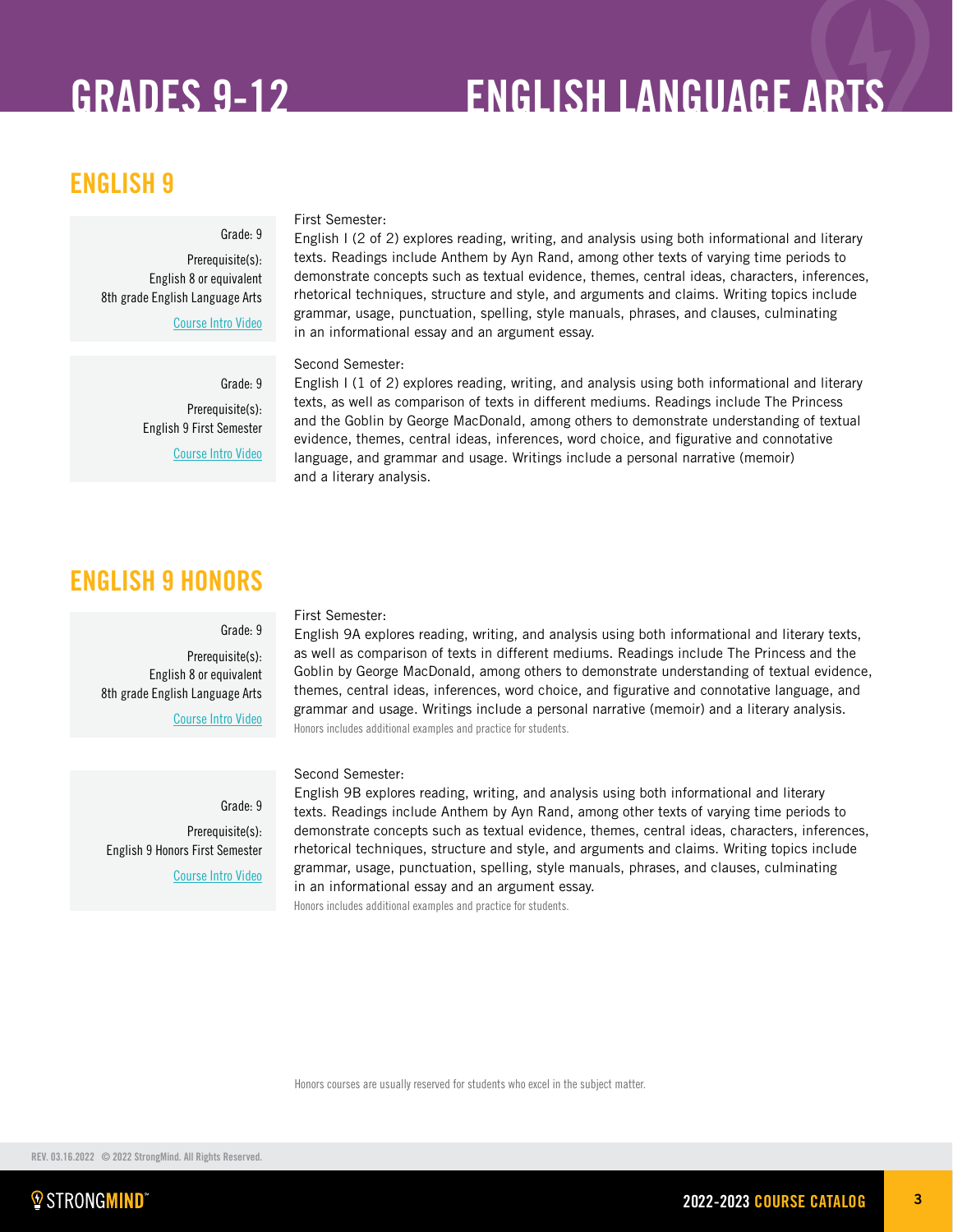## ENGLISH 10

### Grade: 10

Prerequisite(s): English 9 or equivalent 9th grade English Language Arts

[Course Intro Video](https://vimeo.com/345568636)

English II (1 of 2) examines reading, writing, and analysis of informational texts, argument texts, and videos to demonstrate understanding of explicit and inferred meaning, textual evidence, central ideas, arguments and claims, organizational structures, figurative and rhetorical language, and the effect of word choice on tone. Skill building focuses on spelling, grammar, usage, punctuation, domain-specific vocabulary, context clues, and affixes. Writing topics include an informational essay and an argument essay.

### Second Semester:

First Semester:

Grade: 10 Prerequisite(s): English 10 First Semester [Course Intro Video](https://vimeo.com/345078042)

English II (2 of 2) explores reading, writing, and analysis of literary texts from around the world and across history. Readings include Antigone by Sophocles, among others to demonstrate understanding of textual evidence, themes, inferences, characterization, figurative language, figures of speech, and literary devices, as well as building about foundational knowledge of context clues, word nuances, affixes, phrases, clauses, and parallel construction. Writing topics include a literary analysis essay and a personal narrative essay.

## ENGLISH 10 HONORS

### Grade: 10

Prerequisite(s): English 9 Honors or equivalent 9th grade English Language Arts Course Intro Video Coming Soon!

Grade: 10 Prerequisite(s): English 10 Honors First Semester [Course Intro Video](https://vimeo.com/269236424)

### First Semester:

English 10A investigates the writing and discourse processes while supplementing them with the reading and grammar strategies necessary to comprehend and compose nonfiction texts. Exploration of language skills in writing topics include researching, organizing, and developing descriptive, persuasive narrative, and expository compositions.

Honors includes additional examples and practice for students.

### Second Semester:

English 10B explores literature from multiple eras and cultures. Readings include epic poetry, folktales, ancient verses, Greek tragedy such as Antigone by Sophocles, short stories, and excerpts from novels to examine language, ideas, characters, and literary elements. Exploration of evidence, context clues, symbolism, affixes, and denotative and connotative meanings are provided in short research and writing projects. Writing topics also include a character analysis and a personal narrative.

Honors includes additional examples and practice for students.

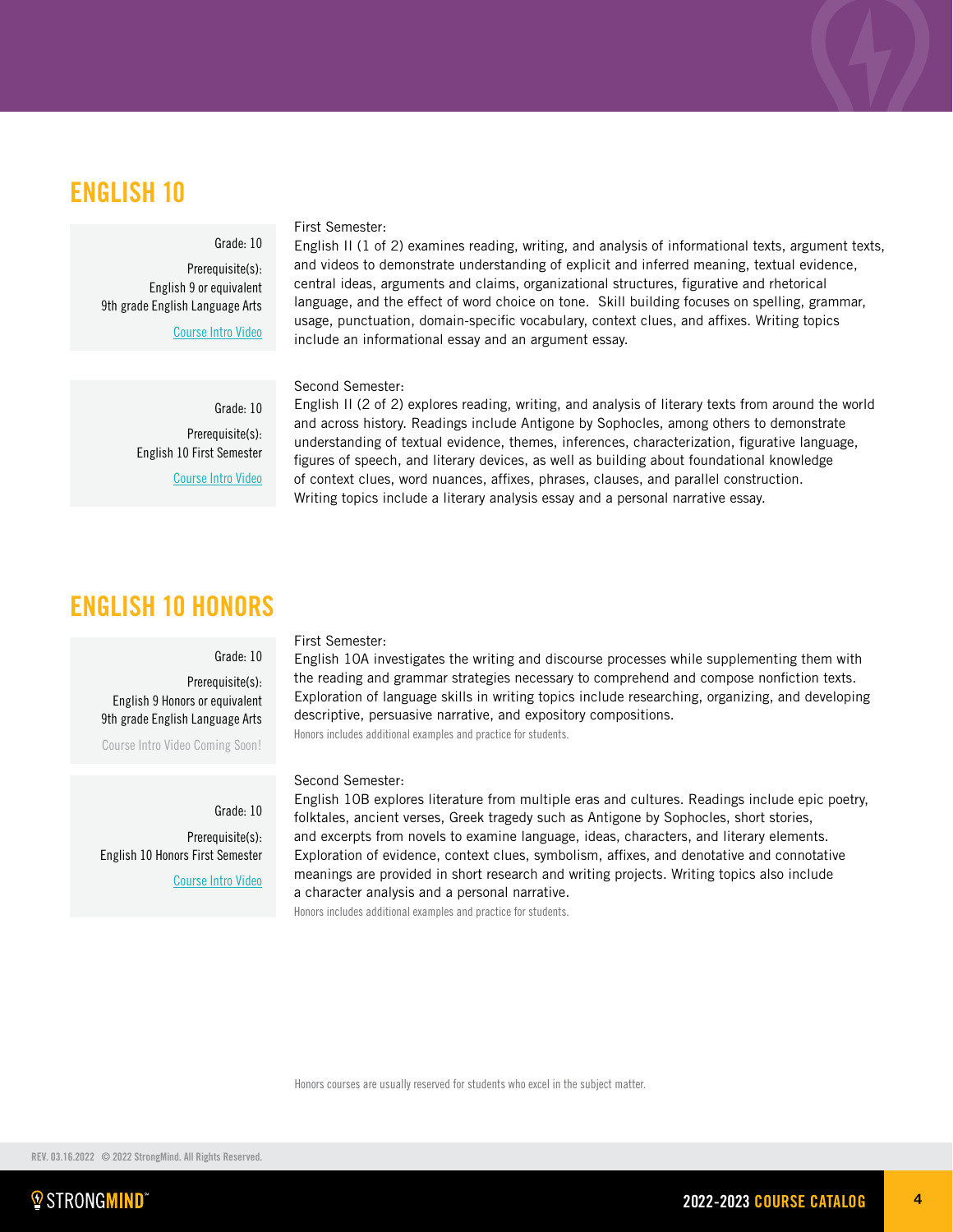### ENGLISH 11

### Grade: 11

Prerequisite(s): English 10 or equivalent 10th grade English Language Arts

[Course Intro Video](https://vimeo.com/347191969)

### First Semester:

English III (1 of 2) examines reading, writing, and analysis using both informational and argument texts. Readings include seminal US texts such as "What to the Slave Is the Fourth of July?" by Frederick Douglass, speeches, court documents, and scientific articles to explore textual evidence, central ideas, inferences, word choice, figurative language, spelling, hyphens, contested usage, figures of speech, and reference materials. Writing topics include a researched informational essay and a researched argument essay.

### Second Semester:

Grade: 11 Prerequisite(s): English 11 First Semester [Course Intro Video](https://vimeo.com/348265014)

English III (2 of 2) explores reading, writing, and analysis using both informational and literary texts. Readings include poetry and drama, such The Crucible by Arthur Miller to demonstrate literary elements of plot, setting, character, themes, and central ideas. Comparing works from different time periods, reviewing context and word nuances, and learning about punctuation, style manuals, phrases, clauses, and parallel structure to improve reading and writing skills. Writing topics include a fictional narrative and a literary analysis.

### ENGLISH 11 HONORS

### Grade: 11

Prerequisite(s): English 10 Honors or equivalent 10th grade English Language Arts

Course Intro Video - Coming Soon

Grade: 11 Prerequisite(s): English 11 Honors First Semester

Course Intro Video - Coming Soon

### First Semester:

English 11A examine seminal US documents ranging from Thomas Paine's Common Sense through contemporary speeches by the President, among other texts to demonstrate knowledge of the use of rhetorical devices, inference, symbolism, bias, and the drawing of conclusions. The course focuses on argument and persuasion through formal speaking and writing. Honors includes additional examples and practice for students.

### Second Semester:

English 11B explores American writers and the historical events that influenced their works. Reading selections include The Red Badge of Courage by Stephen Crane, works the following eras and influences: Transcendentalism, Romanticism, American Gothic, American Civil War, Regionalism, Realism, Naturalism, Imagist, Harlem Renaissance, and Modernism. The course emphasizes critical and analytical thinking as well as reading and writing skills. Honors includes additional examples and practice for students.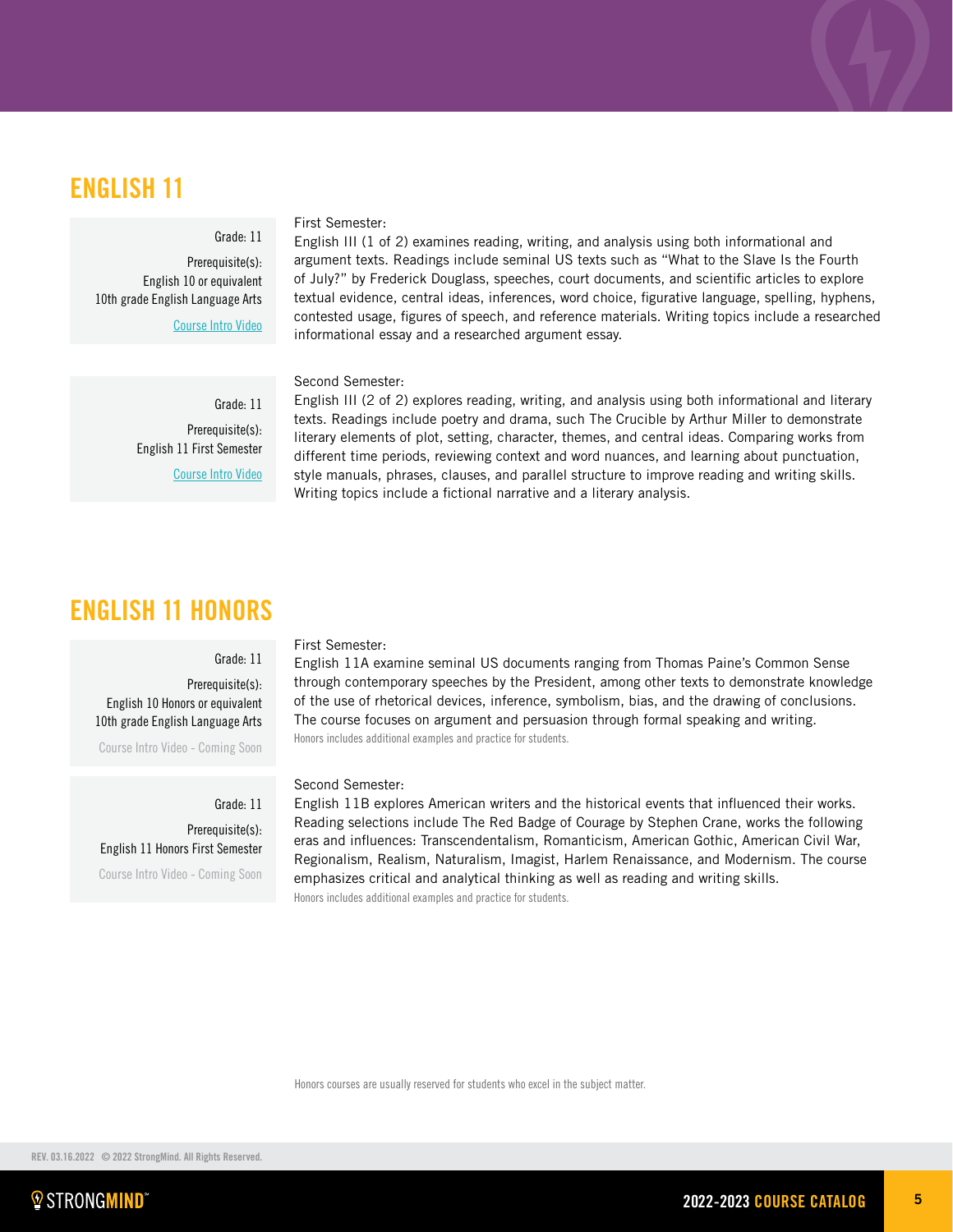## ENGLISH 12

### Grade: 12

Prerequisite(s): English 11 or equivalent 11th grade English Language Arts

[Course Intro Video](https://vimeo.com/350828571)

### First Semester:

English IV (1 of 2) explores analysis of informational and argument texts. Readings include seminal US texts such as the Declaration of Independence, presidential speeches, court documents, and articles related to innovative technology to demonstrate rhetoric, figurative language, theme, purpose, specialized vocabulary, text structure, word nuances, inferences, research, evidence, and reference sources. In addition, students learn about context clues, contested usage, and syntax errors. Writings include a researched informational essay and a researched argument essay.

English IV (2 of 2) analyzes narrative texts from British literature—from the Middle Ages through modern times. Demonstrated skills include explicit and implicit meanings, figurative language, literary devices, central ideas, themes, and narrative and structural elements. Writings include a fictional narrative in the style of Gothic Romanticism and a literary analysis comparing

### Second Semester:

Grade: 12 Prerequisite(s): English 12 First Semester [Course Intro Video](https://vimeo.com/222869266)

## ENGLISH 12 HONORS

### Grade: 12

Prerequisite(s): English 11 Honors or equivalent 11th grade English Language Arts

[Course Intro Video](http://vimeo.com/222869252)

Grade: 12 Prerequisite(s): English 12 Honors First Semester [Course Intro Video](https://vimeo.com/222869266)

### First Semester:

English 12A explores rhetoric using informational texts, including seminal US documents that shaped legal and social policy to examine reasoning including the chain of legal reasoning. Honors includes additional examples and practice for students.

### Second Semester:

"English 12B synthesize knowledge and uses critical thinking to analyze narrative texts from British literature across different eras—from the Middle Ages through modern times. Students read Frankenstein by Mary Shelley along with works by British writers such as Shakespeare and Tolkien. These reading selections demonstrate concepts such as narrative elements and structures, literary devices such as symbolism and sarcasm, and inference. Topic include: vocabulary, context clues, word choice, and affixes. In addition, students write a fictional narrative and a literary analysis.

Honors includes additional examples and practice for students.

Honors courses are usually reserved for students who excel in the subject matter.

and contrasting two British literature texts of different eras.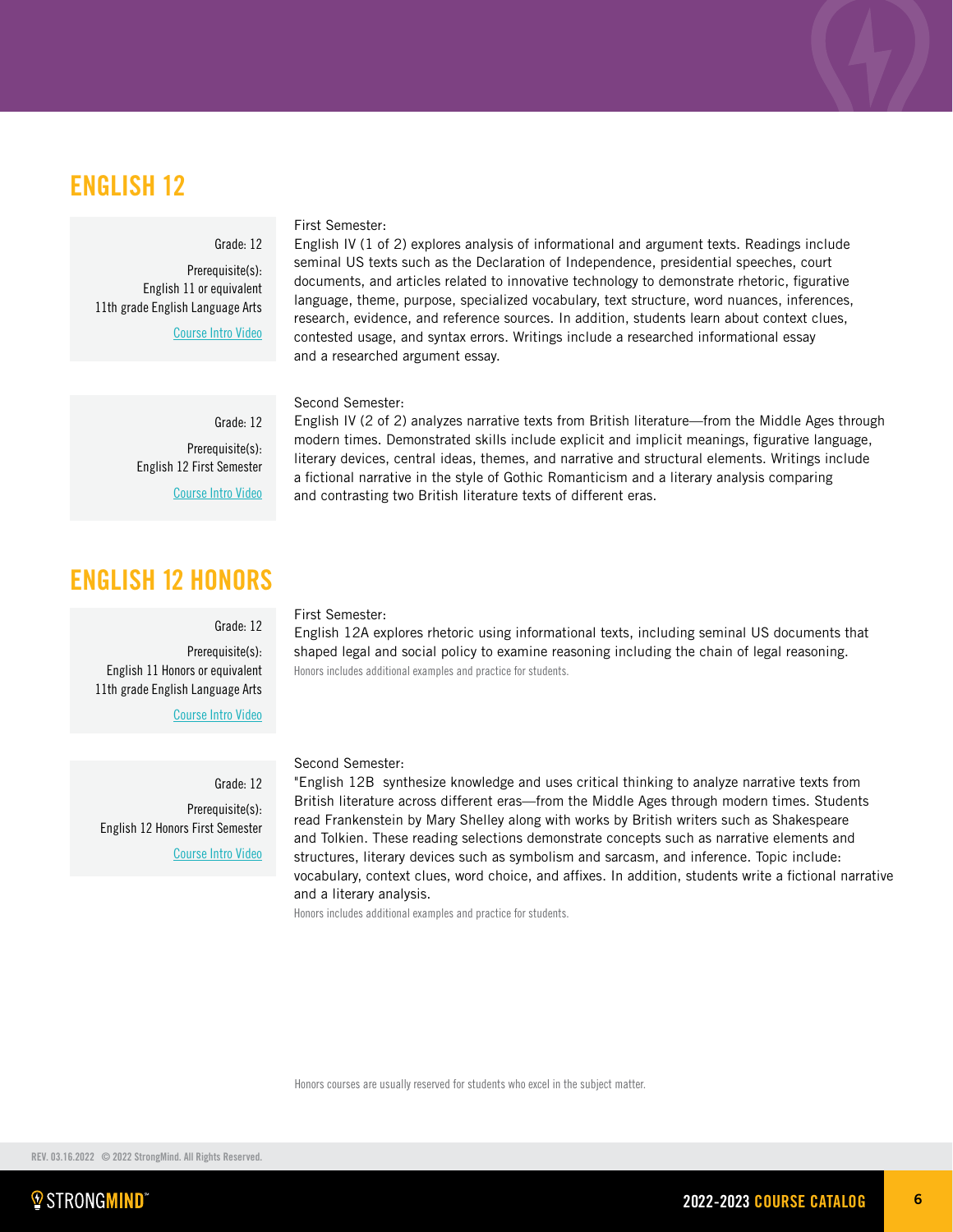## AP® ENGLISH LANGUAGE & COMPOSITION

Grades: 9-12 Prerequisite(s): None

### First Semester:

This course helps students prepare to take the Advanced Placement Language and Composition Exam ™ administered by the College Board. The first semester focuses on the concepts and skills needed to analyze argumentative texts and to build solid arguments—starting with the choices that experienced authors make when they write to persuade an audience. Students learn and apply best practices for constructing, revising, and refining their own arguments. Writing assignments in Semester A include rhetorical analyses of straightforward written arguments as well as satirical texts and visual approaches to persuasion. Students will be asked to develop several formal argumentative essays and also to practice new skills by writing less formal journal entries throughout the semester. The pace and level of work required by this course is similar to that required in a college-level composition course, so students should be prepared to work independently and to complete all assignments in a way that makes good use of their time.

Second Semester:

Grades: 9-12 Prerequisite(s): None

The second semester of AP English Language and Composition focuses on writing tasks that require synthesis and documentation. Students will analyze many examples of synthesis essays and apply what they learn as they create their own texts based on multiple sources. They will also take a closer look at the use of visual and multi-modal or multimedia evidence when used as support for an argument, and they'll consider how to incorporate these unique approaches into their own attempts at persuasion. Semester B will ask students to work toward improving and refining the style with which they deliver arguments, including the use of rhetorical devices, varied syntax, and grammatical concepts essential to academic discourse. Writing assignments in Semester B include the analysis and construction of multimedia arguments, studies in style, and research-based projects that require the synthesis of information and ideas. As in Semester A, the pace and level of work required by this course is advanced and substantial, so students should be prepared to work independently and thoroughly on all assignments.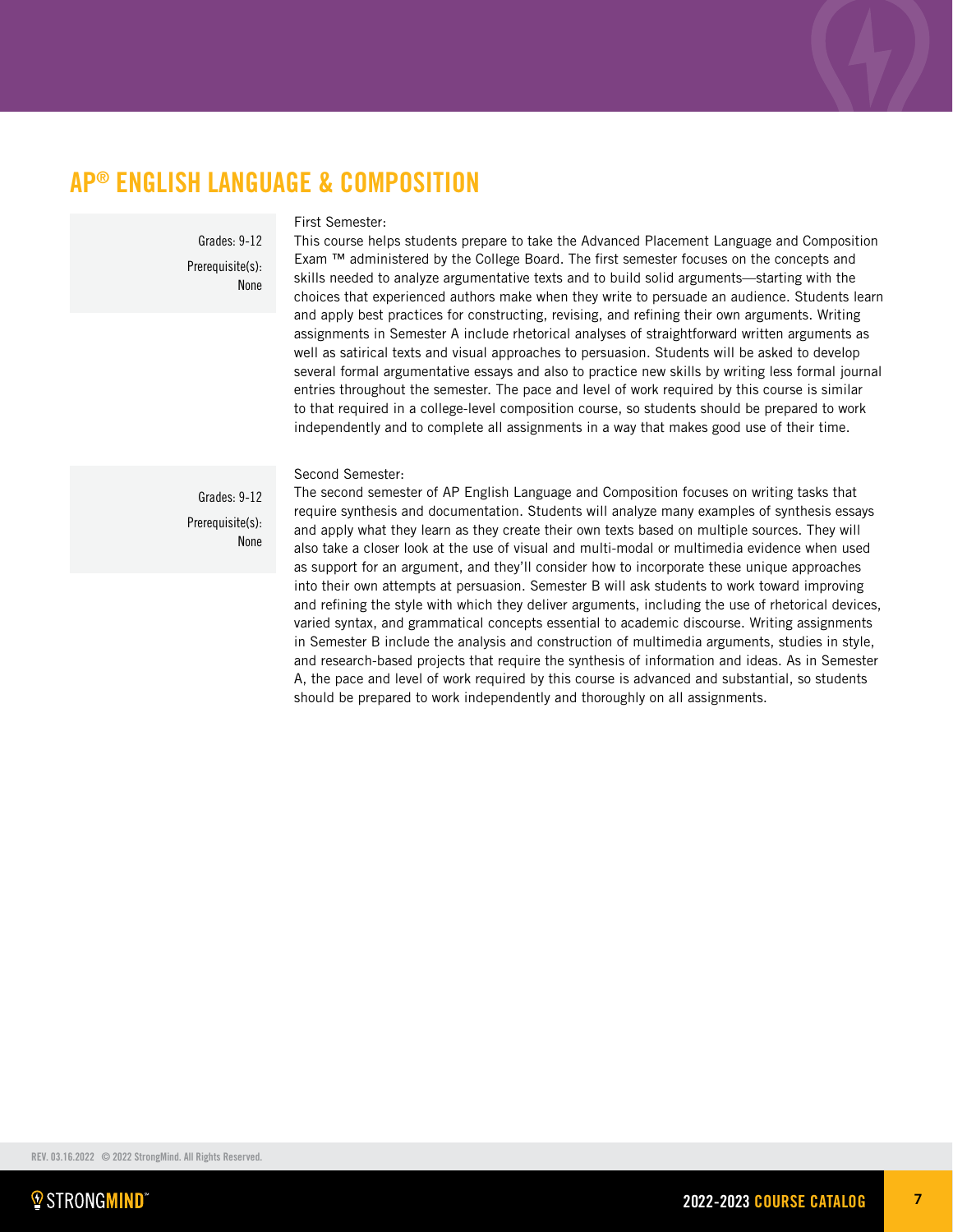## AP® ENGLISH LITERATURE & COMPOSITION

Grades: 9-12 Prerequisite(s): None

### First Semester:

Both semesters of AP English Literature and Composition have been designed to challenge students to read and interpret a wide range of literary works. This course allows students to explore a variety of genres and literary periods and to write clearly about the literature that they encounter. By the end of the second semester, the student will be well prepared for the AP examination and will have acquired analytical skills that will be used throughout life. The first semester of this course focuses on the elements of fiction. The student will spend a considerable amount of time reading and analyzing a variety of short stories and novels. The student will evaluate how the elements of plot analysis, characterization, theme, point of view, symbolism, allegory, irony, and humor work together to create a story or novel that is worthy of literary acclaim. In addition to reading, the student will complete a wide variety of writing pieces in order to develop better writing skills in the following areas: narrative, exploratory, expository, and argumentative.

Second Semester:

Grades: 9-12 Prerequisite(s): None

Both semesters of AP English Literature and Composition have been designed to challenge students to read and interpret a wide range of literary works. This course allows students to explore a variety of genres and literary periods and to write clearly about the literature that they encounter. By the end of the second semester, the student will be well prepared for the AP examination and will have acquired analytical skills that will be used throughout life. The first semester of this course focuses on the elements of fiction. The student will spend a considerable amount of time reading and analyzing a variety of short stories and novels. The student will evaluate how the elements of plot analysis, characterization, theme, point of view, symbolism, allegory, irony, and humor work together to create a story or novel that is worthy of literary acclaim. In addition to reading, the student will complete a wide variety of writing pieces in order to develop better writing skills in the following areas: narrative, exploratory, expository, and argumentative.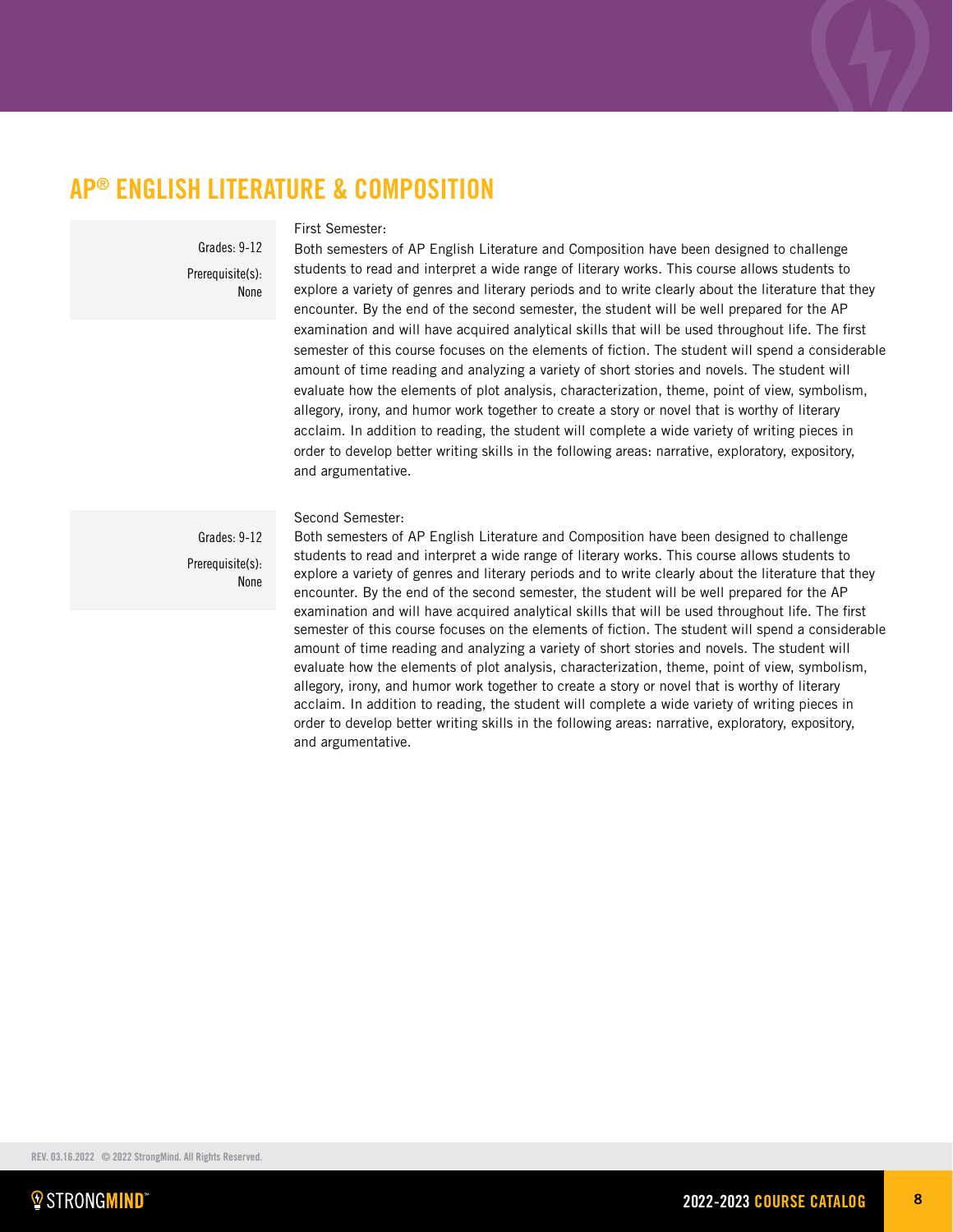## GRADES 9-12 MATHEMATICS

## PRE-ALGEBRA

 $\mathcal{O}$ 

Grades: 6-9 Prerequisite(s): None

[Course Intro Video](https://vimeo.com/304172267)

Pre-Algebra is a one-semester math course to build an algebraic foundation to prepare students for Algebra I. Topics included: reviewing integers and rational numbers, properties of numbers and working with exponents and roots, mastering the order of operations, variables, how to simplify expressions and solve multi-step equations, lines and linear equations, ordered pairs, the coordinate plane, and graphs.

## ALGEBRA 1

Grades: 9-12 Prerequisite(s): Math 8 [Course Intro Video](https://vimeo.com/319886647)

Grades: 9-12 Prerequisite(s): Algebra 1 First Semester [Course Intro Video](https://vimeo.com/326925682)

### First Semester:

Algebra 1 (1 of 2) explores the application of properties to simplify expressions with exponents and radicals, relationships between rational and irrational numbers, solving linear equations and inequalities, applying knowledge of linear equations and inequalities to solve and graph systems of linear equations and inequalities, applying operations on polynomials, factoring quadratic expressions, and solving quadratic equations using different methods.

Second Semester:

Algebra 1 (2 of 2) explores the analysis of different types of functions presented as equations, graphs, tables, verbal descriptions, identifying key features applied to real-world problems, using key features to compare different types of functions, transformations of functions, statistics, interpreting and analyzing data sets, as well as causation and correlation.

## ALGEBRA 1 HONORS

Grades: 9-12 Prerequisite(s): Math 8 [Course Intro Video](https://vimeo.com/270105838)

Grades: 9-12 Prerequisite(s): Algebra 1 Honors First Semester [Course Intro Video](https://vimeo.com/270105875)

### First Semester:

Algebra 1A explores algebraic problems and applies the knowledge to real-life situations. Topics included: linear inequalities, forms of linear equations, relate linear equations and functions, solve systems of equations and systems of inequalities, interpret solutions mathematically and contextually, statistics, measures of central tendency, relative frequencies, and scatter plots.

Second Semester:

Algebra 1B explores functions by exploring new families of functions, the effect of different transformations, key features of their graphs, and how they compare functions represented in different ways. Additional topics included: polynomials on quadratics, quadratic equations and their graphs, various methods of factoring and solving quadratic equations, exponential growth and decay, and how linear, quadratic, and exponential functions compare to one another.

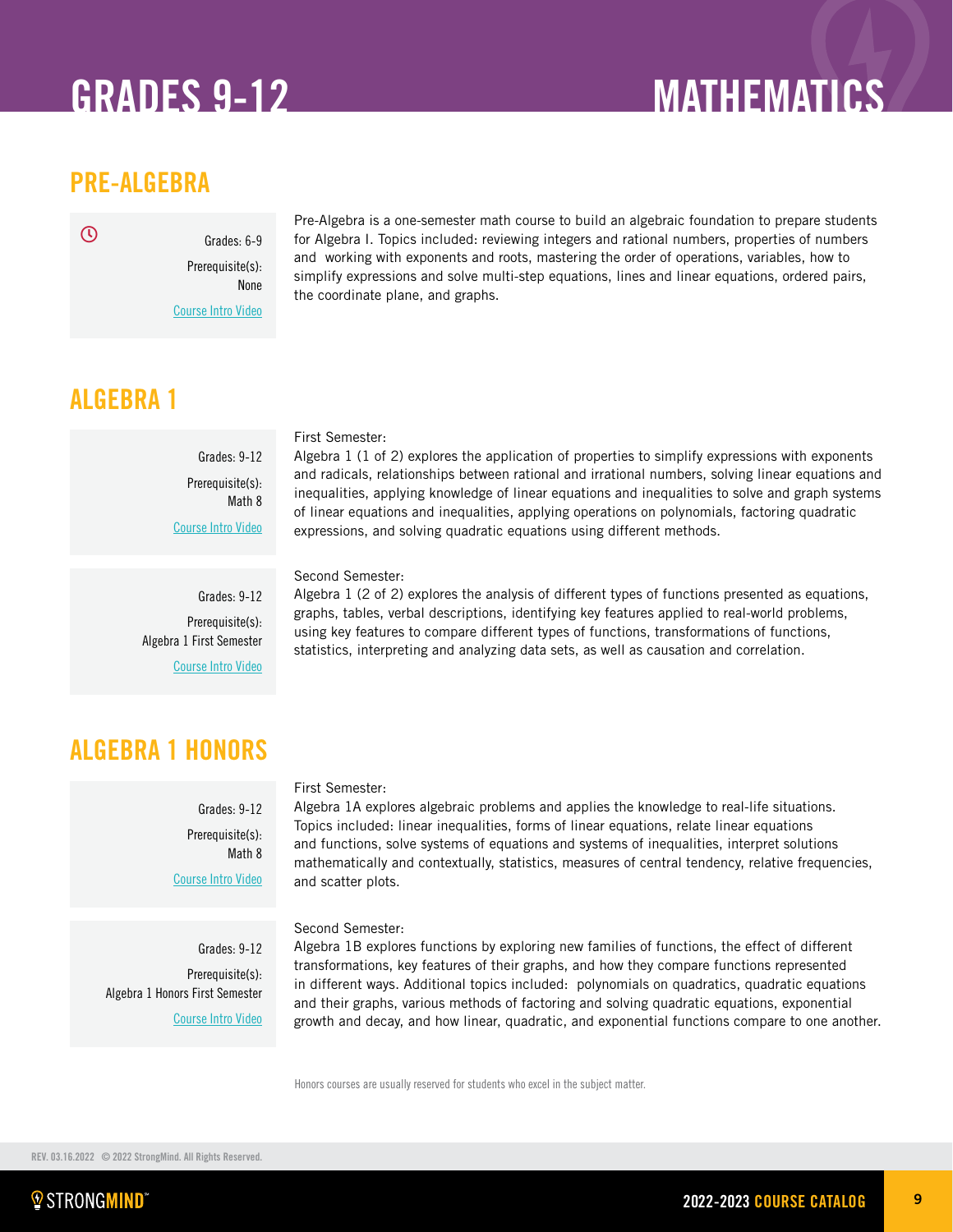### **GEOMETRY**

Grades: 9-12 Prerequisite(s): Algebra 1 [Course Intro Video](https://vimeo.com/340499736)

### First Semester:

Second Semester:

Geometry (1 of 2) explores writing formal proofs and constructing geometric figures. Topics included: transformations to explain the concepts of congruent and similar figures with a focus on the properties of congruent and similar triangles. Properties are proved with postulates, theorems, and formal proofs, as well as trigonometric ratios and their applications to real-world situations.

Grades: 9-12 Prerequisite(s): Geometry First Semester

[Course Intro Video](https://vimeo.com/345768143)

Geometry (2 of 2) explores writing formal proofs and constructing geometric figures. Topics included: slopes, midpoints, distance formula with a focus on their applications in coordinate proofs, theorems about circles as well as concepts related to circles, and two- and three-dimensional figures and probability.

## GEOMETRY HONORS

Grades: 9-12 Prerequisite(s): Algebra 1 Honors [Course Intro Video](http://vimeo.com/222869290)

Grades: 9-12 Prerequisite(s): Geometry Honors First Semester [Course Intro Video](http://vimeo.com/222869018)

### First Semester:

Geometry A examines congruence, proofs, and constructions to prove statements about lines, angles, triangles, and quadrilaterals; applies the knowledge of transformations to learn a formal definition for similarity to write proofs, introduces trigonometry through its connection to the concept of similarity, derive and use formulas for the areas and volumes of two- and threedimensional figures, and they investigate cross sections and solids of revolutions.

Second Semester:

Geometry B explores the Pythagorean theorem, distance formula, midpoint formula, and slope formula to solve geometric problems and develop coordinate proofs. Topics included: understand and apply theorems about circles to find arc lengths and areas of sectors of circles; apply the distance formula to write equations of circles in the coordinate system; and understand the concepts of permutations and combinations to explore the concept of probability.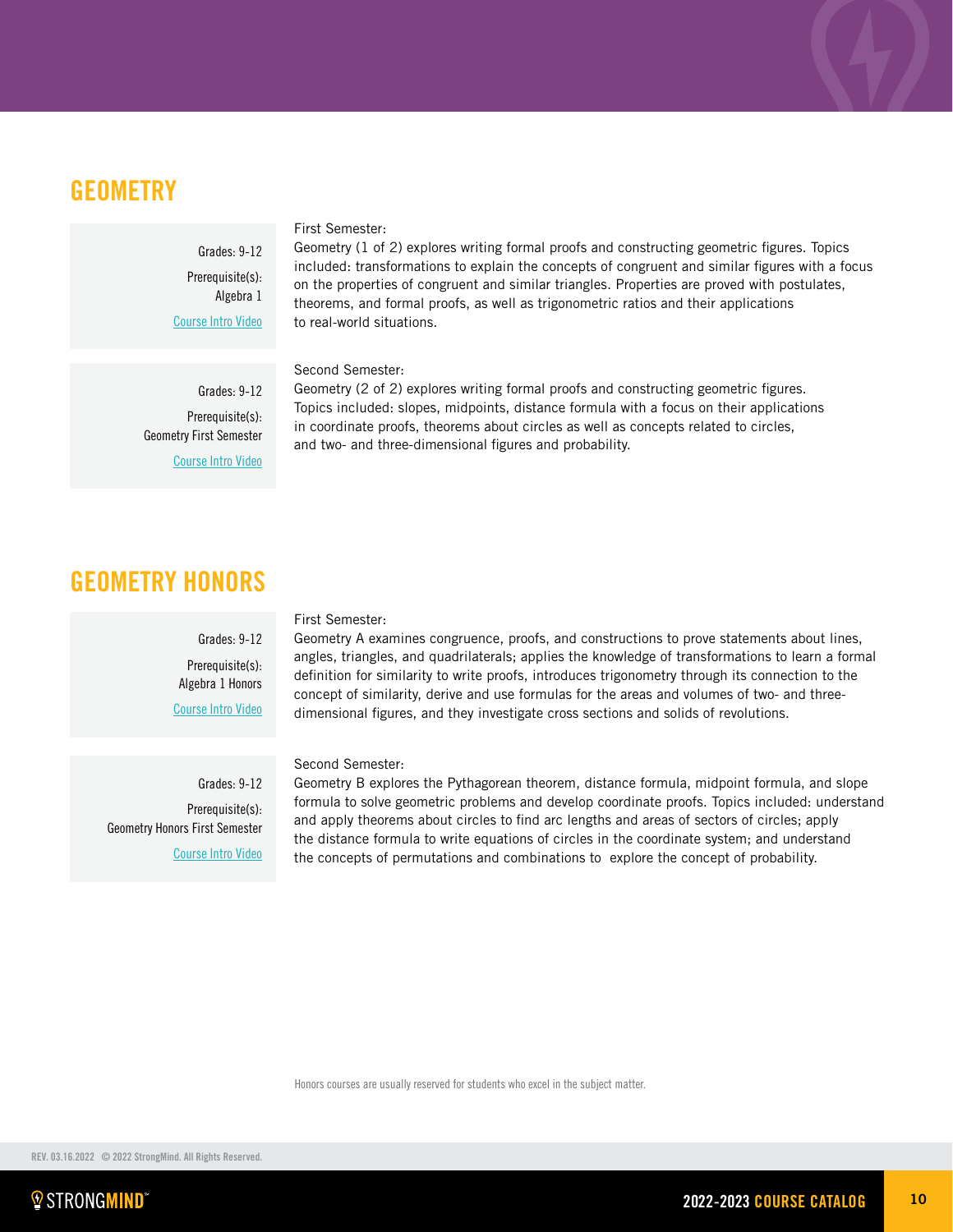## ALGEBRA 2

Grades: 9-12 Prerequisite(s): Algebra 1 & Geometry

[Course Intro Video](https://vimeo.com/313890530)

Grades: 9-12 Prerequisite(s): Algebra 2 First Semester [Course Intro Video](https://vimeo.com/313890564)

### First Semester:

Algebra 2 (1 of 2) explores solving quadratic equations with complex solutions and performs operations on polynomials, uses polynomial identities to solve problems, analyzes polynomial functions using different representations, and solves polynomial equations graphically, works with rational functions, and performing arithmetic operations on rational functions to graph them.

### Second Semester:

Algebra 2 (2 of 2) explores radical equations, rewriting expressions involving radicals, and graphing and solve radical equations. Concepts of trigonometry include ratios and using the unit circle to understand them, graph sine, cosine, and tangent functions, and explore key features to prove and apply trigonometric identities.

## ALGEBRA 2 HONORS

Grades: 9-12 Prerequisite(s): Algebra 1 Honors, Geometry Honors [Course Intro Video](http://vimeo.com/222869045)

Grades: 9-12 Prerequisite(s): Algebra 2 Honors First Semester [Course Intro Video](http://vimeo.com/222869066)

### First Semester:

Algebra 2A explores polynomial, rational, radical, and trigonometric functions, solving equations, including quadratic equations over the complex numbers, as well as rational and radical equations.

Second Semester:

Algebra 2B explores modeling real-life situations with equations and inequalities, solving exponential equations with logarithms, and synthesizing and generalizing a variety of functions families, how to make probability decisions and how to use statistics and sampling processes to understand data sets and answer questions about samples and populations.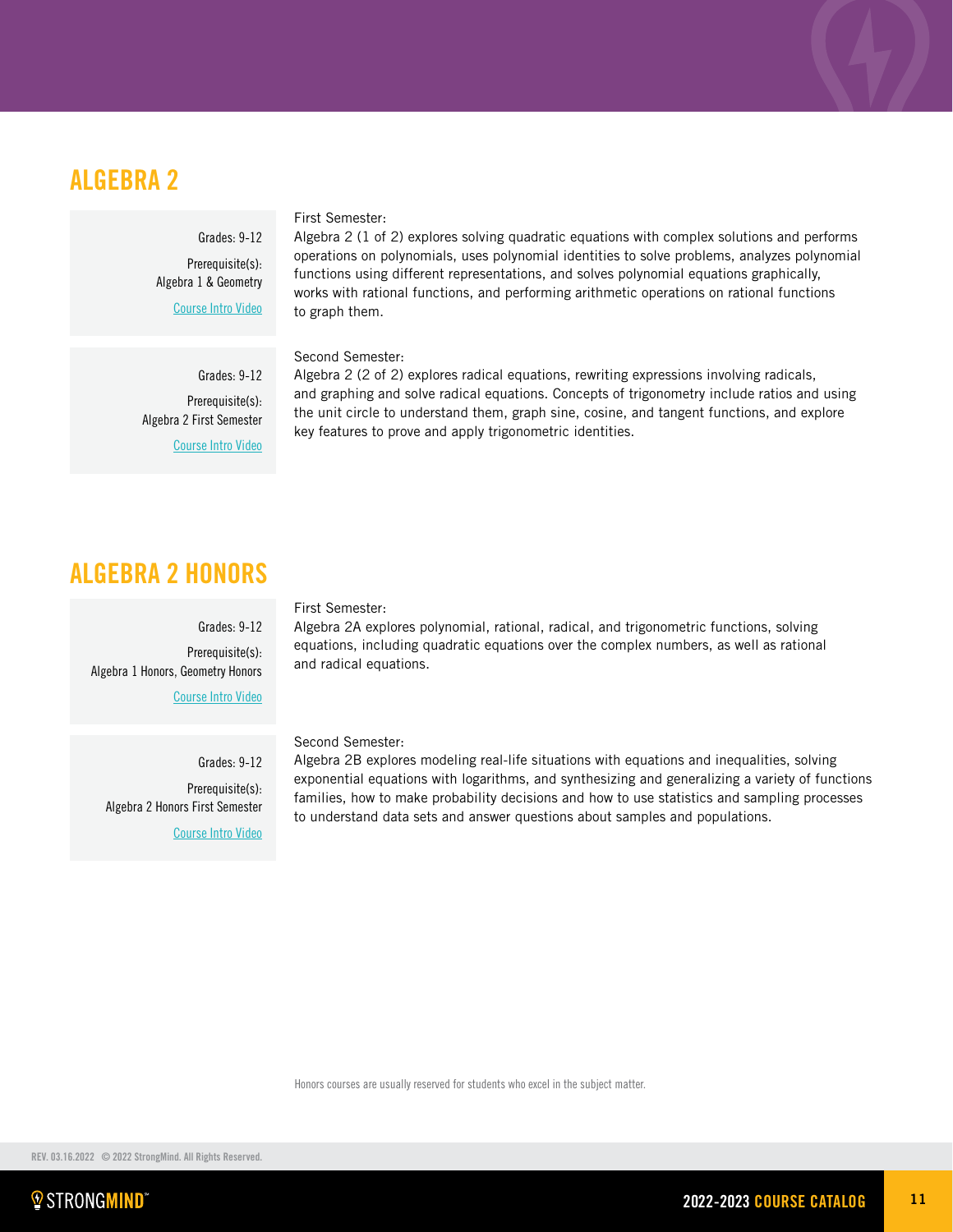## EXTENDED ALGEBRA 2\*

### Grades: 9-12

Prerequisite(s): Algebra 1 and Geometry [Course Intro Video](https://vimeo.com/313890530)

Grades: 9-12 Prerequisite(s): Extended Algebra 2 First Semester [Course Intro Video](https://vimeo.com/423346672/81faa96c0d)

Grades: 9-12 Prerequisite(s): Extended Algebra 2 Second Semester [Course Intro Video](https://vimeo.com/452349328)

Grades: 9-12 Prerequisite(s): Extended Algebra 2 Third Semester

[Course Intro Video](https://vimeo.com/449429522)

### First Semester:

Extended Algebra 2 (1 of 4) explores solving quadratic equations with complex solutions and performing operations on polynomials, using polynomial identities to solve problems, analyzing polynomial functions using different representations, solving polynomial equations graphically, working with rational functions, and performing arithmetic operations on rational functions to graph them.

### Second Semester:

Extended Algebra 2 (2 of 4) explores radical equations, rewriting expressions involving radicals, and graphing and solving radical equations. Concepts of trigonometry include ratios and using the unit circle to understand them, graph sine, cosine, tangent functions, and exploring their key features to prove and apply trigonometric identities.

### Third Semester:

Extended Algebra 2 (3 of 4) explores modeling real-life situations with equations and inequalities, solving exponential equations with logarithms, and synthesizing and generalizing a variety of function families.

Fourth Semester:

Extended Algebra 2 (4 of 4) explores how to make probability decisions, as well as how to use basic statistics and sampling processes to understand data sets and answer questions about samples and populations.

## COLLEGE MATHEMATICS PREPARATION°

Grades: 11-12 Prerequisite(s): Algebra 1, Algebra 2, Geometry [Course Intro Video](https://vimeo.com/319872234)

Grades: 11-12

### First Semester:

College Math Preparation (1 of 2) explores mathematics in real-life situations, such as investments and interest, calculating loans, and annuities. Topics included: comparing and contrasting solutions; interpreting results of calculations in context to a problem; calculating perimeter, area, surface area, and volume; converting units of measurement between different systems; and solving problems using exponential growth.

*\*This course may receive college credit through dual enrollment if the school has a partnership with a college.*

### Second Semester:

College Math Preparation (2 of 2) explores how to make probability decisions, as well as how to use basic statistics and sampling processes to understand data sets and answer questions about samples and populations. Topics included: distinguishing between sets, using Venn diagrams to solve applied problems, probability and permutations, statistics, and calculating and interpreting data. Prerequisite(s): College Mathematics Preparation First Semester [Course Intro Video](https://vimeo.com/319872454)

*\*This course may receive college credit through dual enrollment if the school has a partnership with a college.*

### \*4-semester course

°This course may receive college credit through dual enrollment if the school has a partnership with a college.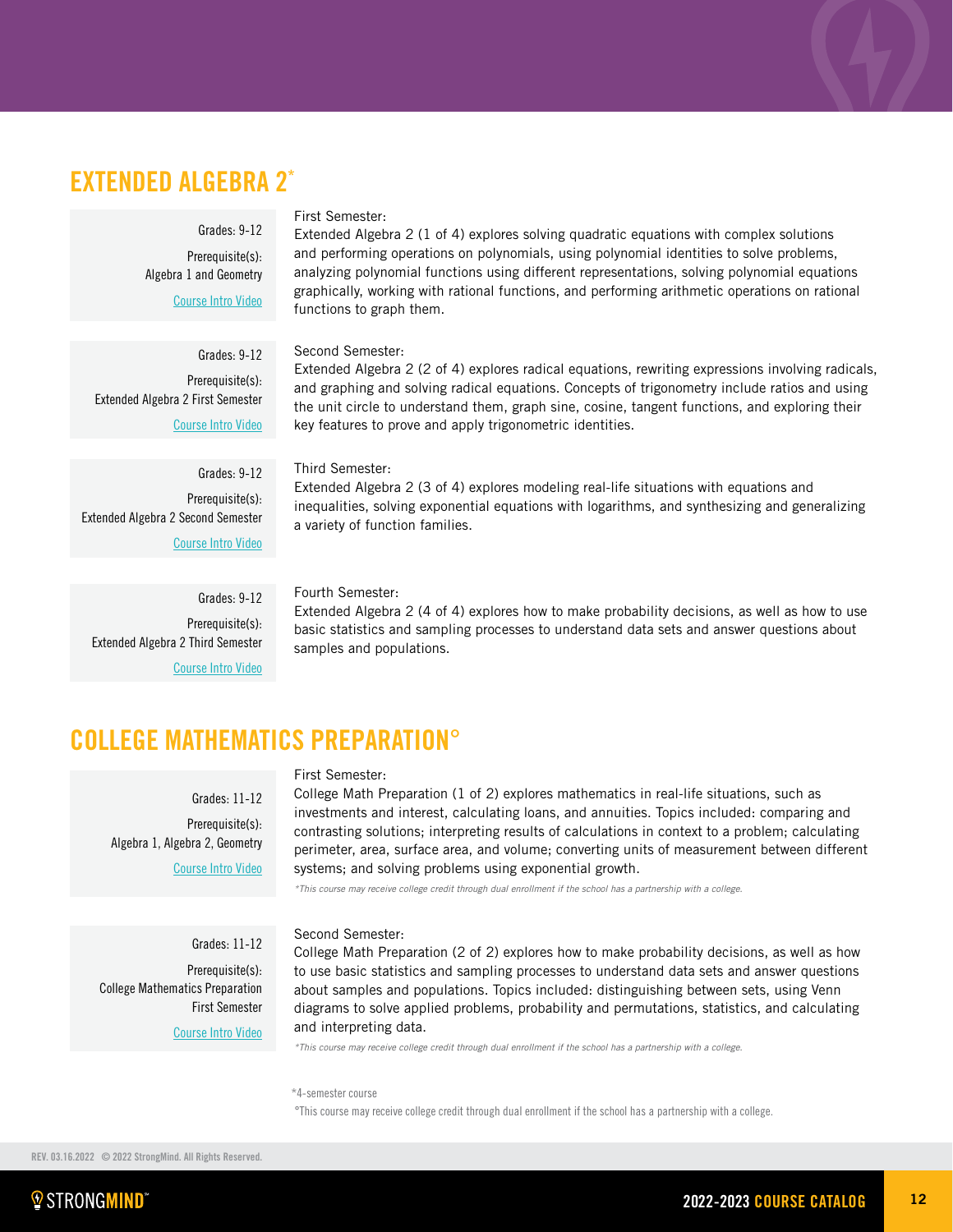## FINANCIAL MATHEMATICS

 $\mathcal{O}$ 

 $\overline{\mathcal{O}}$ 

Prerequisite(s): Algebra 1 [Course Intro Video](https://vimeo.com/353835656)

Grade: 9-12

Financial Mathematics (1 of 1) investigates how to solve real-life problems, analyze current financial issues of taxes, loans, car leases, mortgages, and insurance. Mathematical processes are used to study patterns and analyze data, algebraic formulas, graphs, and amortization modeling.

*Schools may use this course independently or pair with Applied Mathematics to create a Math Models full-year course.*

## APPLIED MATHEMATICS

Grade: 9-12 Prerequisite(s): Algebra 1 [Course Intro Video](https://vimeo.com/user62359637/review/359805727/c79212999f)

Applied Mathematics (1 of 1) examines how artists, video game developers, and musicians apply mathematical concepts to create, and how biologists use mathematics to measure the distances between cells and gain new insights about the body by applying concepts from geometry, functions, probability, and statistics.

*Schools may use this course independently or pair with Financial Mathematics to create a Math Models full-year course.*

## PRE-CALCULUS

Grades: 9-12 Prerequisite(s): None

### First Semester:

In this course, students will understand and apply concepts, graphs and applications of a variety of families of functions, including polynomial, exponential, logarithmic, logistic and trigonometric. An emphasis will be placed on use of appropriate functions to model real world situations and solve problems that arise from those situations. A focus is also on graphing functions by hand and understanding and identifying the parts of a graph. A scientific and/or graphics calculator is recommended for work on assignments, and on examinations.

Grades: 9-12 Prerequisite(s): None Second Semester:

Pre-Calculus Part B covers the major units of Introductory Trigonometry and Graphs, Trigonometric Equations and Identities, Analytical Trigonometry, Sequences and Series, Conic Sections and an Introduction to Calculus. A focus is also on graphing functions by hand and understanding and identifying the parts of a graph.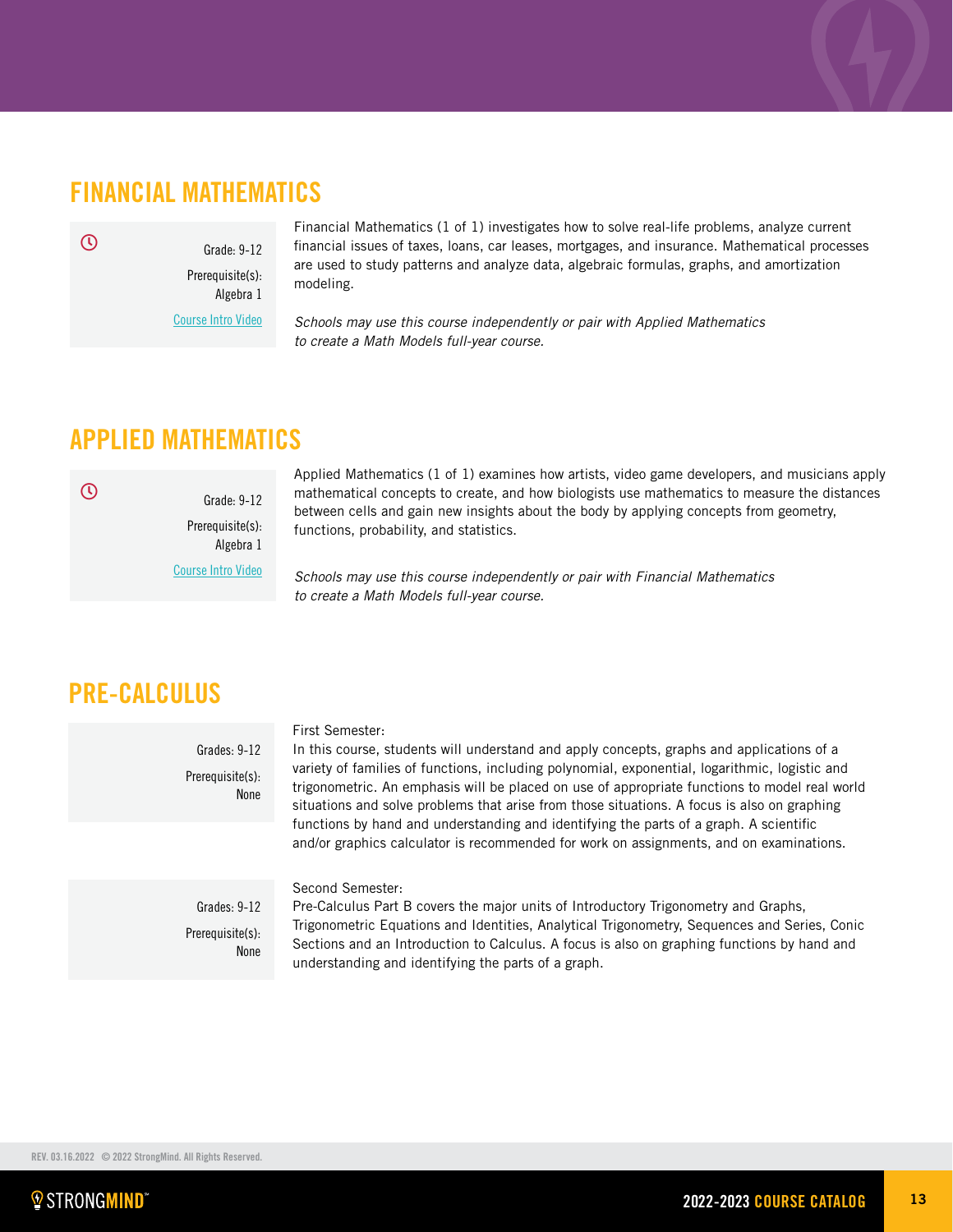## AP® CALCULUS

Grades: 9-12

Prerequisite(s): Pre-Calculus A, Pre-Calculus B

### First Semester:

This AP Calculus course is designed with the intent for students to incorporate the concepts of all previous math courses and expand upon these concepts with the implementation of Limits. Emphasis is placed upon the multi-representational approach to calculus where problems and their solutions are explored and interpreted graphically, numerically, analytically and verbally. Students will also be required to explain their answers in written form and will be asked to compare their written response to the AP grading rubric and explain why they feel they should receive that grade. Students are required to use graphing calculators with the capabilities ascribed by the College Board: (apcentral.collegeboard.com). These calculators will be used in a variety of ways including multi-representation of equations (graphs and tables) and also for conducting explorations with various functions and how different values change the look of the function.

### Second Semester:

Grades: 9-12 Prerequisite(s): Pre-Calculus A, Pre-Calculus B This AP Calculus course is designed with the intent for students to incorporate the concepts of all previous math courses and expand upon these concepts with the implementation of Limits. Emphasis is placed upon the multi-representational approach to calculus where problems and their solutions are explored and interpreted graphically, numerically, analytically and verbally. Students will also be required to explain their answers in written form and will be asked to compare their written response to the AP grading rubric and explain why they feel they should receive that grade. Students are required to use graphing calculators with the capabilities ascribed by the College Board: (apcentral.collegeboard.com). These calculators will be used in a variety of ways including multi-representation of equations (graphs and tables) and also for conducting explorations with various functions and how different values change the look of the function.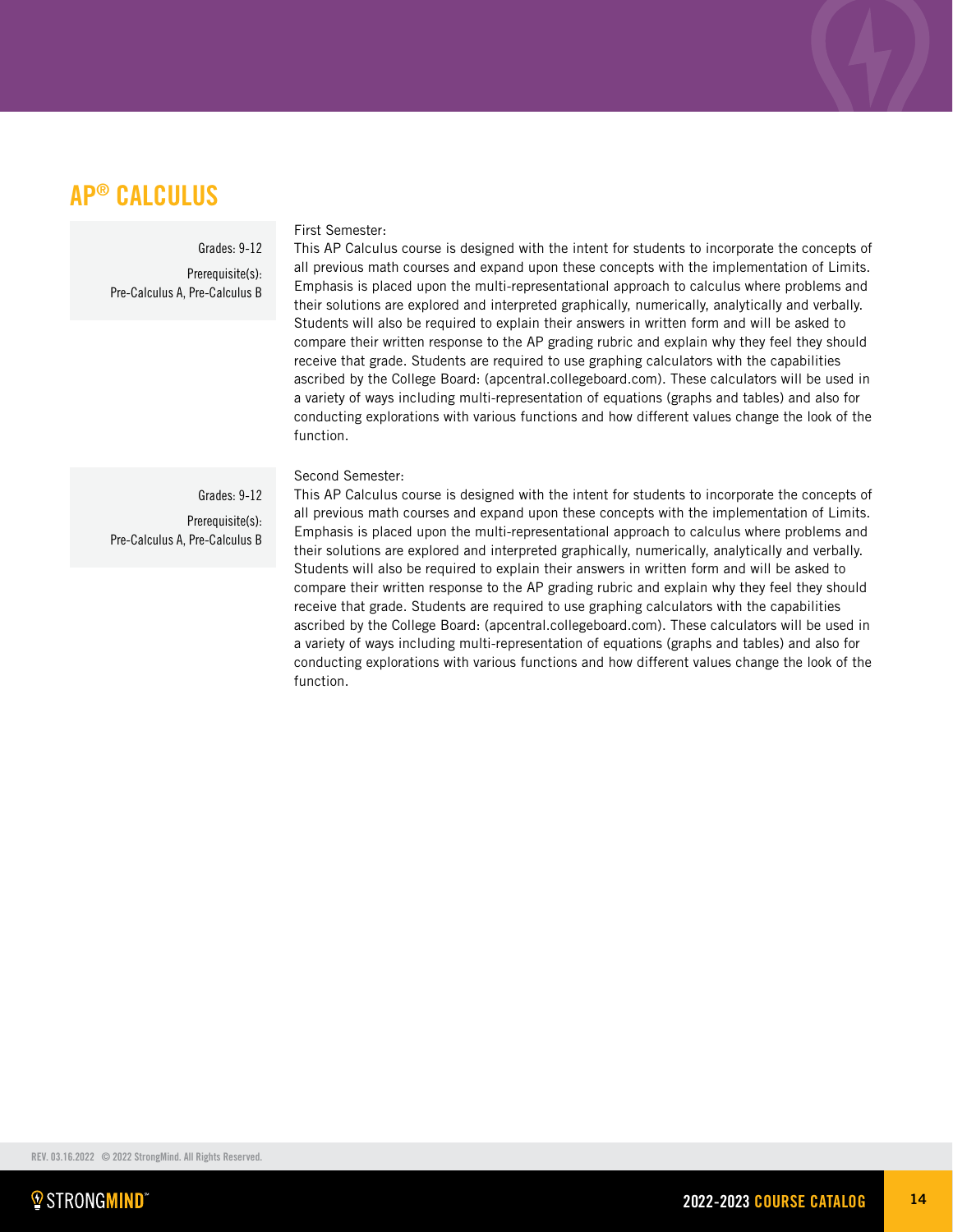## GRADES 9-12 SOCIAL STUDIES

## WORLD GEOGRAPHY

Grades: 9-12 Prerequisite(s): None [Course Intro Video](https://vimeo.com/389305851)

> Grades: 9-12 Prerequisite(s):

[Course Intro Video](https://vimeo.com/461864660/7ca2fc6257 )

World Geography First Semester

### First Semester:

World Geography (1 of 2) explores the five themes of geography, analyzes the earth's processes, and how the processes impact both physical and human geography. Both physical and political maps are studied to examine trends and impacts with a focus on the Americas, Central Asia, and Europe.

### Second Semester:

World Geography (2 of 2) continues the exploration of the five themes of geography with a focus on the Middle East, Africa, and Asia. Cultural beliefs and social and political systems are examined within the context of countries, regions, and global interactions.

## WORLD HISTORY

Grades: 9-12 Prerequisite(s): None [Course Intro Video](https://vimeo.com/316581024)

Grades: 9-12 Prerequisite(s): World History First Semester [Course Intro Video](https://vimeo.com/319951817)

### First Semester:

World History (1 of 2) explores key events and historical developments from hunter-gatherer societies to the Industrial Revolution. Beginning with the analysis of prehistoric people from the Paleolithic era to the Agricultural Revolution, the course follows the rise and fall of early empires including the Roman Empire. Topics included: The Crusades, feudalism, the plague, Asian empires and trade routes, effects of the Renaissance and Protestant Reformation, and important revolutions that shaped history.

### Second Semester:

World History (2 of 2) traces the developments of the last 250 years by examining the origins of modern Western imperialism and analyzing the cultural, economic, and political impacts on Africa and Asia. Topics include: the influence of the Industrial Revolution, the impact of imperialism and nationalism on World War I, how the Treaty of Versailles contributed to the rise of fascism in Europe and the start of World War II, 20th-century warfare, the Armenian Genocide, and the Holocaust.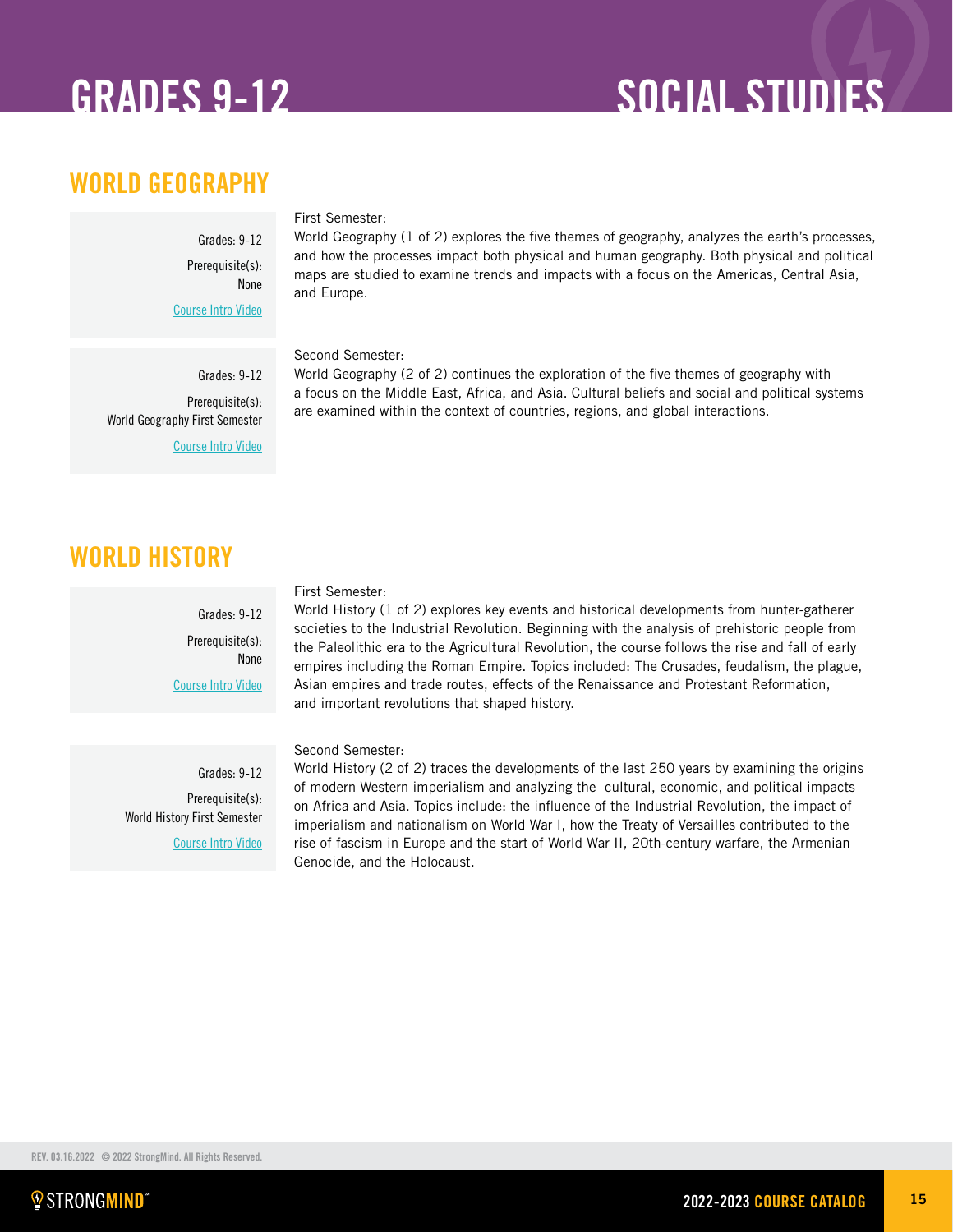## WORLD HISTORY HONORS

Grades: 9-12 Prerequisite(s): None [Course Intro Video](https://vimeo.com/222869161)

### First Semester:

World History (1 of 2) explores the key events and global historical developments from huntergatherer societies to the Industrial Revolution. From the Paleolithic era and the Agricultural Revolution, students follow the rise and fall of early empires including Rome, and Asian empires. Topics included: exploration of the impact of the Renaissance, Protestant Reformation, Age of Exploration, and the American colonies, analysis of important revolutions in history, including the Scientific, American, and Industrial.

*Honors includes additional examples and practice for students.*

Grades: 9-12 Prerequisite(s): World History Honors First Semester [Course Intro Video](https://vimeo.com/222869174)

### Second Semester:

World History (2 of 2) examines revolutions in the world and the establishment of European colonies around the globe by tracing the effects of imperialism and nationalism, eventually resulting World War I and II and the Cold War. Topics included: analyzing modern-day issues including social media, globalization, and technological advances and threats associated with them.

*Honors includes additional examples and practice for students.*

## US HISTORY

Grades: 9-12 Prerequisite(s): None [Course Intro Video](https://vimeo.com/322100629)

### First Semester:

US History (1 of 2) explores European exploration and the impact Europeans had on the lives of those native to North America. Topics included: the development of the English colonies in North America, causes and effects of the American Revolution, the ratification of the Constitution, causes of the War of 1812, analysis of sectionalism as a common thread, westward expansion, Civil War, and Reconstruction, Indian Wars, immigration, and the Second Industrial Revolution.

Grades: 9-12

Prerequisite(s): US History First Semester [Course Intro Video](https://vimeo.com/341588853) Second Semester:

US History (2 of 2) traces pivotal events in American history and presidential administrations as the 21st century dawns. Topic included: The Gilded Age, Progressive Era, World War I, the Roaring Twenties, Great Depression, New Deal, World War II, the Cold War, and proxy conflicts like the Vietnam War and Korean War, technology innovations, global communications, and the rise of terrorism.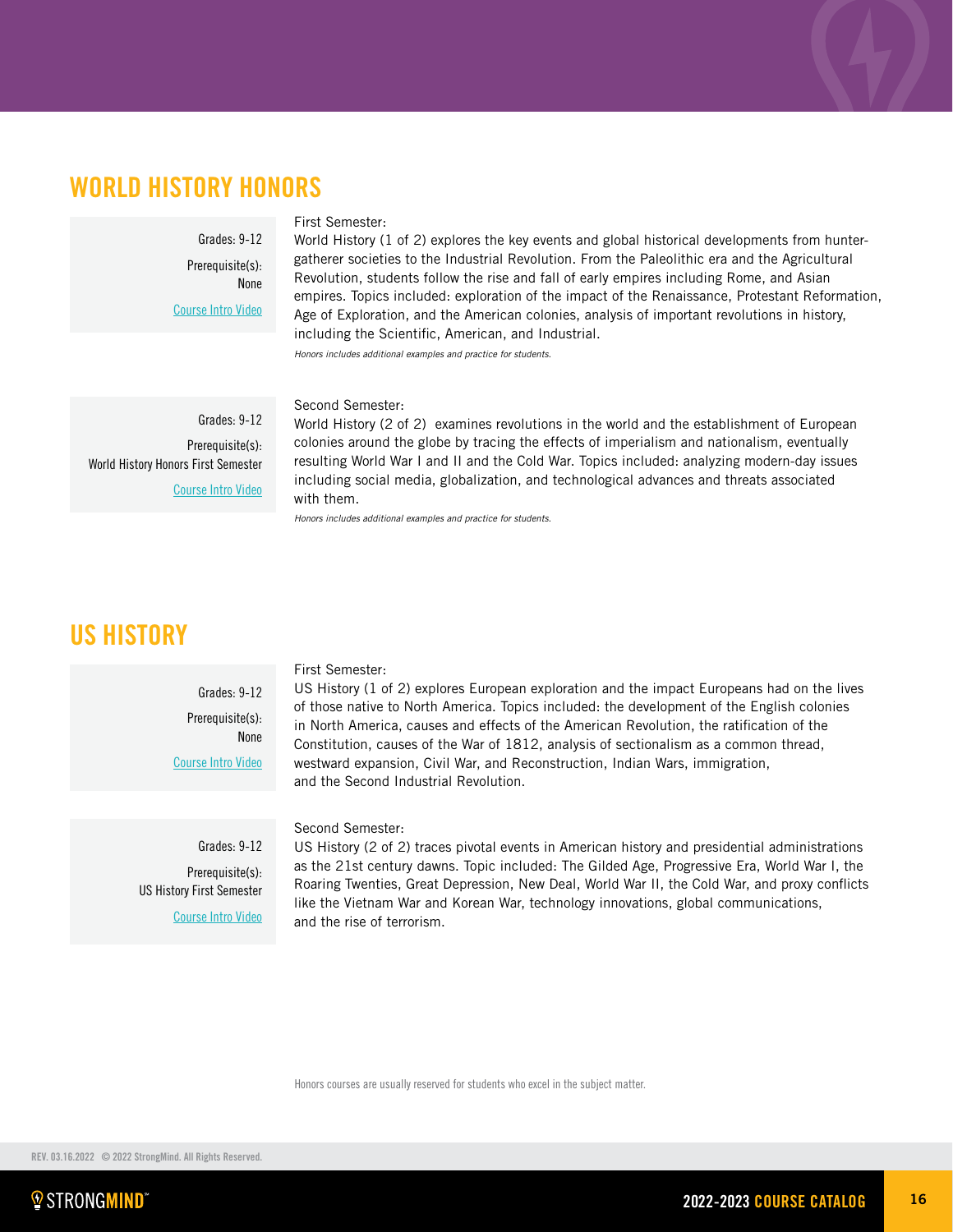## US HISTORY HONORS

Grades: 9-12 Prerequisite(s): None [Course Intro Video](https://vimeo.com/341588853)

### First Semester:

US History (1 of 2) explores European exploration and the impact Europeans had on the lives of those native to North America. Topics included: the development of the English colonies in North America, causes and effects of the American Revolution, the ratification of the Constitution, the causes of the War of 1812, analysis of sectionalism as a common thread, westward expansion, Civil War, and Reconstruction, Indian Wars, immigration, and the Second Industrial Revolution.

*Honors includes additional examples and practice for students.*

### Second Semester:

Grades: 9-12 Prerequisite(s): US History Honors First Semester [Course Intro Video](https://vimeo.com/222869204)

US History (2 of 2) traces pivotal events in American history and presidential administrations as the 21st century dawns. Topic included: The Gilded Age, Progressive Era, World War I, the Roaring Twenties, Great Depression, New Deal, World War II, the Cold War, and proxy conflicts like the Vietnam War and Korean War, technology innovations, global communications, and the rise of terrorism.

*Honors includes additional examples and practice for students.*

## US GOVERNMENT



Grades: 9-12 Prerequisite(s): None [Course Intro Video](https://vimeo.com/349688360)

US Government (1 of 1) examines the history and philosophy of the United States government and the guiding principles of democracy. Topics included: analysis of the United States Constitution, functions and duties of the three branches of government, the role of the Supreme Court, civic engagement in political process, the rights and responsibilities of citizens, government systems of the world, political parties, interest groups, and the media in shaping the government.

### US GOVERNMENT HONORS

### $\overline{O}$

Prerequisite(s): None [Course Intro Video](https://vimeo.com/349688360)

Grades: 9-12

Civics: Government examines early political ideas that led to the development of the United States government, and the various smaller governments that operate within the United States provides insights of local, state, and national levels of government. By examining how the United States interacts with the world regarding trade, immigration, and global conflicts, students discover how civic engagement influences the government.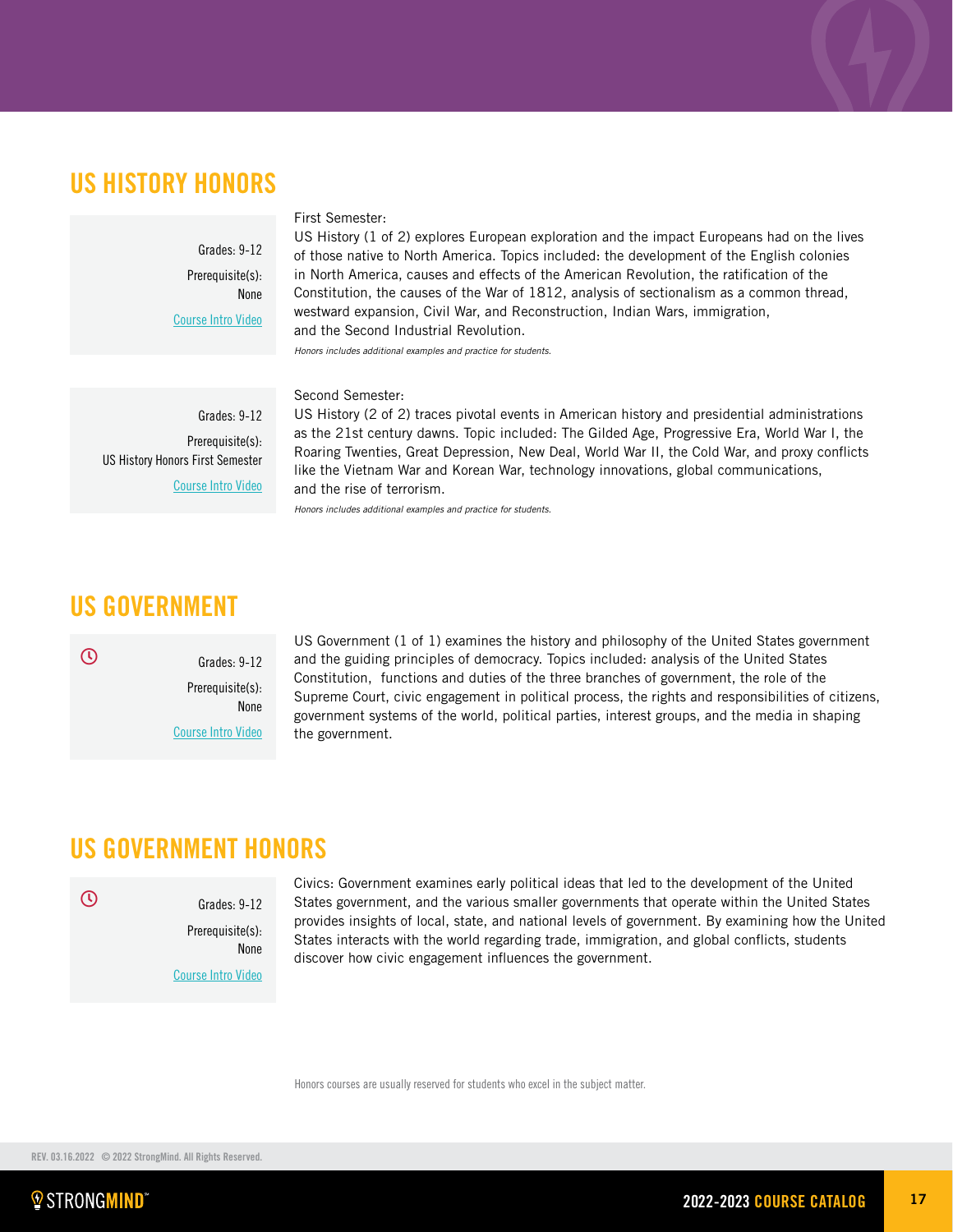## CIVICS: CITIZENSHIP

Grades: 9-12 Prerequisite(s): None [Course Intro Video](https://vimeo.com/250878666)  $\odot$ 

### First Semester:

Civics: Citizenship prepares for the Naturalization Test designed by the United States federal government. The course is for high school students in order to fulfill the requirement for graduation.

Grades: 9-12 Prerequisite(s): None [Course Intro Video](https://vimeo.com/461463754/6c8735728c)  $\odot$ 

### Second Semester:

Civics (2 of 2) explores the economic structures for individuals, businesses, and government; the examination of how institutions influence the market economy; and how government interacts and influences the private sector. Topics included: personal finance, preparing a personal budget, national budget, analysis of interest rates, investing, debt, influence of natural resources on economies, trade, market systems, taxes, labor, and regulatory agencies.

## ECONOMICS

Grades: 9-12 Prerequisite(s): None [Course Intro Video](https://vimeo.com/222869223)

Economics (1 of 1) explores principles to make informed decisions about personal finance, develop a broader understanding of national and international economic decisions and policies. Topics included: why economics impacts history, distribution of wealth, and quality of life for all members of society.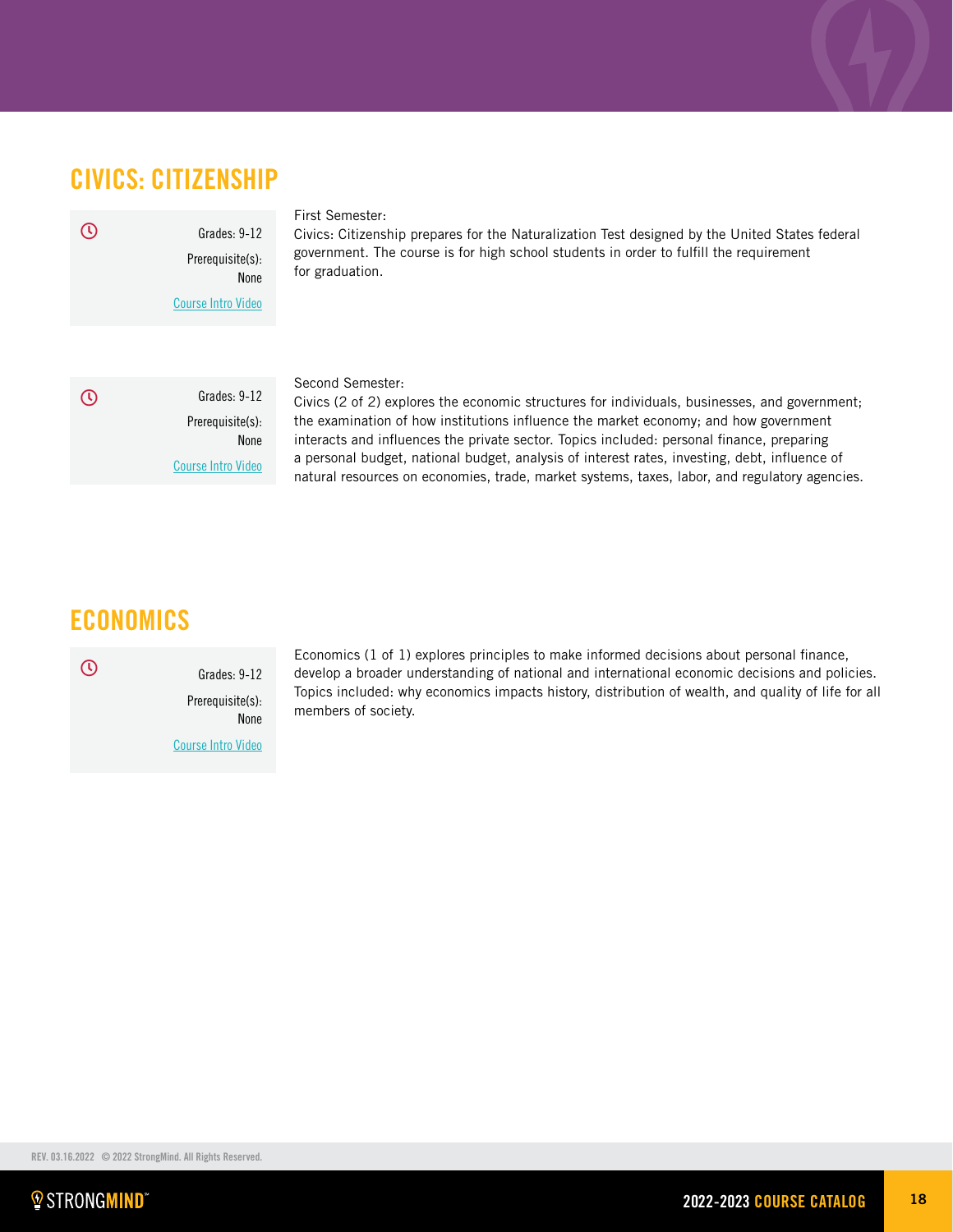## AP® GOVERNMENT AND POLITICS

Grades: 9-12 Prerequisite(s): None

### First Semester:

This course examines the U.S. political system. Students in this course will discuss political ideology, the development of the political system and democratic institutions. Students should, according to the College Board, gain an "analytical perspective on government and politics in the United States." Furthermore, students will study "both the general concepts used to interpret U.S. politics and the analysis of specific examples" throughout history. The class discussion will require that students acquire a "familiarity with the various institutions, groups, beliefs, and ideas that constitute U.S. politics." The main emphasis of the course, however, is to be able to apply a basic comprehension of the U.S. political system to contemporary events.

Second Semester:

Prerequisite(s): None

Grades: 9-12

This course examines the U.S. political system. Students in this course will discuss political ideology, the development of the political system and democratic institutions. Students should, according to the College Board, gain an "analytical perspective on government and politics in the United States." Furthermore, students will study "both the general concepts used to interpret U.S. politics and the analysis of specific examples" throughout history. The class discussion will require that students acquire a "familiarity with the various institutions, groups, beliefs, and ideas that constitute U.S. politics." The main emphasis of the course, however, is to be able to apply a basic comprehension of the U.S. political system to contemporary events.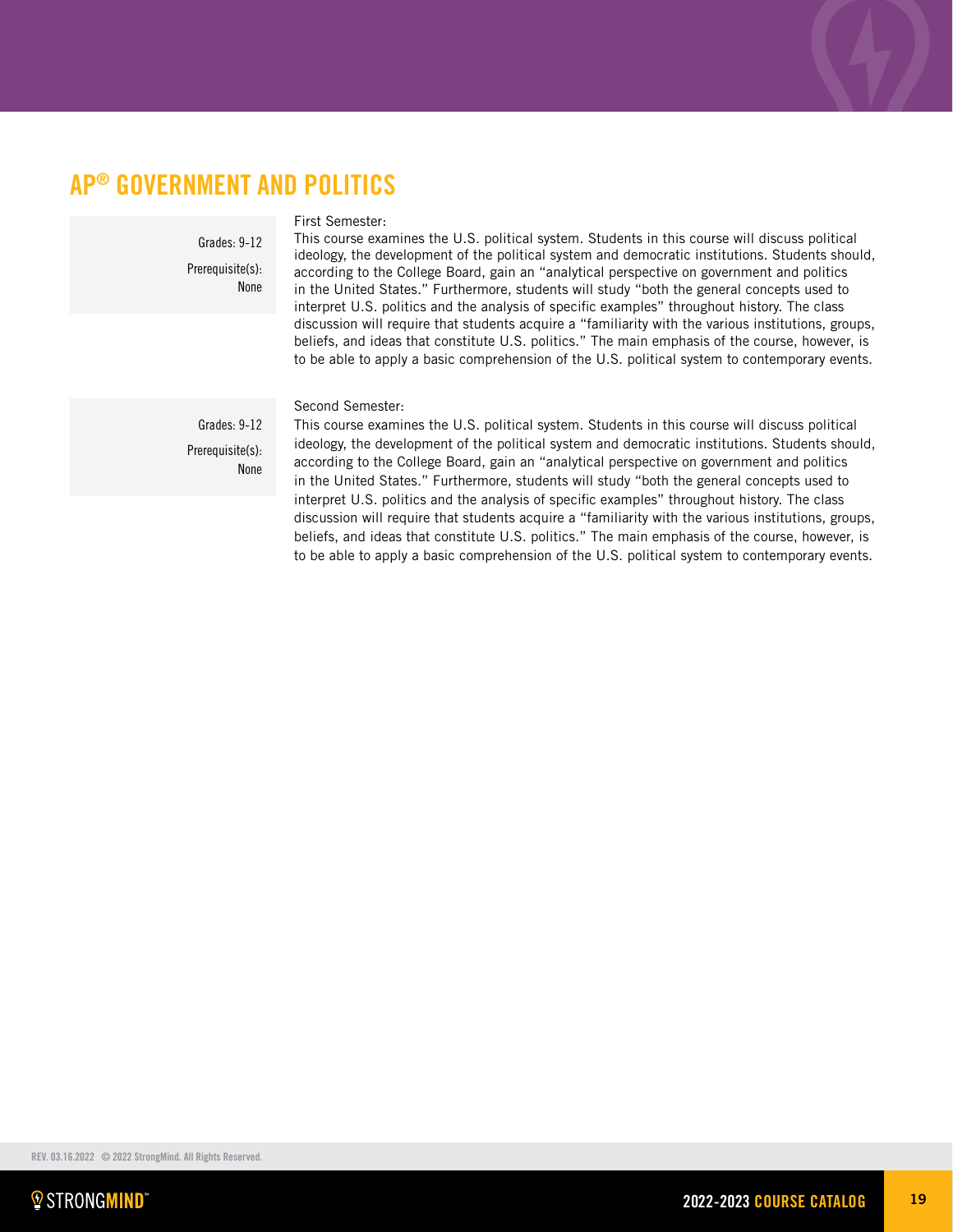## GRADES 9-12 SCIENCE

## PHYSICAL SCIENCE

Grades: 9-12 Prerequisite(s): None Course Intro Video Coming Soon!

Physical Science First Semester

Grades: 9-12 Prerequisite(s):

[Course Intro Video](https://vimeo.com/222869086)

### First Semester:

Physical Science (1 of 2) examines science as a whole and leads to how methods and tools provide scientists meaningful results. Topics included: chemistry to interpret chemical names, formulas, equations, and models to discover the types and properties of reactions and nuclear reactions and their uses, historical perspectives, and the social impacts.

Second Semester:

Physical Science (2 of 2) explores physics, introduces topics in engineering, and the ways scientists think, communicate, and do their jobs. The topics of motion and force, including the motion of fluids and Newton's law build a foundation to explore thermodynamics, energy, work, machines, waves, electricity, and magnetism.

## **BIOLOGY**

Grades: 9-12 Prerequisite(s): None [Course Intro Video](https://vimeo.com/315971236)

First Semester:

Biology (1 of 2) examines the basics of biochemistry and how it helps understand biological systems on Earth. Using logical thinking to identify relationships and draw conclusions, the course expands out from the building blocks of biochemistry to individual cells and cell membranes to understand cell division, reproduction, cell energy and metabolism, and photosynthesis.

Second Semester:

Grades: 9-12 Prerequisite(s): Biology First Semester [Course Intro Video](https://player.vimeo.com/video/318322512)

Biology (2 of 2) examines the basics of genetics, natural selection, ecology, model how matter and energy flow through ecosystems, and the technology to see the larger context and implications. Topics included: biological research topics of ethical guidelines in new biotechnology.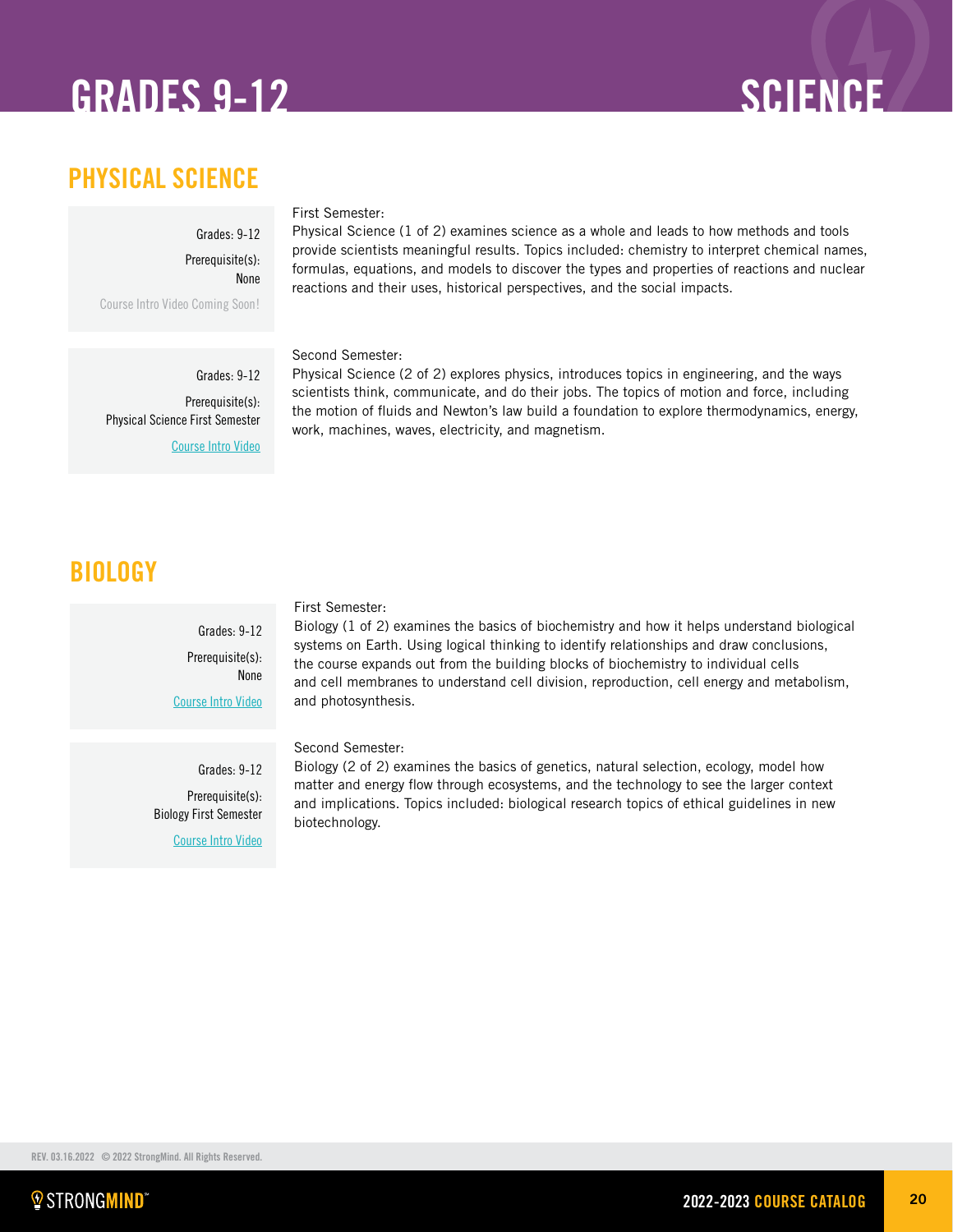## BIOLOGY HONORS

Grades: 9-12 Prerequisite(s): None

[Course Intro Video](https://vimeo.com/315971236)

Grades: 9-12 Prerequisite(s):

[Course Intro Video](https://vimeo.com/318322512)

Biology Honors First Semester

### First Semester:

Biology (1 of 2) examines life at the cellular level by understanding how the scientific method is used by scientists to investigate questions and present their findings. Topics include chemical make up and size of cells, cell structure, the flow of energy, and how traits are inherited.

Second Semester:

Biology (2 of 2) examines life on Earth from a big picture perspective by exploring the evolution of species and history of life on Earth. Topics included: living organisms from microorganisms to plants and animals, the human body systems, ecology, and how humans interact with the environment. Historical perspectives and societal impact of biology are included in each lesson.

## **CHEMISTRY**

Grades: 9-12 Prerequisite(s): None

[Course Intro Video](https://vimeo.com/316581077)

Grades: 9-12 Prerequisite(s): Chemistry First Semester [Course Intro Video](https://vimeo.com/336871722)

### First Semester:

Chemistry (1 of 2) examines basic principles and properties of matter to see its everyday uses. Topics included: atomic models, predicting chemical reactions to see how scientists can engineer them to solve problems.

Second Semester:

Chemistry (2 of 2) examines basic principles and properties of matter to see its everyday uses. Topics included: atomic models, predicting chemical reactions to see how scientists can engineer them to solve problems.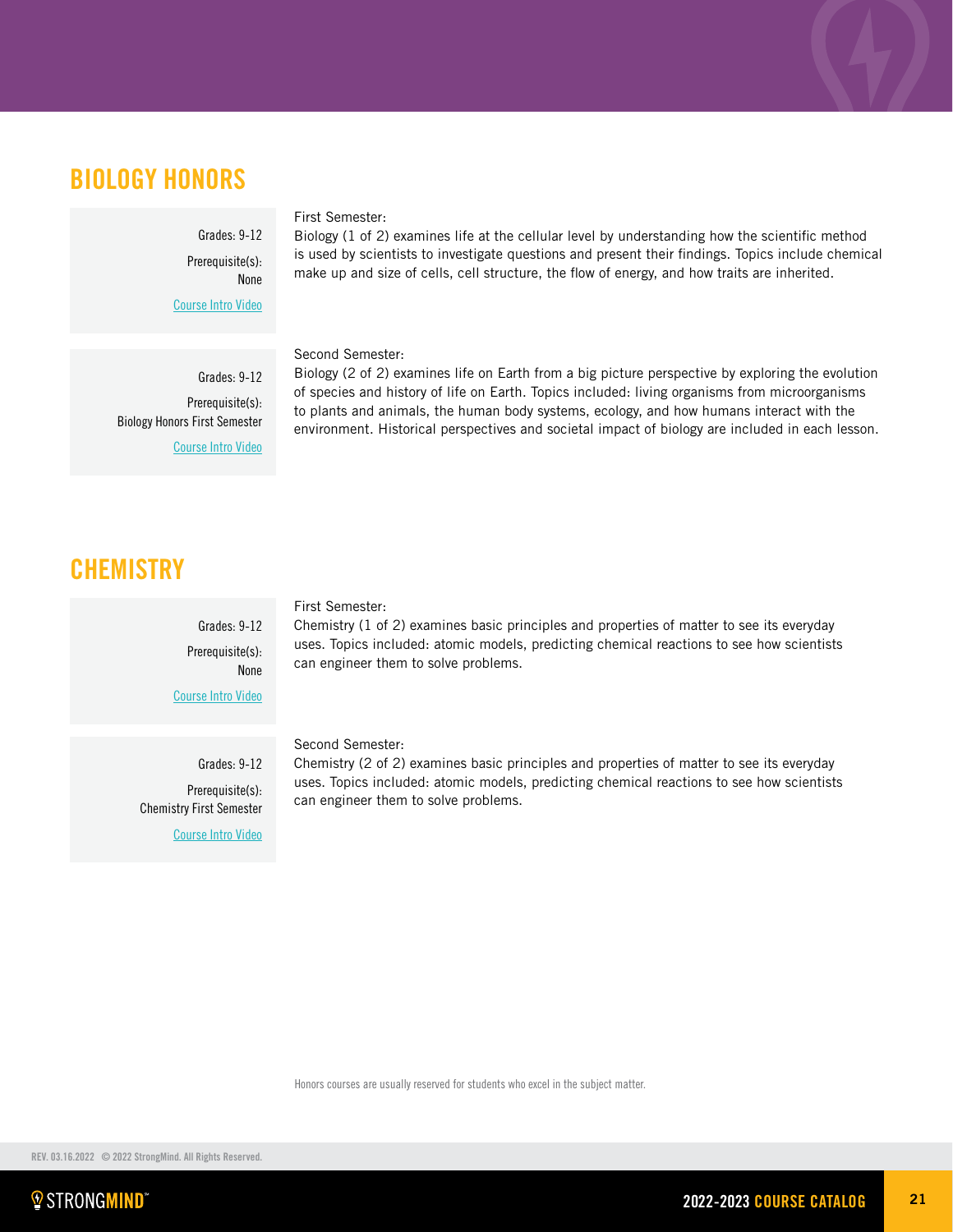## CHEMISTRY HONORS

Grades: 9-12 Prerequisite(s): None

[Course Intro Video](https://vimeo.com/316581077)

Grades: 9-12 Prerequisite(s): Chemistry Honors First Semester [Course Intro Video](https://vimeo.com/316581077)

### First Semester:

Chemistry (1 of 2) examines basic principles and properties of matter to see its everyday uses. Topics include atomic models, predicting chemical reactions to see how scientists can engineer them to solve problems. The honors course offers additional examples and practice.

### Second Semester:

Chemistry (2 of 2) culminates in the ability to evaluate the ethical and social implications of chemistry-related technologies. Topics included: matter, types of bonds and forces that hold atoms and molecules together, states of matter, phase changes, gas laws, solutions, thermodynamics and kinetics of chemical reactions, chemical equilibrium and electrochemistry, radiation and the difference between nuclear fission and fusion. The honors course offers additional examples and practice.

## ENVIRONMENTAL SCIENCE

Grades: 9-12 Prerequisite(s): **Chemistry First Semester** 

[Course Intro Video](https://vimeo.com/403795430/c5e4b4c21b)

Grades: 9-12 Prerequisite(s): Environmental Science First Semester [Course Intro Video](https://vimeo.com/user62359637/review/471170876/c28740e6ca)

### First Semester:

Environmental Science (1 of 2) examines the relationships between organisms and the environment, including impacts of research on scientific thought and the environment by using scientific practices, evidence-based data and its display, as well understanding how data informs societal decision making.

### Second Semester:

Environmental Science (2 of 2) examines the relationship between humans and the environment including the past, present and future impacts of resource utilization, identifies pollution of the air, soil and water and its sources and discusses regulations and actions that can and have been taken to mitigate harm to the Earth.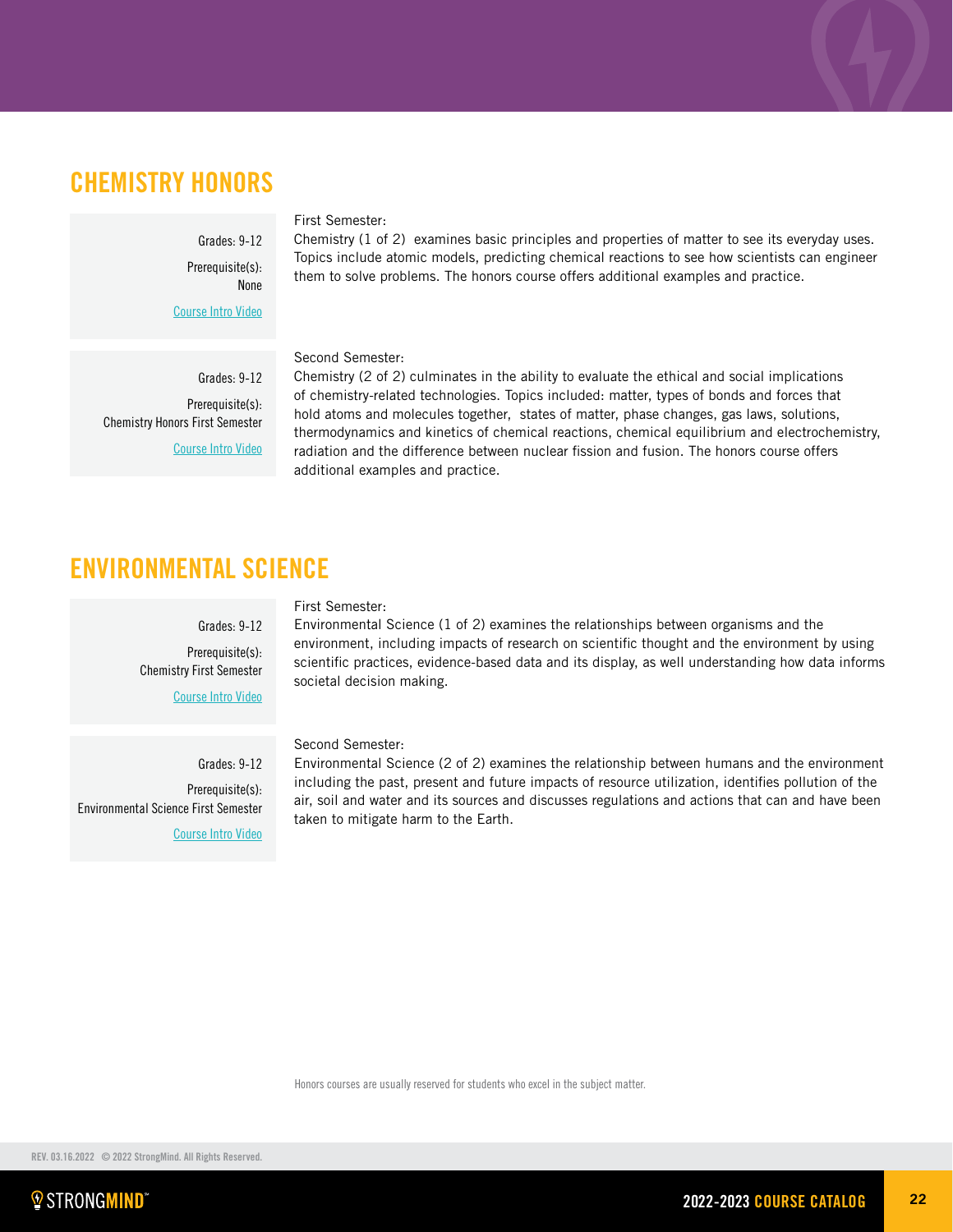## AP® BIOLOGY

Grades: 9-12 Prerequisite(s): None

### First Semester:

This course is taught at the college level and designed to prepare students to take the Advanced Placement Examination and score high enough to earn college credit in those colleges that recognize the examination. College level textbooks are used. The course will cover all of the topics in the AP Biology Course Description. These include biochemistry, cell structure and function, cell energetics, cellular reproduction and communication, heredity, molecular genetics, evolution, ecology, diversity of organisms, structure and function of plants and animals, and comparative anatomy.

Grades: 9-12 Prerequisite(s): None

### Second Semester:

This course is taught at the college level and designed to prepare students to take the Advanced Placement Examination and score high enough to earn college credit in those colleges that recognize the examination. College level textbooks are used. The course will cover all of the topics in the AP Biology Course Description. These include biochemistry, cell structure and function, cell energetics, cellular reproduction and communication, heredity, molecular genetics, evolution, ecology, diversity of organisms, structure and function of plants and animals, and comparative anatomy.

### PHYSICS

Grades: 9-12 Prerequisite(s): **None** 

### First Semester:

Students begin their exploration of physics by reviewing the International System of Units (SI), scientific notation, and significant digits. They then learn to describe and analyze motion in one and two dimensions. Students learn about gravity and Newton's laws of motion before concluding the course with an examination of circular motion. Students apply mathematical concepts such as graphing and trigonometry in order to solve physics problems. Throughout the course, students apply their understanding of physics by playing roles like science museum curator and elementary teacher.

Grades: 9-12 Prerequisite(s): None

### Second Semester:

Physics B continues the student's exploration of mechanics while also guiding them through some other important topics of physics. Students begin by exploring simple harmonic motion, wave properties, and optics. Students then learn the basics of thermodynamics and fluids. Afterwards, the students explore the principles of electricity and magnetism. Finally, students explore the area of physics known as Modern Physics, which includes topics such as the photoelectric effect, nuclear science, and relativity. This is a trig based course. It is assumed you know and can use trigonometry.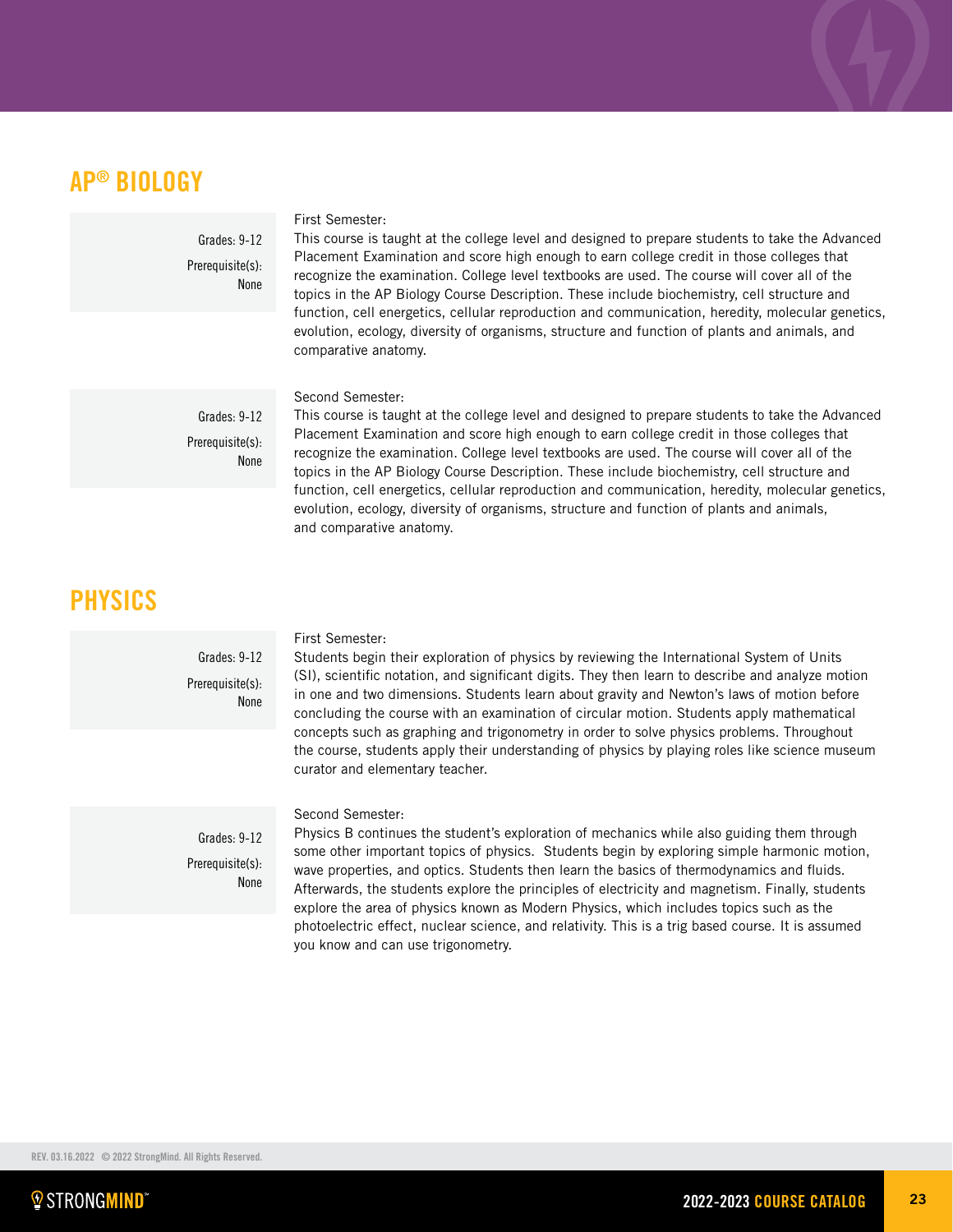## EARTH SCIENCE

Grades: 9-12 Prerequisite(s): None

### First Semester:

The first three modules of Semester 1 cover Scientific Inquiry, the Structure and Composition of the Universe, and the Features of the Solar System. Students learn the importance of scientific inquiry and how to communicate the results of scientific investigations. They then have material on the formation of the universe, including the Big Bang Theory, the motions of celestial objects, and stellar evolution. The third module covers material related to the Solar System, including features of the Sun and the planets and the movements of Earth. The second three modules of Semester 1 cover Weather, Climate, and Earth's Water Cycle. Students first learn in Module 4 about the atmosphere and clouds, as well as the factors that influence local and global climate. In Module 5 they continue by learning about weather and air masses, meteorology and storms. Module 6 then discusses the water cycle, including groundwater and ocean features, as well as water scarcity and pollution.

Second Semester:

Grades: 9-12 Prerequisite(s): None

The first three modules of Semester 2 cover the physical structure of the Earth and Earth's tectonic system, including the rock cycle, tectonic activity, and mountain building. It then covers weathering and erosion and soil formation. The next material in the course then addresses the concept of systems; it addresses the Earth as a system, feedback in systems, and Earth's major nutrient cycles. The second three modules of Semester 2 cover geologic history, including the evolution of Earth's atmosphere, the geologic time scale, and the fossil record. It then goes over natural resources and the effects of human population on natural resources. The course wraps up with a discussion of human society and its interconnectedness with the Earth's environment, how science and technology work together, and the technological design process in earth science applications.

## MARINE SCIENCE

Grades: 9-12 Prerequisite(s): **None** 

### First Semester:

About 70% of the Earth is covered by water. Even today, much of the world's oceans remain unexplored. Marine scientists make exciting new discoveries about marine life every day. In this course, students will discover the vast network of life that exists beneath the ocean's surface and study the impact that humans have on the oceans.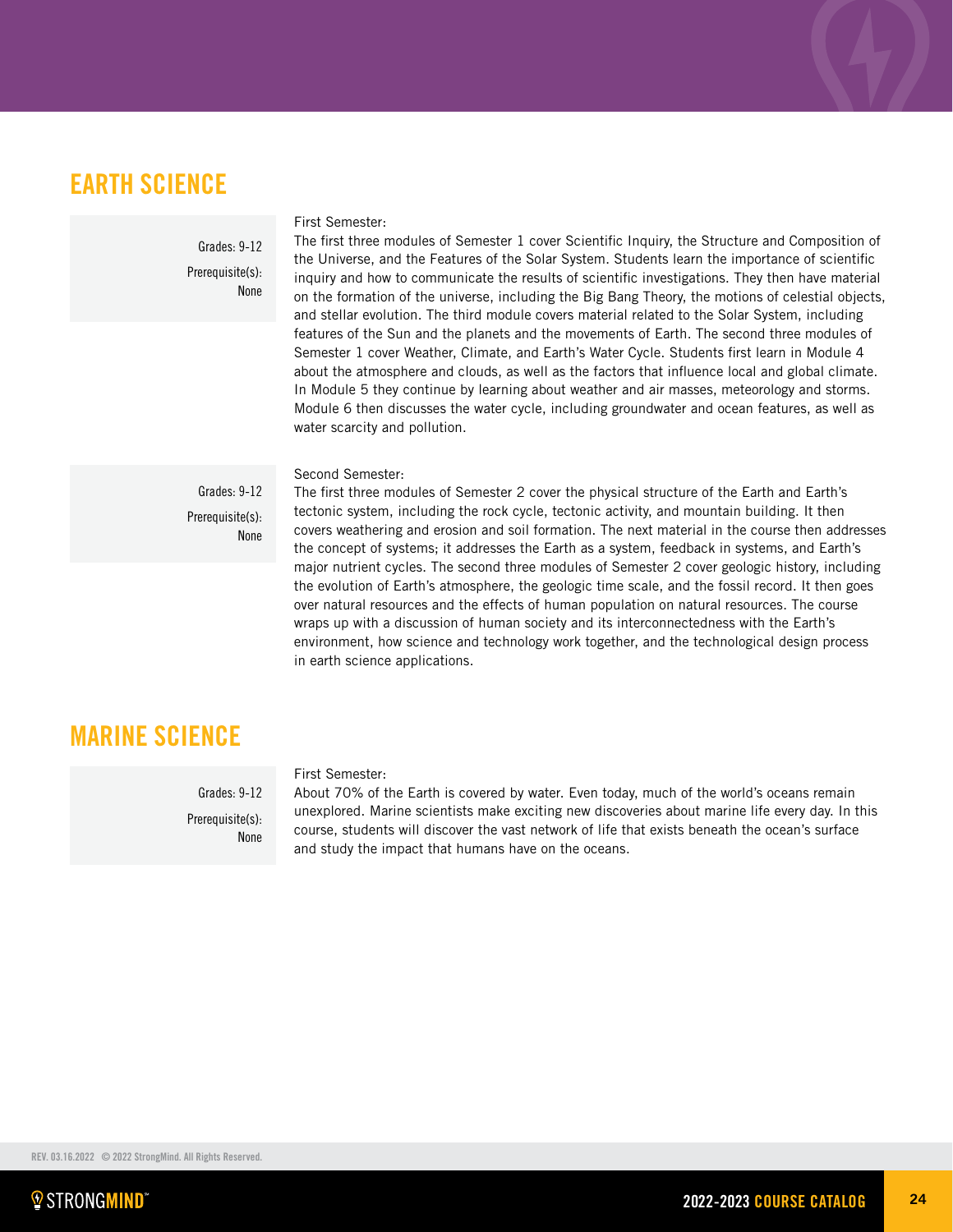## <span id="page-24-0"></span>GRADES 9-12 ELECTIVES

## ADOBE® ILLUSTRATOR® CERTIFICATION

 $\mathcal{O}$ 

 $\overline{O}$ 

 $\overline{O}$ 

Grades: 9-12 Prerequisite(s):

None

Students must have access to the Adobe Illustrator to successfully complete this course

This course introduces students to the Adobe Illustrator and prepares students to take the ACA Certification Exam on Illustrator. Students will get an insight into what it is like working in the graphic design industry. Students will learn everything from absolute basics like navigating Illustrator to performing complex tasks like managing colors, drawing, creating illustrations, and much more. The course contains guided video tutorials, hands-on projects, and step-by-step resources that help students learn how to work in Illustrator.

 $\overline{\text{A}}$  and a ither registered trademarks or trademarks of Adobe in the United States and/or other countries.

## ADOBE® INDESIGN® CERTIFICATION

None

Grades: 9-12 Prerequisite(s):

Students must have access to the Adobe IlnDesign to successfully complete this course

This course introduces students to the world of Adobe InDesign and prepares students to take the ACA Certification Exam on InDesign. Students will get an insight into what it is like working in the print and digital media publishing industry. Over 10 modules, students will learn everything from absolute basics like navigating InDesign to performing complex tasks like creating multi-page documents, applying effects, and even creating original artwork. The course contains guided tutorials, do-it-yourself projects, and great resources that will help students practice and learn how to work in InDesign.

or®, Adobe® InDesign®, and Adobe® Photoshop® are either registered trademarks or trademarks of Adobe in the United States a

## ADOBE® PHOTOSHOP® CERTIFICATION

Grades: 9-12 Prerequisite(s): None Students must have access to the

Adobe Photoshop to successfully complete this course This course prepares students to demonstrate expertise in Adobe's Photoshop software and take the ACA Certification Exam on Photoshop. Students will learn through engaging and interactive content, projects and practice exam items aligned to the learning objectives outlined by Adobe's exam specifications. Students will leave this course with career-ready, real‐time skills in one of the most popular software programs in the world!

 $\theta$  and  $\theta$  and  $\theta$  is an originate trademarks or trademarks of Adobe in the United States and  $\theta$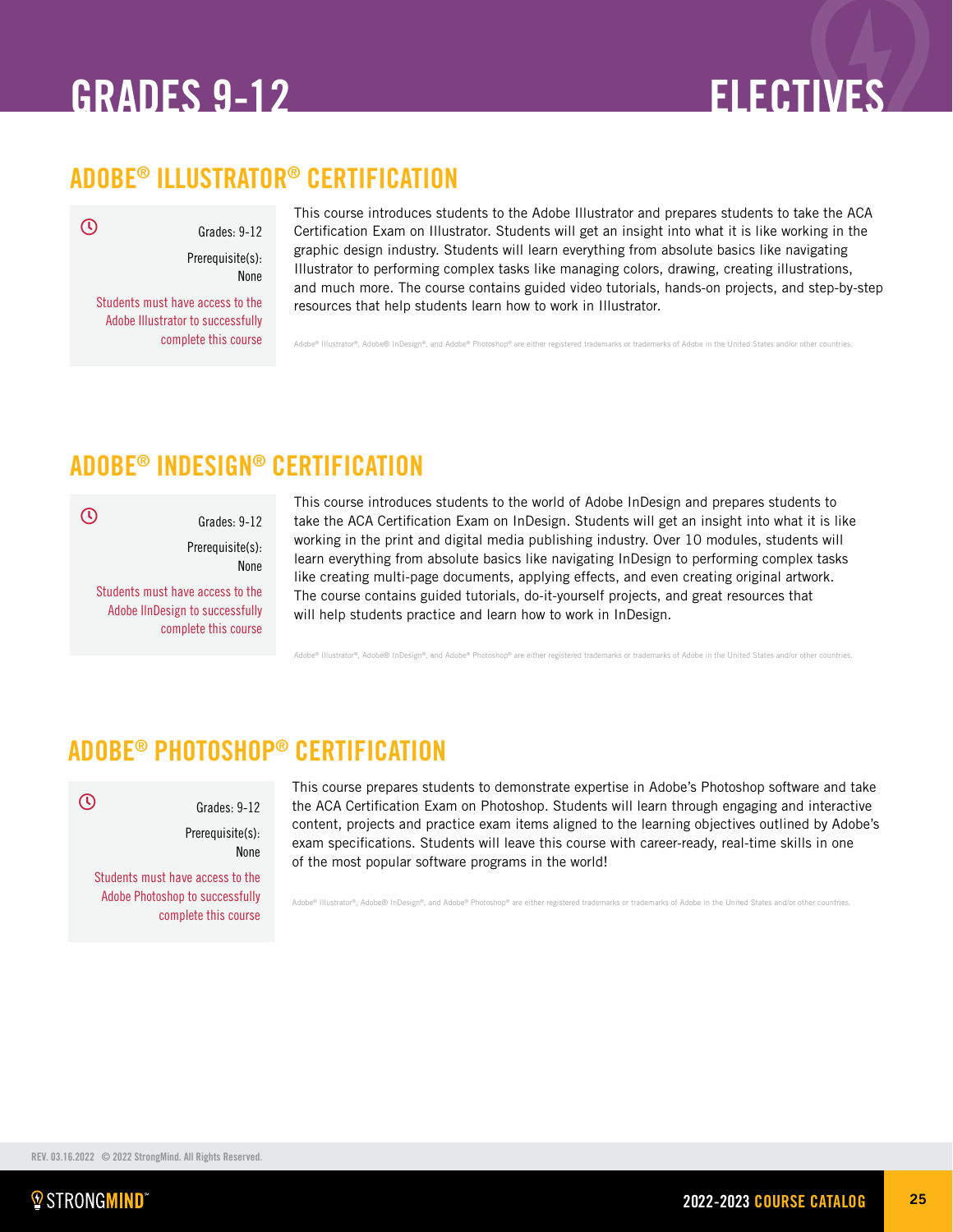## ACCOUNTING

 $\odot$ 

Grades: 9-12 Prerequisite(s): None

In this semester course, you will explore accounting, including investigating accounting careers. You will learn basic accounting skills and procedures both with and without a computer for general journals, general ledgers, cash payments journals, cash receipts journals, sales journals, accounts payable ledgers, and accounts receivable ledgers. You will also learn how to reconcile a bank statement and to prepare payroll records. This course covers the basic principles of financial accounting for individuals and for companies with attention to both the mathematical formulas and to the ethical side of accounting. Each unit has practical exercises including a project at the end of the unit.

### ANATOMY

Grades: 9-12 Prerequisite(s): None

The aim of this course is to expand upon what was learned in your Biology class, while emphasizing the application of this material to human structures and functions. This course begins the study of human beings at the microscopic level and works its way up to an in-depth study of select organ systems. Special emphasis will be placed upon applying and demonstrating the information learned in this course through, not only tests and quizzes, but through special projects and collaboration as well.

## ART HISTORY: ORIGINS

 $\odot$ 

 $\odot$ 

Prerequisite(s): None [Course Intro Video](https://vimeo.com/223527603)

Grades: 9-12

Art History: Origins (1 of 1) explores art of the prehistoric, ancient, medieval, Renaissance and Rococo periods to understand how to read and interpret art.

*\*Given the subject matter, the course is extensively visual. Please also be aware that this course includes depictions of nudity, as many art movements celebrated the human form. Many important and influential works of art include nudity, and it would be nearly impossible to teach art history without including them.*

## ART HISTORY: MODERN

Grades: 9-12 Prerequisite(s):

[Course Intro Video](https://vimeo.com/259249092)

None

Art History: Modern (1 of 1) explores art of the late 1700s to modernity from Western movements in artworks and architecture to China, Japan, Africa, Oceania, Southeast Asia, India.

*\*Given the subject matter, the course is extensively visual. Please also be aware that this course includes depictions of nudity, as many art movements celebrated the human form. Many important and influential works of art include nudity, and it would be nearly impossible to teach art history without including them.*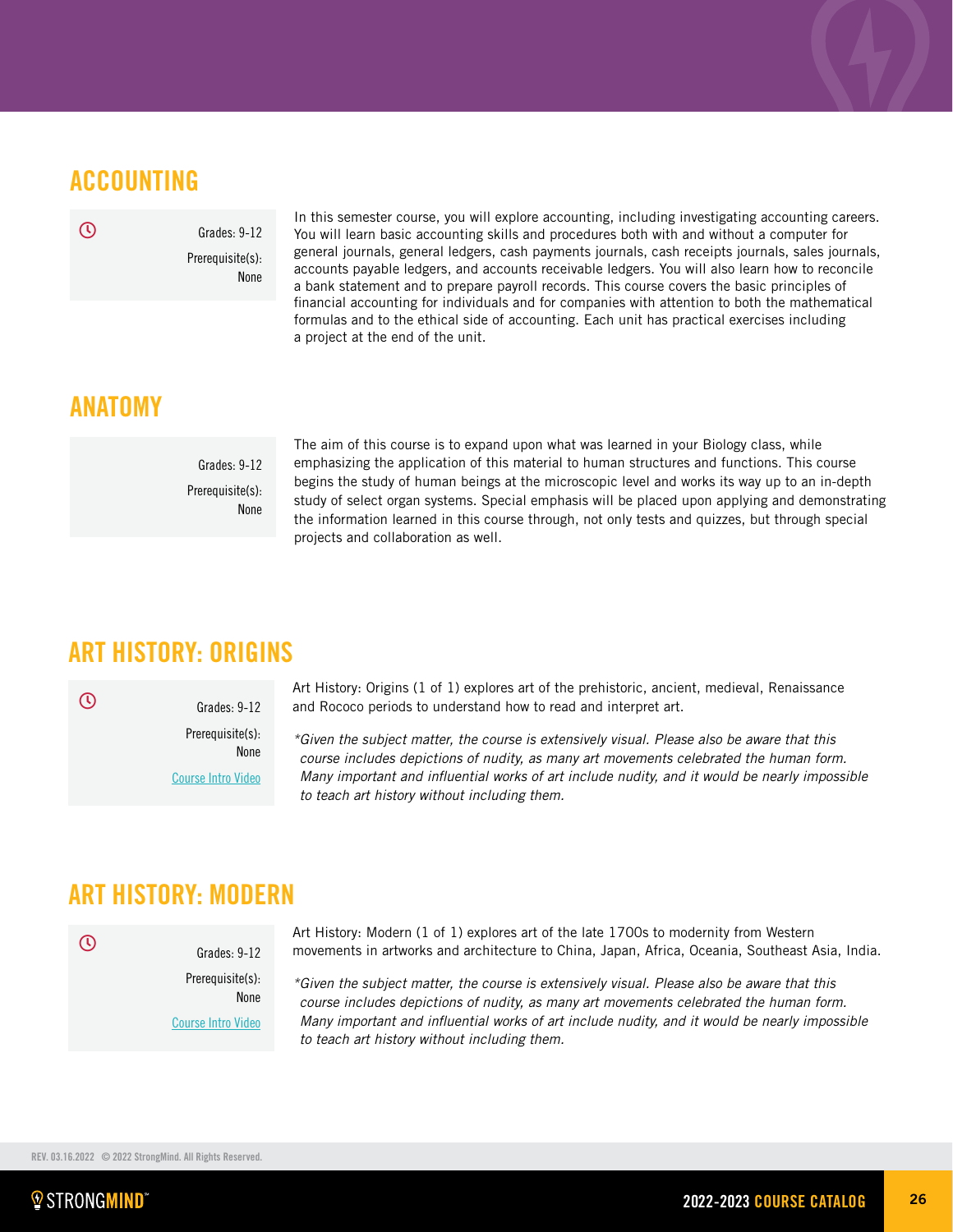## BUSINESS LAW

 $\mathcal{O}$ 

Grades: 9-12 Prerequisite(s): None

Students learn about the American legal system. They examine ethics, court systems, criminal law, and law of torts. They examine how the court systems work together, and what misconduct results in going to court. It is important to also understand your consumer rights. As they progress through the course, they will also gain an understanding from a business perspective what is right and wrong business actions and employment laws. As an employee or employer it is important to understand the laws that protect the employee and employer. The study will focus on the formation of a business and the basic legal issues associated with each type of business.

## CAREER PLANNING

 $\mathcal{D}$ 

Grades: 9-12 Prerequisite(s): None The Career Planning course guides students through the essential elements of the career planning process and the development of a defined career plan. Students will consider the many factors that impact career success and satisfaction. Using a process of investigation, research, and self-discovery, students will acquire the understandings critical to the career planning process. Upon completion of the course, students will have created a practical and comprehensive college or career transition portfolio that reflects their skills and abilities, as well as their interests, values, and goals.

## CHARACTER EDUCATION

 $\overline{O}$ 

Grades: 6-12 Prerequisite(s): None [Course Intro Video](https://vimeo.com/305845875) Character Education (1 of 1) explores values of truthfulness, trustworthiness, responsibility, diligence, and integrity. The course offers specific, real world situations to interpret and connect to these traits to provide safe and appropriate ways to respond in real time. Topics included: identifying bullying, how to develop a bullying-prevention mindset.

## CRIMINOLOGY & FORENSICS

 $\odot$ 

Grades: 9-12 Prerequisite(s): None Course Intro Video - Coming Soon Criminology and Forensics (1 of 1) is a beginner level course on the topics of crime and forensic procedures exploring topics on crime and criminology, witnesses and perpetrators, and the crime lab.

REV. 03.16.2022 © 2022 StrongMind. All Rights Reserved.

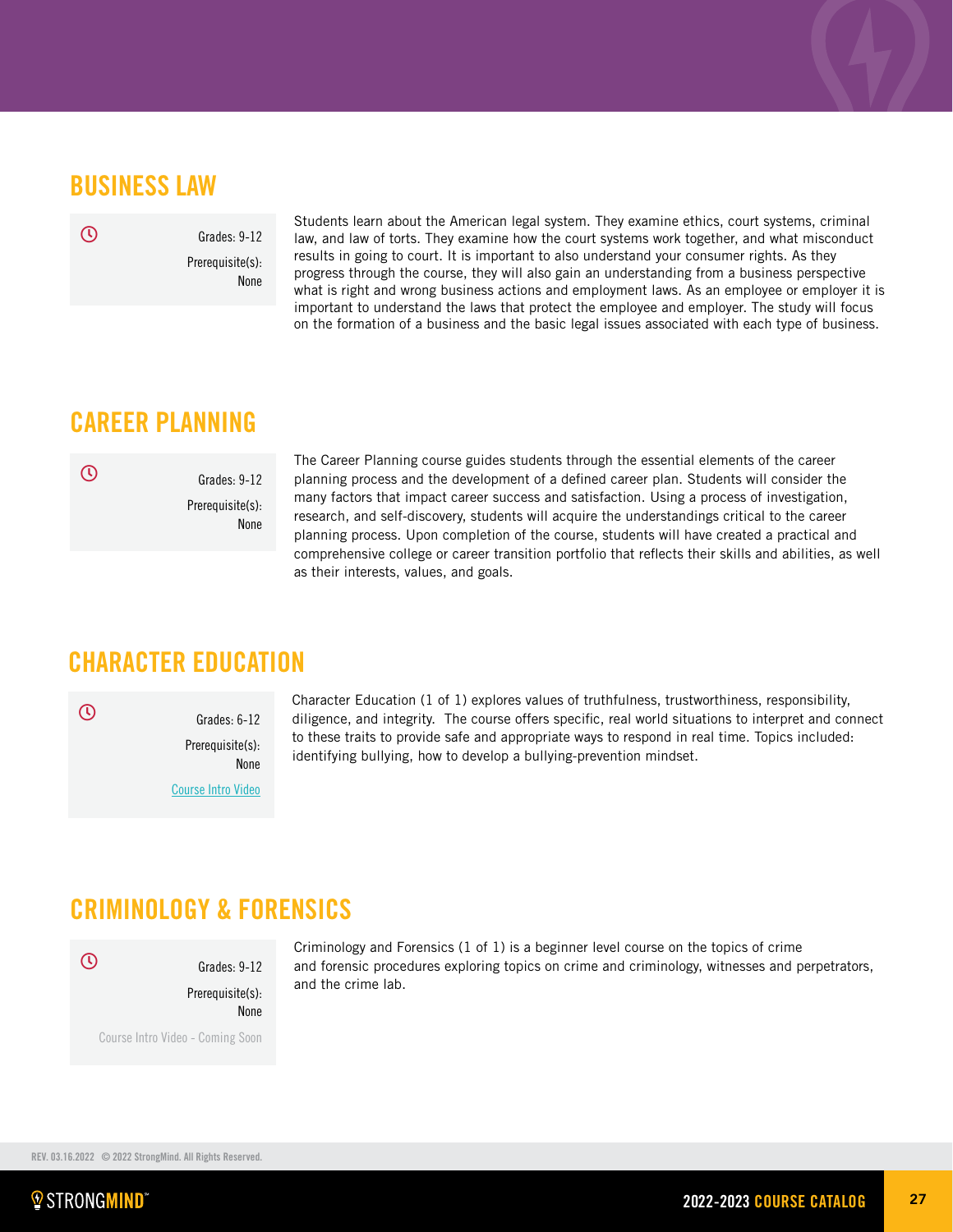## CRIMINOLOGY & JUSTICE

Grades: 9-12

Prerequisite(s): None

Course Intro Video - Coming Soon

Criminology and Justice (1 of 1) is a beginner-level course on criminal procedures that explores the criminal justice system, non-forensic evidence, and what happens inside the courtroom. It is an introduction the Public Services CTE pathway.

## DRONES: REMOTE PILOT CERTIFICATION

 $\odot$ 

Prerequisite(s): None

Grades: 9-12

This course prepares students to take the Federal Aviation Administration's Part 107 exam, which is essential to becoming a commercial drone pilot. The field of unmanned aerial vehicles is growing rapidly, as the opportunities to use them for search and rescue, photography, recreation, inspection, and many others continue to multiply. Students will learn the critical facts to prepare for the test's topics, which include: regulations, airspace & requirements, weather, loading & performance, and operations. The course will conclude with a look at the most promising careers in the field of drones.

## ENTREPRENEURSHIP

 $\odot$ 

Grades: 9-12 Prerequisite(s): None

[Course Intro Video](https://vimeo.com/373181869)

Entrepreneurship (1 of 1) explores entrepreneurial characteristics, business leadership, and the skills and steps involved in marketing, developing, starting, and exiting a business. Key topics and activities include hands-on projects to apply the knowledge as a small business owner and entrepreneur. The course is aligned to the Marketing, Sales, and Services CTE pathway.

## FASHION DESIGN

### Grades: 9-12 Prerequisite(s):

None

[Course Intro Video](https://vimeo.com/333866785)

Grades: 9-12 Prerequisite(s): Fashion Design First Semester

[Course Intro Video](https://vimeo.com/339393042 )

## First Semester:

Fashion Design (1 of 2) explores the tools and principles of fashion design. Topics included: the use of color, creation of an inspiration board, fabrics and materials, and tools and machines used by fashion designers.

### Second Semester:

Fashion Design (2 of 2) explores the skills and education required in the fashion industry. Topics included: the range of jobs in the industry, skills for success, such as interviewing, workplace communication, and teamwork.



 $\mathcal{O}$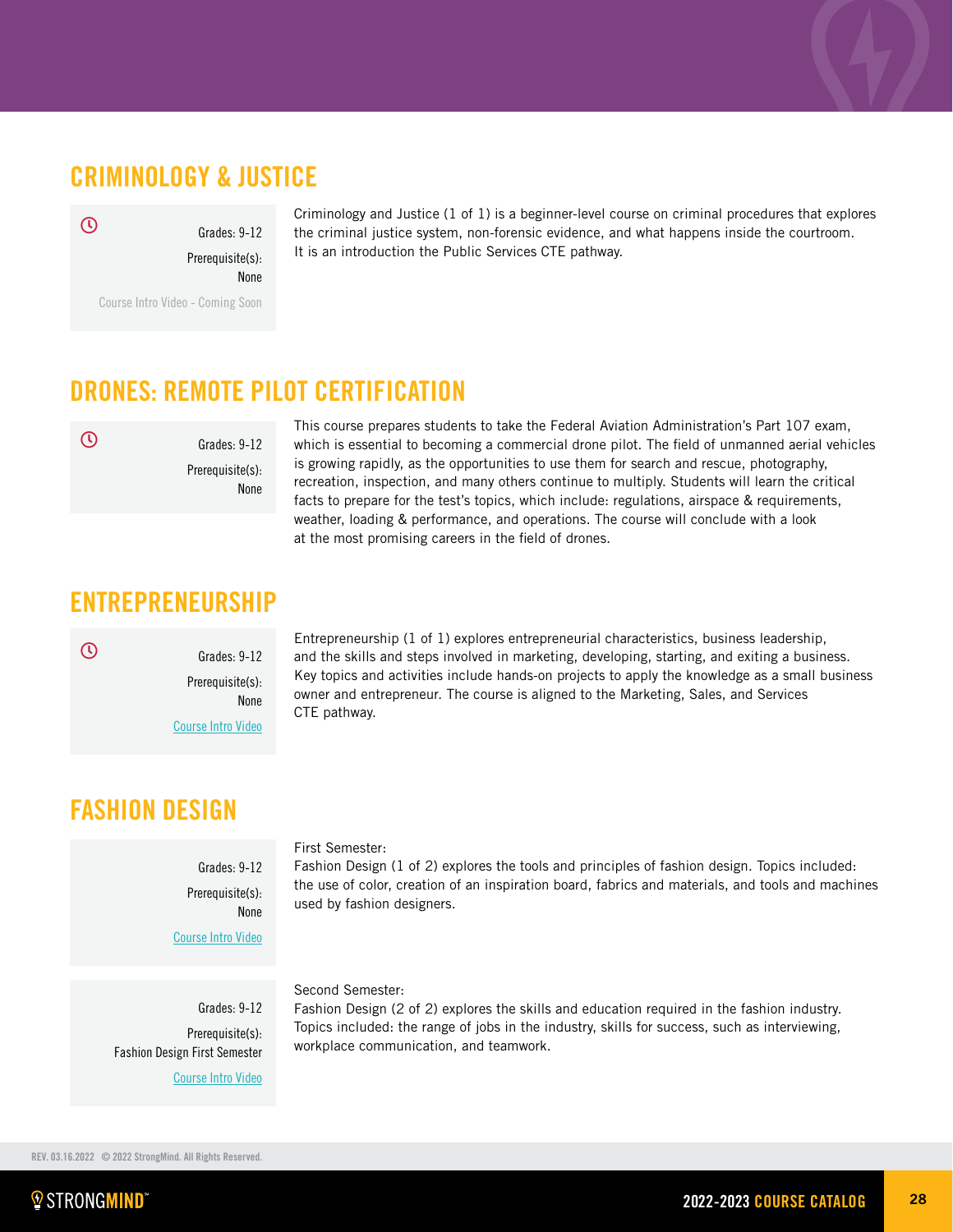### GAMING UNLOCKED

 $\mathcal{O}$ 

Prerequisite(s): None

Grades: 6-12

[Course Intro Video](https://vimeo.com/248232730)

Gaming Unlocked (1 of 1) researches the basics of gaming, from what makes games fun to what makes them work by exploring quality in a variety of games such as mental games, board games, and video games.

This course does *not* require students to know or learn a programming language. The emphasis is on the history and design of games and the different careers available in the gaming industry.

### GRAPHIC & WEB DESIGN

 $\odot$ 

Grades: 9-12 Prerequisite(s): None [Course Intro Video](https://vimeo.com/289129092) Graphic and Web Design (1 of 1) explores visual communication and explores the range of careers in the field. Topics included: principles of design, ethics of creative fields, and the publishing process.

## INTERIOR DESIGN

Grades: 9-12 Prerequisite(s): None [Course Intro Video](https://vimeo.com/339387699)

Grades: 9-12 Prerequisite(s): Interior Design First Semester [Course Intro Video](https://vimeo.com/333866785)

### First Semester:

Interior Design (1 of 2) explores the principles and elements of design. Topics included: skills, roles and responsibilities of interior designers, specialties of interior design, history of design, design materials, furniture, accessories, and modern developments affecting interior design, such as the Americans with Disabilities Act (ADA), universal design, and green design.

### Second Semester:

Interior Design (2 of 2) explores career options in residential, commercial, and mobile design, getting credentialed, and networking in professional organizations. Topics included: leadership, group dynamics, codes of ethics; lighting, windows, walls, furniture, accessories, textiles, and floor treatments in residential and commercial designs as well as related information on materials, fabrication, and installation; review of the elements and principles of design, the Americans with Disabilities Act (ADA), and universal design.

## INTRO TO BUSINESS

 $\odot$ 

Prerequisite(s): None

Grades: 9-12

This course introduces students to the basic business concepts that will help them understand how a business survives in today's economy and the role that consumers play in the same economy. Students will learn how to balance a checkbook, save for the future, and use credit wisely. Students will also learn how to create a resume and how to participate in a job interview.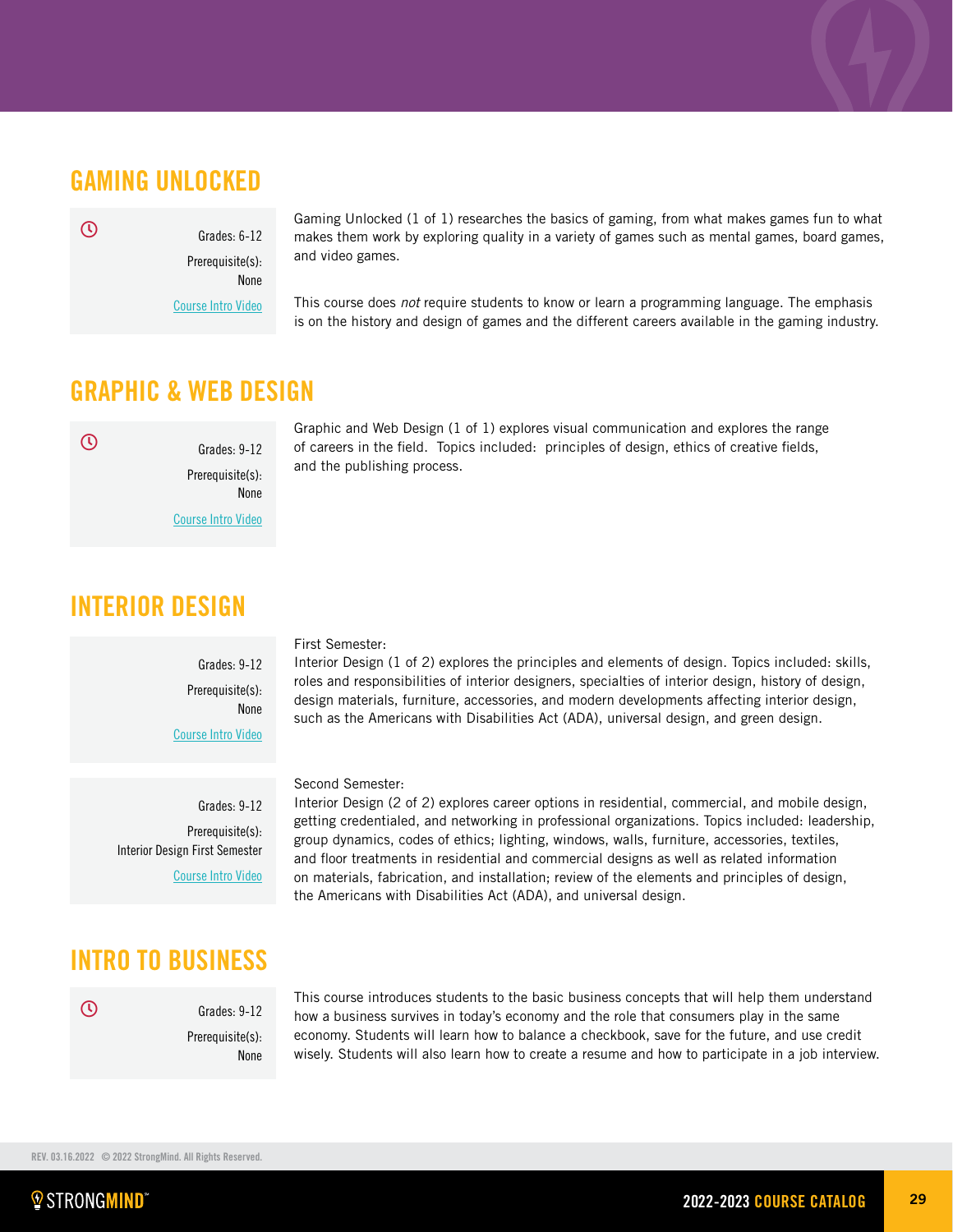## **JOURNALISM**

 $\overline{\odot}$ 

Grades: 9-12 Prerequisite(s): None

This course is designed to prepare you to become a student of journalism and media. The work we do here will equip you with the critical skills you must have to succeed in high school media, college media, and beyond. We will read a variety of journalistic material and do a great deal of news writing. We will also look at journalism from legal, ethical, and historic vantage points. Expect to complete numerous writing activities in a variety of styles including editorial, hard news, feature, review, and more. If you participate actively, you will gain tremendous skills that will serve you for the rest of your life. Individual and group project will also be a part of this class. This course is a project based course and does not include traditional tests, unit level understanding is assessed through unit projects.

## PHOTOGRAPHY BASICS

 $\overline{\mathcal{O}}$ 

Grades: 6-12 Prerequisite(s): None [Course Intro Video](https://vimeo.com/280382232)

Photography Basics (1 of 1) explores proper use of photography equipment, how to build a portfolio of work, and describes the steps to starting a career in this field. Topics included: the habits and etiquette of the profession.

*\*Photography equipment is not needed. Practice is offered through digital simulations.*

## PHYSIOLOGY 1

Grades: 9-12 Prerequisite(s): None The aim of this course is to expand upon what was learned in your Biology class, while emphasizing the application of this material to human structures and functions. This course begins the study of human beings at the microscopic level and works its way up to an in-depth study of select organ systems. Special emphasis will be placed upon applying and demonstrating the information learned in this course through, not only tests and quizzes, but through special projects and collaboration as well.

## PHYSIOLOGY 2

Grades: 9-12 Prerequisite(s): None The aim of this course is to expand upon what was learned in your Biology class, while emphasizing the application of this material to human structures and functions. This course begins the study of human beings at the microscopic level and works its way up to an in-depth study of select organ systems. Special emphasis will be placed upon applying and demonstrating the information learned in this course through, not only tests and quizzes, but through special projects and collaboration as well.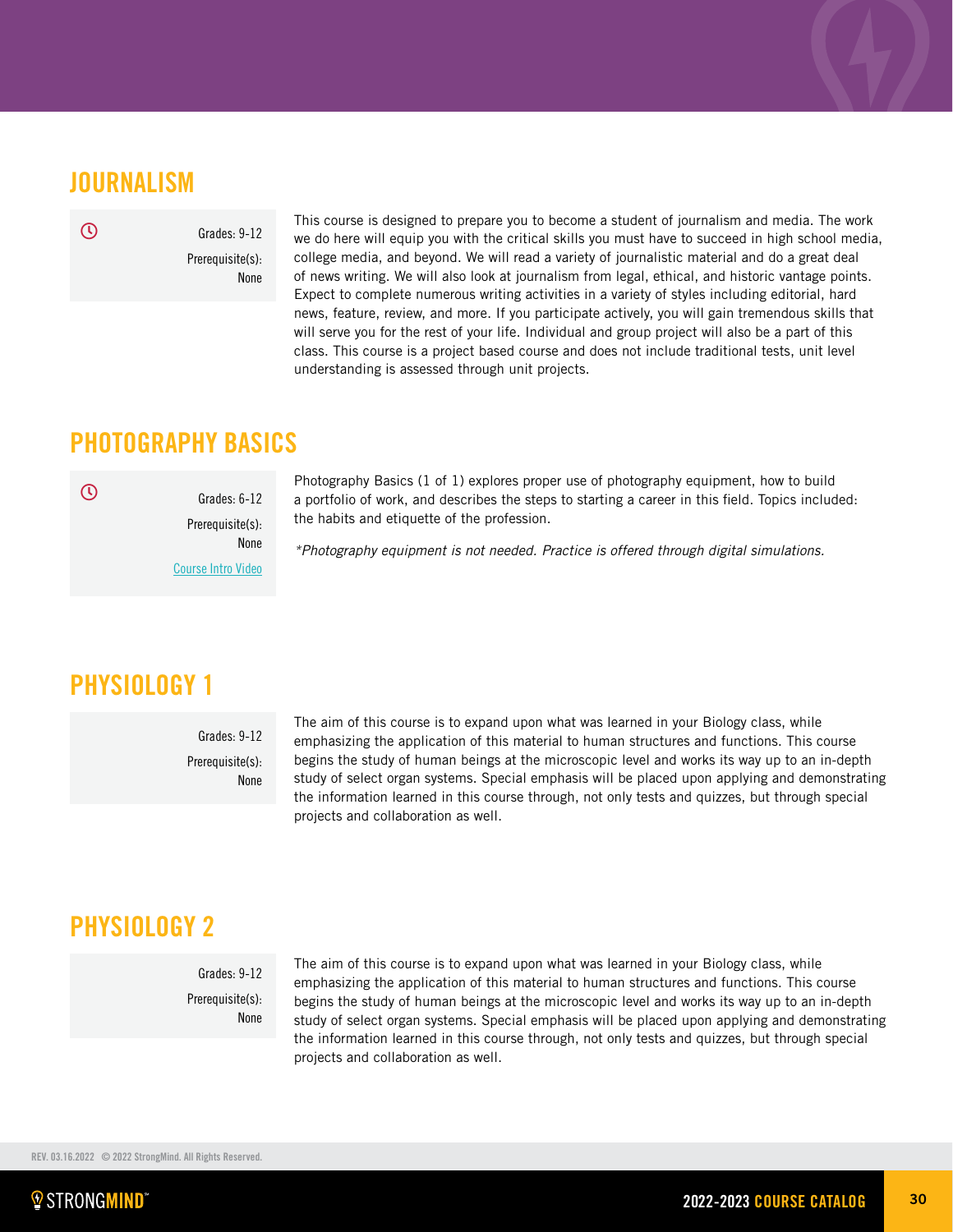## PRINCIPLES OF MARKETING

 $\odot$ 

Grades: 9-12 Prerequisite(s): None [Course Intro Video](https://vimeo.com/337609569) Principles of Marketing (1 of 1) explores the interactions between businesses, consumers, and the economy as well as the role of marketing and how marketers get their information. The course culminates in the creation of a marketing plan.

## PROFESSIONAL SALES

 $\mathcal{O}$ 

Prerequisite(s): None [Course Intro Video](https://vimeo.com/372696437)

Grades: 9-12

Grades: 9-12 Prerequisite(s): None

[Course Intro Video](https://vimeo.com/396765556)

Professional Sales (1 of 1) explores the role sales plays in the national economy, the importance of ethical behavior in business. Topics included: how to build, train, motivate, and evaluate a sales team; the role of buying motives; the selling process; and the importance of data. The course is aligned to the Marketing, Sales, and Services CTE pathway.

## **PSYCHOLOGY**

First Semester:

Psychology (1 of 2) explores human behavior, behavior interaction and the progressive development of individuals. Topics included: major theories and orientations of psychology, psychological methodology, human growth and development, individual variation and personality, psychobiology, as well as sensation and perception.

*\*This course may be taken as a full year, or just (1 of 2) for a semester course.* 

Grades: 9-12 Prerequisite(s): Psychology First Semester [Course Intro Video](https://vimeo.com/390996740)

### Second Semester:

Psychology (2 of 2) explores human social interactions, psychological therapies, and careers in the field. Topics included: psychological perspectives, positive relationships, social and cultural diversity, language structures, memory and cognition, psychological testing, statistical research, stress/coping strategies, and mental health.

## PUBLIC SPEAKING

| $\mathcal{L}$ | Grades: 9-12              |
|---------------|---------------------------|
|               | Prerequisite(s):          |
|               | <b>None</b>               |
|               | <b>Course Intro Video</b> |

Public Speaking (1 of 1) explores effective communication skills for success in a variety of speaking situations. Topics include: small and large group discussions, delivery speeches in front of audiences, research and organization, writing for verbal delivery, stylistic choices, visual and presentation skills, analysis and critique, and development of self-confidence.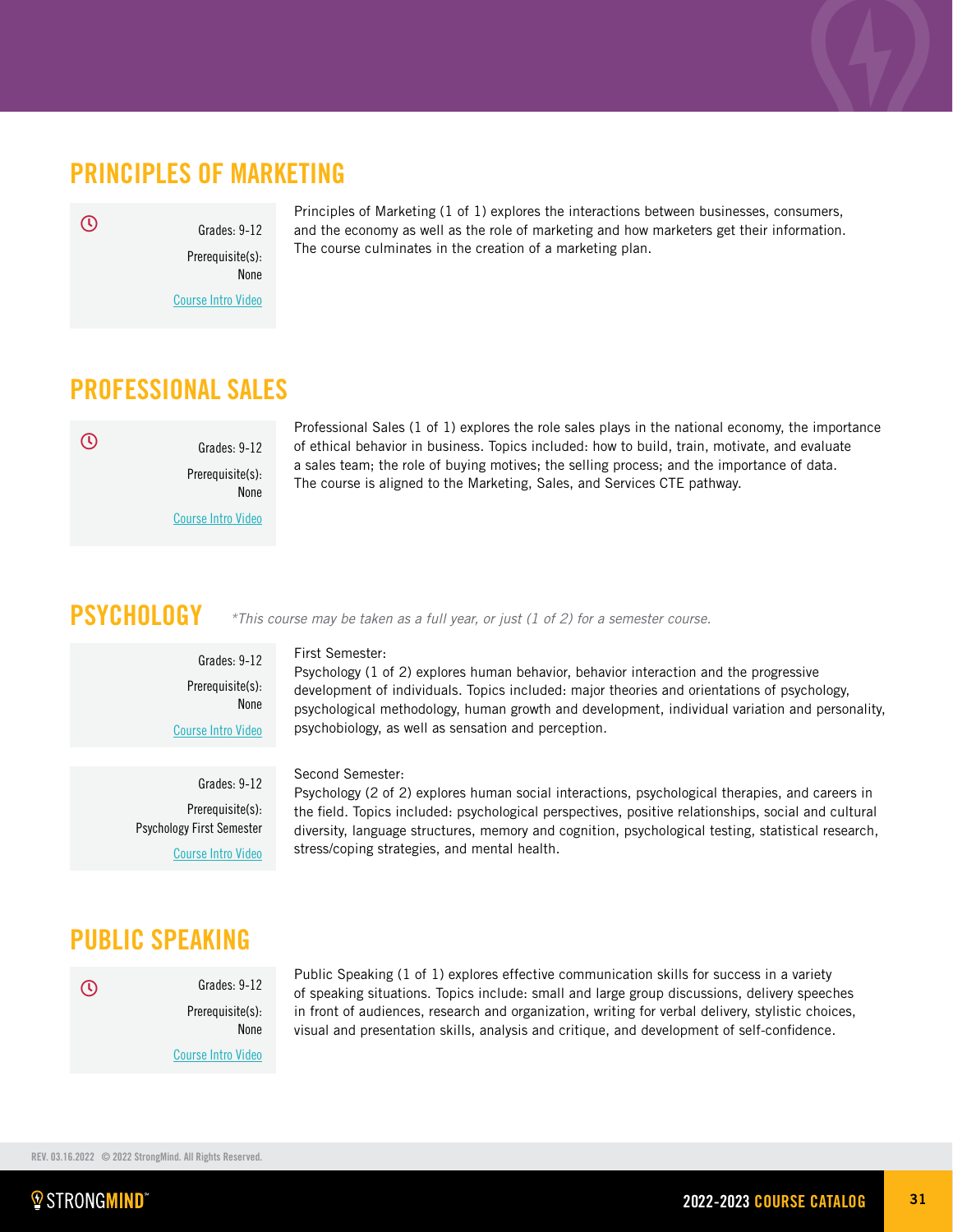## **SOCIOLOGY**

Grades: 9-12 Prerequisite(s): None

Sociology examines the basics of sociology, which is the study of society including individuals, human groups, and organizations. The course is divided into four main areas: the sociological perspective, social structures, inequality in society, and social institutions and change. Students will examine controversies around social change, inequality, gender, and race. The course revolves around an overview of the field with projects that offer the student a chance to explore from a sociologist's perspective.

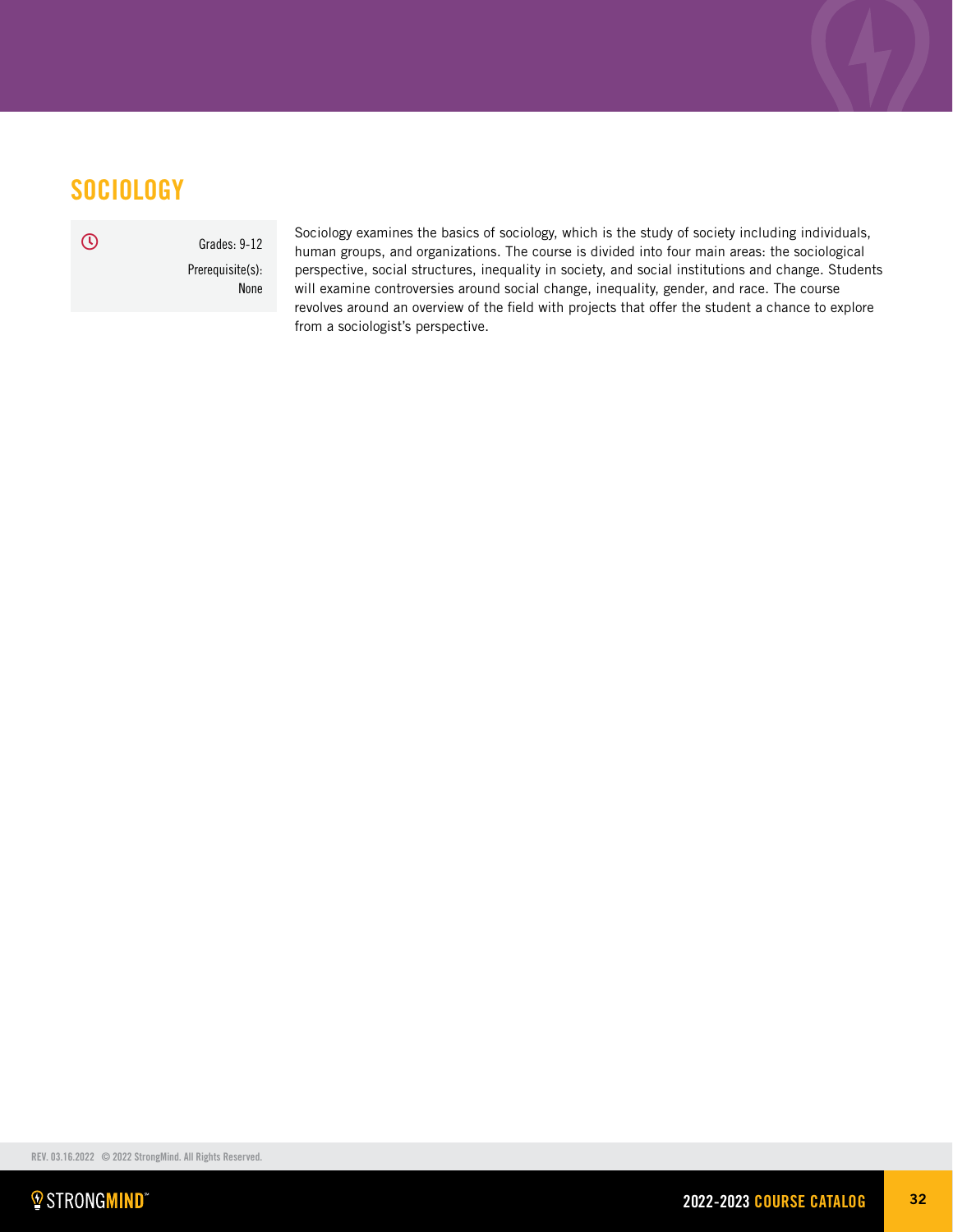## <span id="page-32-0"></span>GRADES 9-12 HEALTH & PHYSICAL EDUCATION

## HEALTH 101

 $\odot$ 

Grades: 9-12 Prerequisite(s): None [Course Intro Video](https://vimeo.com/251890085)

Health 101 (1 of 2) explores how behavioral choices, such as nutrition and physical activity, affect health, then provides information to make healthy choices. Topics included: nutrition and physical activity; growth, development, and sexual health; safety and injury prevention; alcohol, tobacco, and other drugs; mental, emotional, and social health; and personal and community health.

## PHYSICAL EDUCATION 1

Grades: 9-12 Prerequisite(s): None [Course Intro Video](https://vimeo.com/238621258) Physical Education 1A (1 of 1) examines the importance of physical activity, personal fitness, and healthy eating habits. Topics included: useful techniques and different aspects of sport and recreation, a personal fitness evaluation, the design of a personal exercise plan and tracking of results.

Grades: 9-12 Prerequisite(s): None [Course Intro Video](https://vimeo.com/262418381) Physical Education 1B (1 of 1) explores key concepts that lead to improved fitness, wellness, and overall health. Topics included: description of the human body, including anatomy, physiology, and nutrition; practical applications, such as metabolism manipulation, correct exercise form, and effective programming for personal health goals.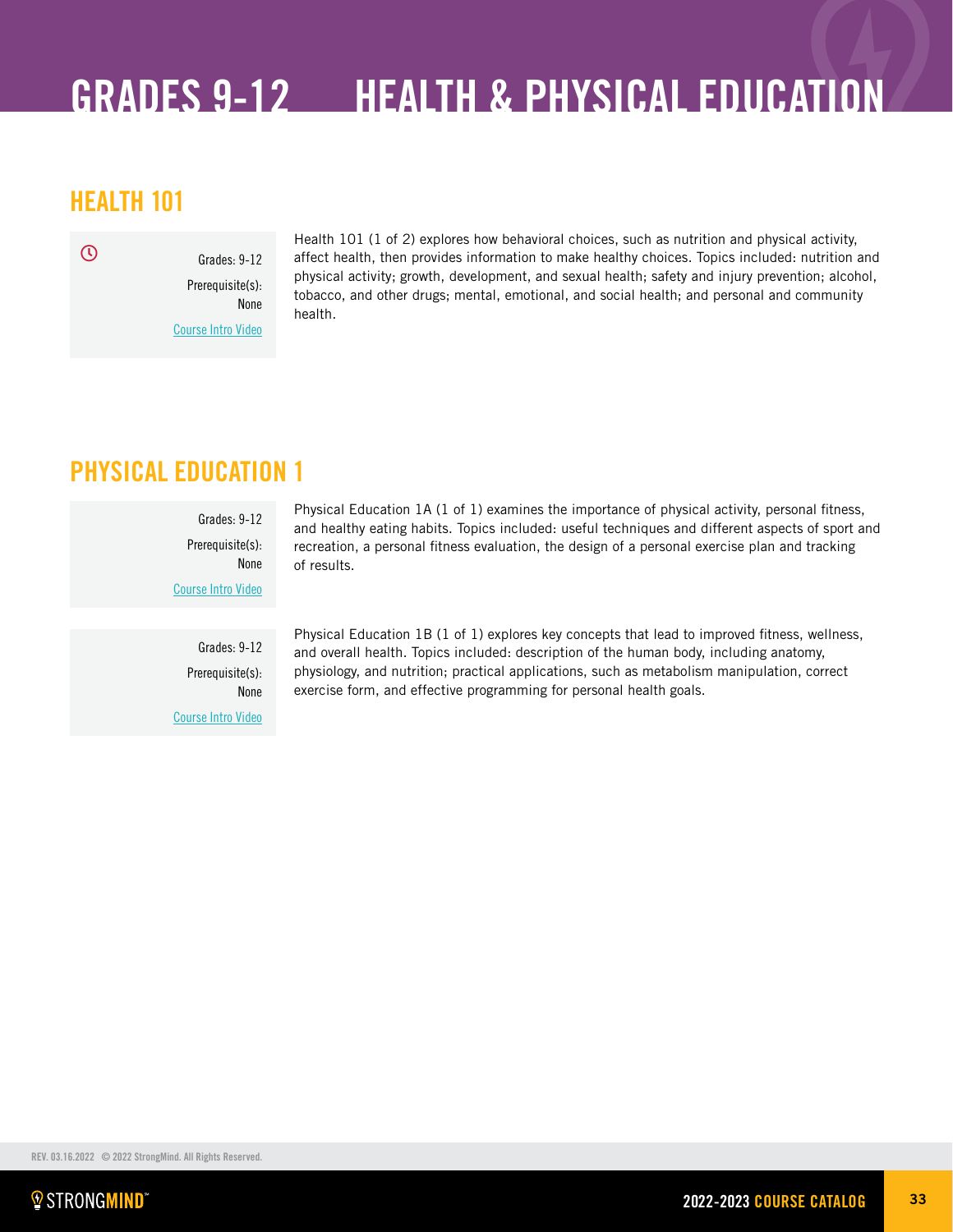## GRADES 9-12

## PERSONAL FITNESS

Grades: 9-12 Prerequisite(s): Physical Education 1 [Course Intro Video](https://vimeo.com/280628610)

Personal Fitness A (1 of 1) explores key concepts from combative sports, gymnastics and tumbling, and a variety of team sports and activities. The focus is on advanced fitness guidelines and cognitive factors that affect performance. Topics included: motor skill development, game strategy, self-evaluation of fitness, setting goals, designing an exercise plan, and tracking results.

Grades: 9-12 Prerequisite(s): Physical Education 1 [Course Intro Video](https://vimeo.com/306421992)

Personal Fitness B (1 of 2) explores how to develop personalized physical fitness plans while completing physical activities throughout the course. Topics included: how to assess fitness levels, modify fitness goals, evaluate fitness products and programs, leadership, and progress tracking in a daily physical activity log.

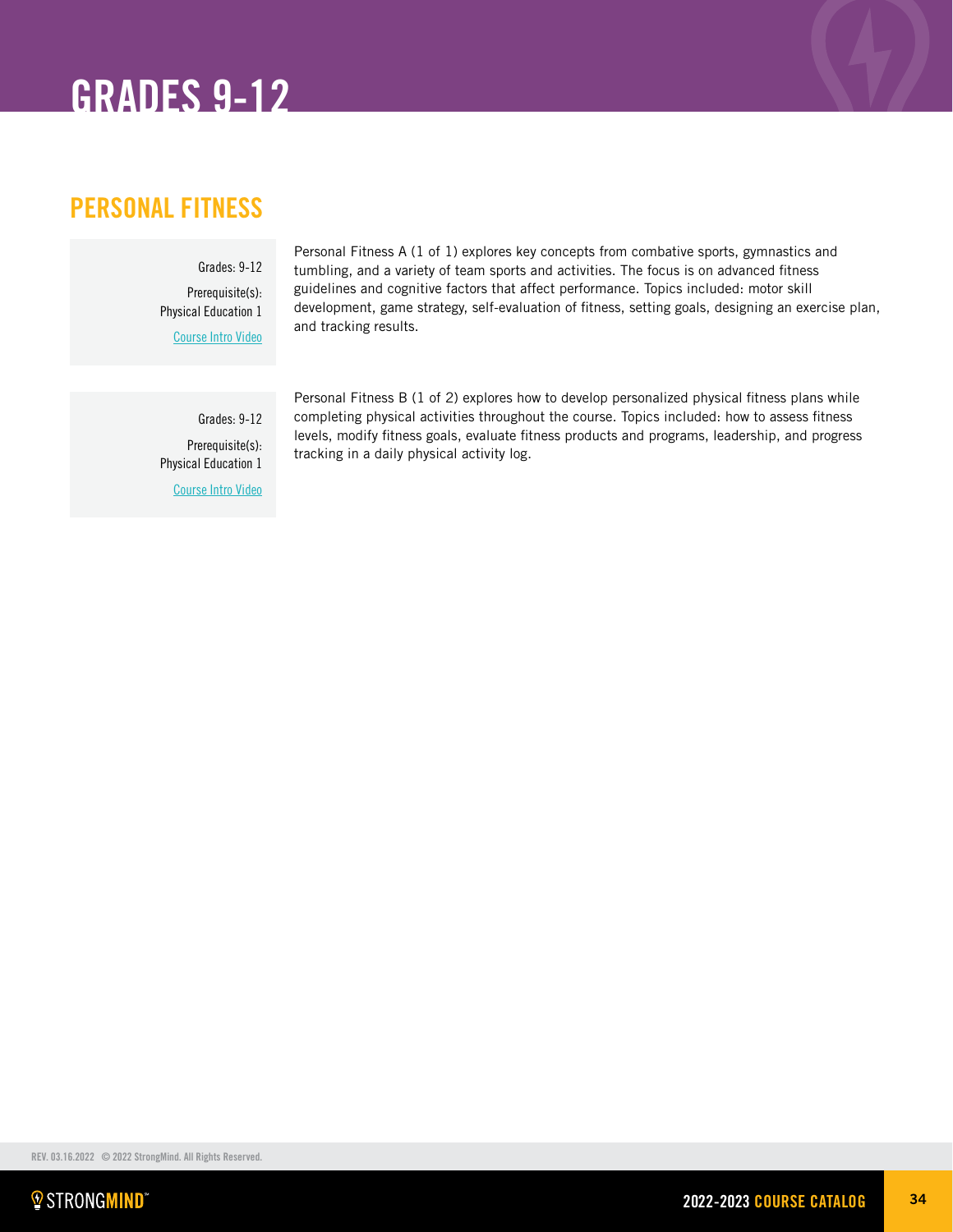## GRADES 9-12 WORLD LANGUAGES

## SPANISH 1

### First Semester:

Spanish 1 (1 of 2) introduces the basics of the Spanish language by learning through reading, writing, listening, and speaking about personal interests and hobbies, asking for directions, and how to discuss activities with friends using vocabulary associated with restaurants, traveling, vacations. The course also explores cultures of some Spanish-speaking countries, such as Mexico. Colombia, Argentina, Spain, and Peru.

### Second Semester:

Grades: 9-12 Prerequisite(s): Spanish 1 First Semester [Course Intro Video](https://vimeo.com/271174767)

Grades: 9-12 Prerequisite(s):

[Course Intro Video](https://vimeo.com/248361542)

None

Spanish 1 (2 of 2) explores how to discuss school subjects, professions, and daily routines, as well as illness and injury, shopping, and money through reading, writing, listening, and speaking. The course also explores cultures of some Spanish-speaking countries, such as Venezuela, Chile, Ecuador, Guatemala, and Cuba.

### SPANISH 2

Grades: 9-12 Prerequisite(s): Spanish 1 [Course Intro Video](https://vimeo.com/287322084)

### First Semester:

Spanish 2 (1 of 2) introduces the basics of the Spanish language by learning through reading, writing, listening, and speaking about personal interests and hobbies, asking for directions, and discussing activities with friends using vocabulary associated with restaurants, traveling, vacations. The course also explores cultures of some Spanish-speaking countries, such as Mexico. Colombia, Argentina, Spain, and Peru.

Grades: 9-12 Prerequisite(s): Spanish 2 First Semester [Course Intro Video](https://vimeo.com/303386761)

## SPANISH 3

### Grades: 9-12 Prerequisite(s): Spanish 2 [Course Intro Video](https://vimeo.com/332496216)

Grades: 9-12 Prerequisite(s): Spanish 3 First Semester [Course Intro Video](https://vimeo.com/strongmindlearning/review/376872232/266ba3d474)

### Second Semester:

Spanish 2 (2 of 2) continues to build reading, writing, listening, and speaking skills in order to discuss transportation, extracurricular interests, professions, cuisine, clothing, health, and technology. Topics included: present, past, future, and conditional tenses, present subjunctive mood, explores cultures of some Spanish-speaking countries, such as the Dominican Republic, Equatorial Guinea, Honduras, Uruguay, and Panama.

### First Semester:

Spanish 3 (1 of 2) builds reading and writing of informative, argumentative, and descriptive texts, listening, and speaking skills using the indicative subjunctive, and imperative moods. The course also explores significant historical events of some Spanish-speaking countries, as well as cultural products, practices, and philosophies.

### Second Semester:

Spanish 3 (2 of 2) continues acquiring the Spanish language through reading poems and short stories by notable Spanish-language authors. The continuation of writing, listening, and speaking includes exploring behavioral norms in different Spanish-speaking cultures, in order to discuss these topics in the indicative and subjunctive moods in a variety of tenses.

REV. 03.16.2022 © 2022 StrongMind. All Rights Reserved.

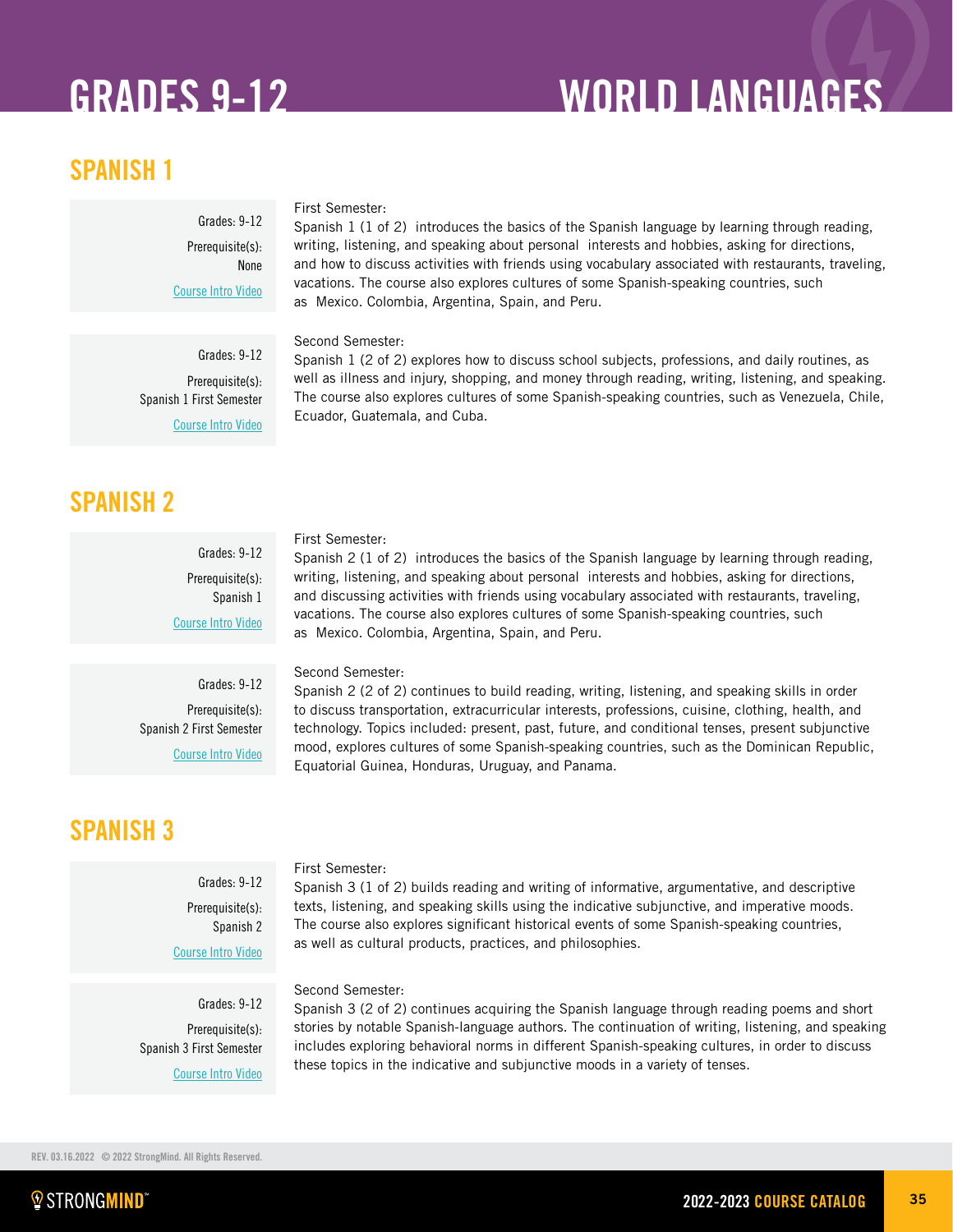## GRADES 9-12

## AP® SPANISH LANGUAGE

Grades: 9-12 Prerequisite(s): None

### First Semester:

The AP Spanish Language and Culture course is an advanced language course in which students are directly prepared for the AP Spanish Language and Culture test. It uses as its foundation the three modes of communication: interpersonal, interpretive and presentational. The course is conducted almost exclusively in Spanish. The course is based on the six themes required by the College Board: (1) global challenges, (2) science and technology, (3) contemporary life, (4) personal and public identities, (5) families and communities, and (6) beauty and aesthetics. The course teaches language structures in context and focuses on the development of fluency to convey meaning. Students explore culture in both contemporary and historical contexts to develop an awareness and appreciation of cultural products, practices, and perspectives. Students should expect to listen to, read, and understand a wide-variety of authentic Spanishlanguage materials and sources, demonstrate proficiency in interpersonal, interpretive, and presentational communication using Spanish, gain knowledge and understanding of the cultures of Spanish speaking areas of the world, use Spanish to connect with other disciplines and expand knowledge in a wide-variety of contexts, develop insight into the nature of the Spanish language and its culture, and use Spanish to participate in communities at home and around the world. The AP Spanish Language and Culture course is a college level course. The intensity, quality, and amount of course material can be compared to that of a third-year college course.

Grades: 9-12 Prerequisite(s): Spanish 1 First Semester

### Second Semester:

The AP Spanish Language and Culture course is an advanced language course in which students are directly prepared for the AP Spanish Language and Culture test. It uses as its foundation the three modes of communication: interpersonal, interpretive and presentational. The course is conducted almost exclusively in Spanish. The course is based on the six themes required by the College Board: (1) global challenges, (2) science and technology, (3) contemporary life, (4) personal and public identities, (5) families and communities, and (6) beauty and aesthetics. The course teaches language structures in context and focuses on the development of fluency to convey meaning. Students explore culture in both contemporary and historical contexts to develop an awareness and appreciation of cultural products, practices, and perspectives. Students should expect to listen to, read, and understand a wide-variety of authentic Spanishlanguage materials and sources, demonstrate proficiency in interpersonal, interpretive, and presentational communication using Spanish, gain knowledge and understanding of the cultures of Spanish speaking areas of the world, use Spanish to connect with other disciplines and expand knowledge in a wide-variety of contexts, develop insight into the nature of the Spanish language and its culture, and use Spanish to participate in communities at home and around the world. The AP Spanish Language and Culture course is a college level course. The intensity, quality, and amount of course material can be compared to that of a third-year college course.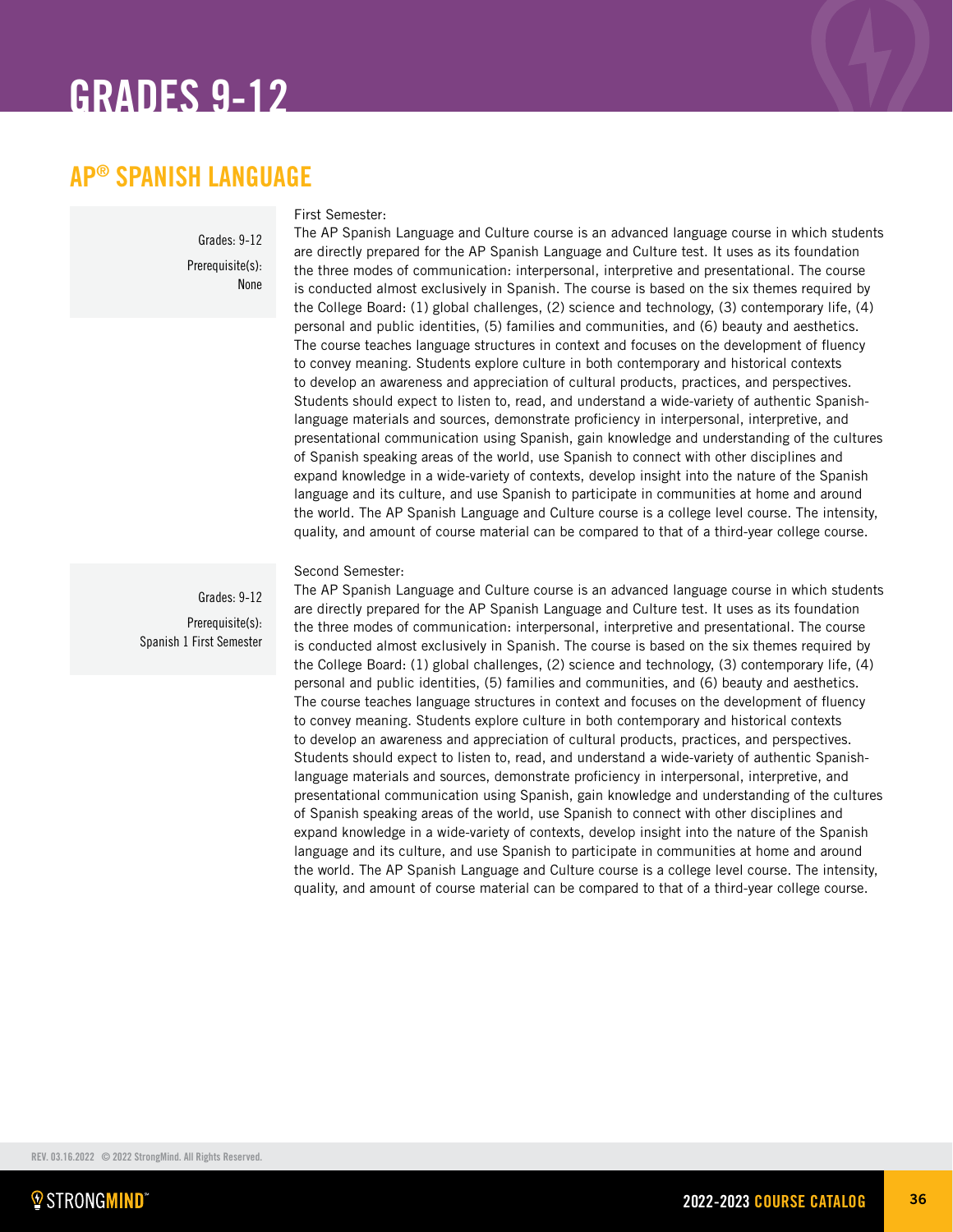# GRADES 9-12

# FRENCH 1

Grades: 9-12 Prerequisite(s): None

## First Semester:

French 1 focuses on developing listening skills by repeated exposure to the spoken language. Speaking skills are encouraged through recommended assignments using voice tools. Reading and writing skills, as well as language structures, are practiced through meaningful, real-life contexts. The use of technology enhances and reinforces authentic language development and fosters cultural understandings through exposure to native speakers and their daily routines.

## Second Semester:

Grades: 9-12 Prerequisite(s): None

French 1 focuses on developing listening skills by repeated exposure to the spoken language. Speaking skills are encouraged through recommended assignments using voice tools. Reading and writing skills, as well as language structures, are practiced through meaningful, real-life contexts. The use of technology enhances and reinforces authentic language development and fosters cultural understandings through exposure to native speakers and their daily routines.

# FRENCH 2

Grades: 9-12 Prerequisite(s): None

Grades: 9-12 Prerequisite(s): None

## First Semester:

Semester A focuses on the continuation and enhancement of language skills presented in Level 1. Vocabulary and grammar structures are revisited and expanded to provide students an opportunity to move towards an intermediate comprehension level. Speaking and listening skills are enhanced through recommended real-life voice activities. Listening skills are honed through online dialogues. Reading and writing skills are developed through access to completion of meaningful activities, reading of culturally-related articles of interest and responding to reading in the target language. The use of technology enhances and reinforces authentic language development and fosters cultural understandings through exposure to native speakers and their daily routines.

## Second Semester:

Semester B continues the enhancement of language skills. Vocabulary and grammar structures are revisited and expanded as students explore other French-speaking areas. Speaking and listening skills are enhanced through recommended real-life voice activities. Listening skills are honed through online dialogues. Reading and writing skills are developed through access to completion of meaningful activities related to travel, to the Olympics, to natural disasters, and to the space program. Reading of culturally related articles of interest and responding to reading in the target language, along with the use of technology, reinforces authentic language development and fosters cultural understandings through exposure to native speakers and their daily routines.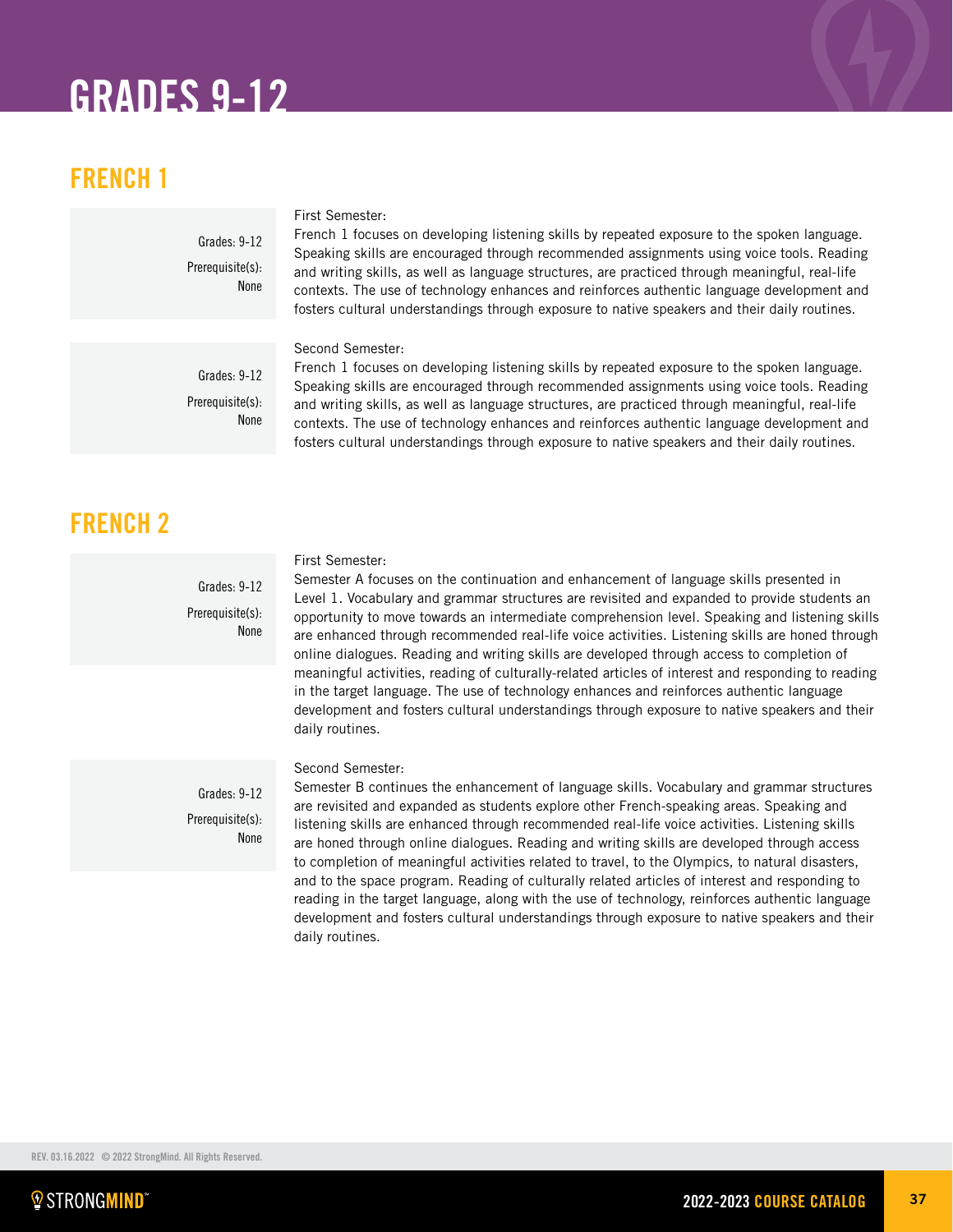## AMERICAN SIGN LANGUAGE 1

Grades: 9-12 Prerequisite(s): None [Course Intro Video](https://vimeo.com/601222642/145ae4850e)

## First Semester:

American Sign Language 1 (1 of 2) provides an introduction to American Sign Language (ASL). The course provides guidance in how to communicate with ASL across a variety of basic subjects, including greetings and introductions, information sharing, personal characteristics, family, travelling, and living spaces. The course also explores details about Deaf culture, the history of ASL, and the general rules and concepts needed for communicating effectively through sign language, including fingerspelling and signing parameters.

## Second Semester:

Grades: 9-12 Prerequisite(s): None Course Intro Video Coming Soon!

American Sign Language 1 (2 of 2) continues to explore introductory concepts in American Sign Language (ASL). The course builds on the first half to guide students in how to communicate on a variety of basic subjects, including with food items, directions, store interactions, job roles, health topics, and plans built around schedules and times. The course also highlights more details about Deaf culture, the history of ASL, and the general rules and concepts needed for communicating effectively through sign language, including classifiers and specific grammar rules.

## AMERICAN SIGN LANGUAGE 2

Grades: 9-12 Prerequisite(s): None

Course Intro Video Coming Soon!

## First Semester:

American Sign Language 2 (1 of 2) explores intermediate concepts related to Deaf culture and American Sign Language (ASL). The course begins with a review of cultural facts and ASL rules and concepts from American Sign Language 1. New topics that follow include major milestones and famous figures in Deaf cultural history, appropriate etiquette and behaviors in Deaf interactions, ASL literature and performances, and different language styles and skills among Deaf communities, among others. Projects throughout the course will assess knowledge of signing vocabulary and mastery of proper signing form.

Grades: 9-12 Prerequisite(s): None Course Intro Video Coming Soon!

Second Semester: *American Sign Language 2 (2 of 2) description coming soon!*

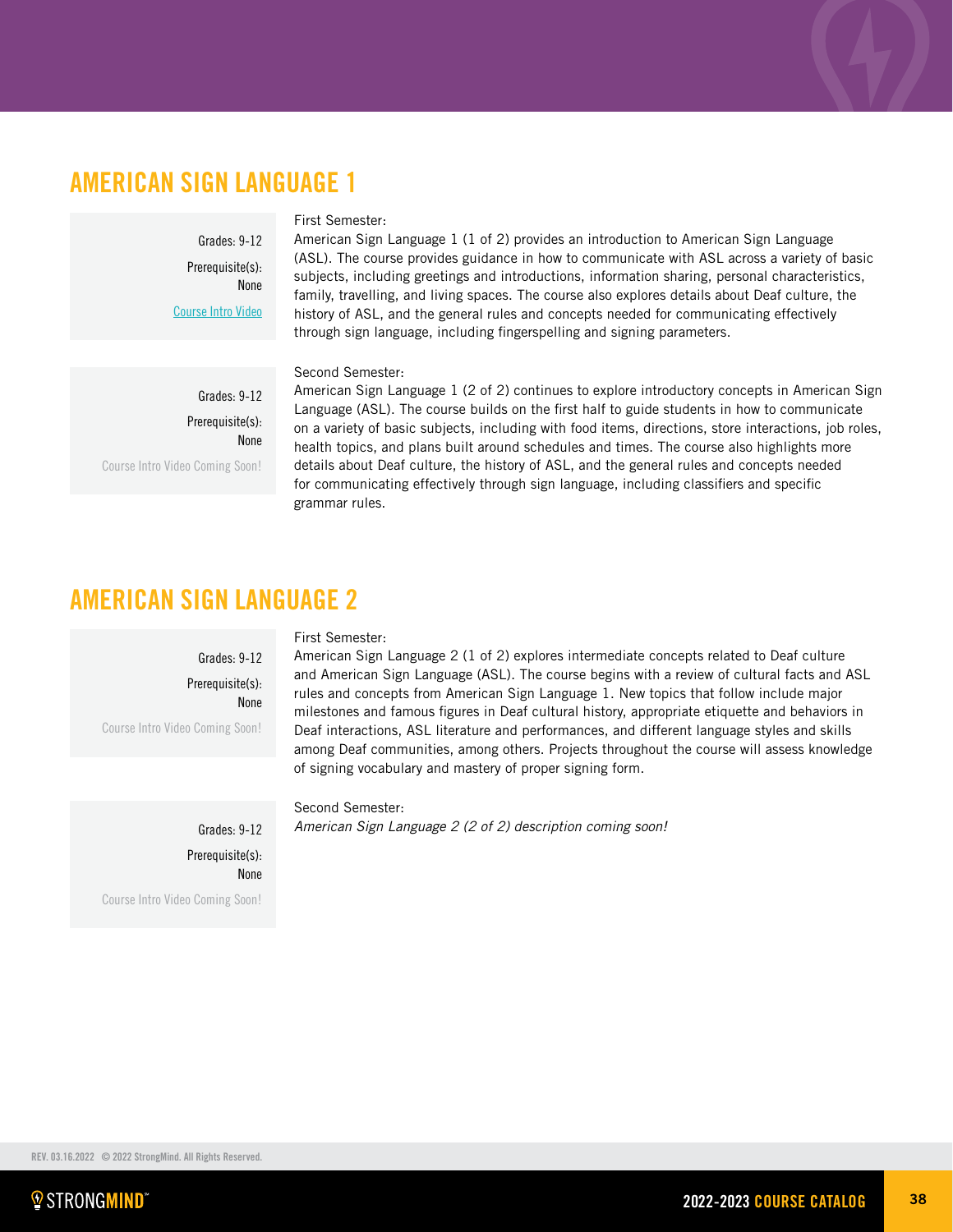# GRADES 6-8 ENGLISH LANGUAGE ARTS

## ENGLISH 6

## Grade: 6

Prerequisite(s): Skills/concepts covered in 5th grade English Language Arts [Course Intro Video](https://vimeo.com/281337382) First Semester:

English 6 (1 of 2) analyzes informational texts, including biographies, primary documents, instructional documents, film reviews, and persuasive letters. Reading selections include the novel *The Road* by Jack London and informational texts on topics such as the science behind sunsets, the lives of important historical figures, the history of the Olympics, and the process of flotation used by archaeologists. Reading selections demonstrate concepts such as explicit and implicit information, central ideas and key details, and claims and arguments.

English 6 (2 of 2) explores literary texts from various genres, including novels, short stories, poems, and plays. Readings include *The Wonderful Wizard of Oz* by L. Frank Baum, excerpts from Little Women and *The Adventures of Tom Sawyer*, and poetry by Robert Louis Stevenson, Robert Frost, and Carl Sandburg as well multimedia readings of several videos of famous poems to demonstrate explicit and implicit information, theme, characters, plot, poetic techniques,

## Second Semester:

and figurative language.

Grade: 6 Prerequisite(s): English 6 First Semester [Course Intro Video](https://vimeo.com/281337550)

# ENGLISH 6 HONORS

## Grade: 6

Prerequisite(s): Skills/concepts covered in 5th grade English Language Arts

[Course Intro Video](https://vimeo.com/281337382)

English 6 (1 of 2) analyzes informational texts, including biographies, primary documents, instructional documents, film reviews, and persuasive letters. Reading selections include the novel *The Road* by Jack London and informational texts on topics such as the science behind sunsets, the lives of important historical figures, the history of the Olympics, and the process of flotation used by archaeologists. Reading selections demonstrate concepts such as explicit and implicit information, central ideas and key details, and claims and arguments. Honors includes additional examples and practice for students.

Second Semester:

First Semester:

English 6 (2 of 2) explores literary texts from various genres, including novels, short stories, poems, and plays. Readings include *The Wonderful Wizard of Oz* by L. Frank Baum, excerpts from *Little Women* and *The Adventures of Tom Sawyer*, and poetry by Robert Louis Stevenson, Robert Frost, and Carl Sandburg as well multimedia readings of several videos of famous poems to demonstrate explicit and implicit information, theme, characters, plot, poetic techniques, and figurative language.

Honors includes additional examples and practice for students.

Honors courses are usually reserved for students who excel in the subject matter.

Grade: 6 Prerequisite(s): English 6 Honors First Semester [Course Intro Video](https://vimeo.com/281337550)

REV. 05.17.2022 © 2022 StrongMind. All Rights Reserved.

*<u><b>E</u>* STRONGMIND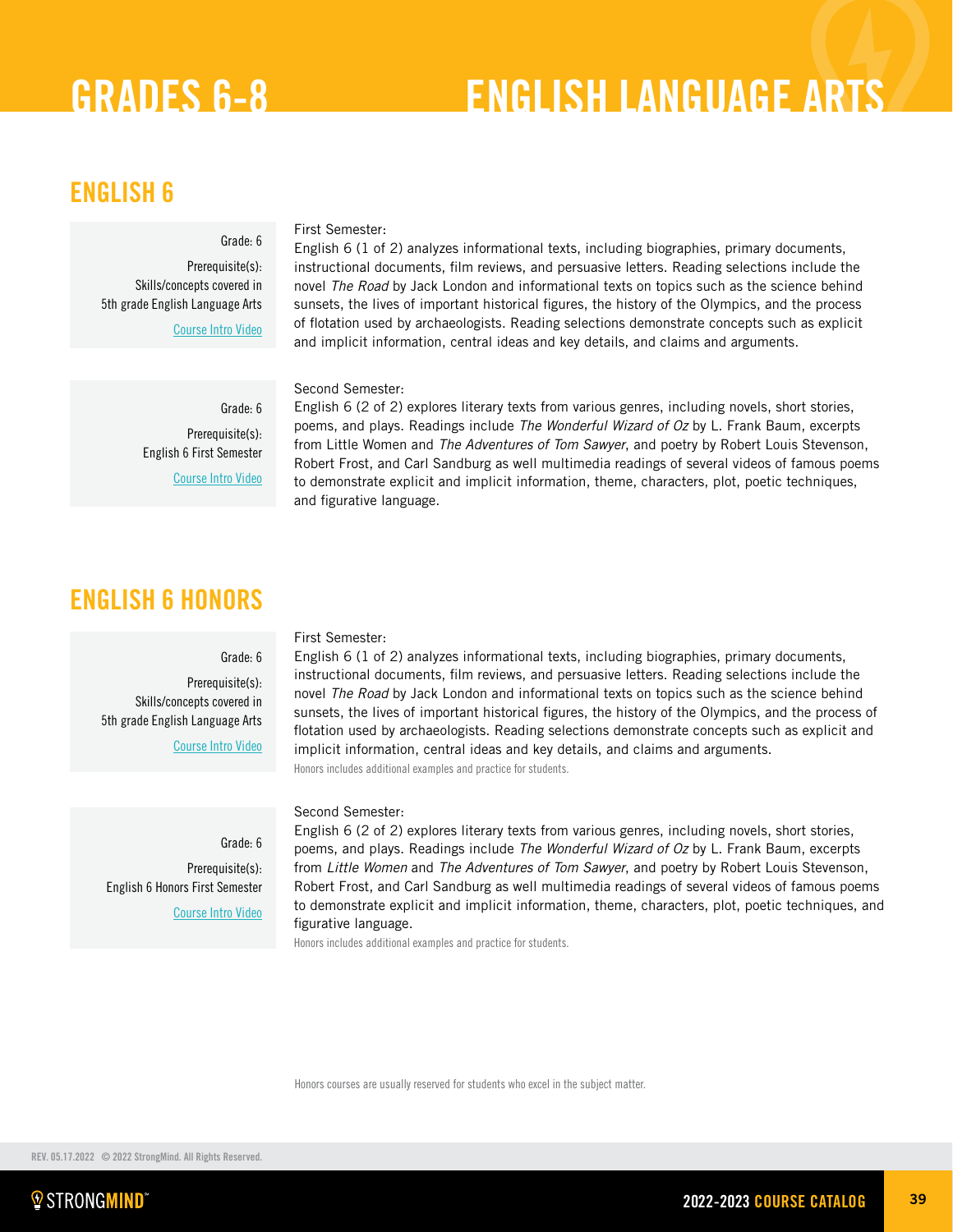## ENGLISH 7

## Grade: 7

Prerequisite(s): English 6 or equivalent 6th grade English Language Arts

[Course Intro Video](https://vimeo.com/281337633)

Grade: 7 Prerequisite(s): English 7 First Semester [Course Intro Video](https://vimeo.com/281337709)

# ENGLISH 7 HONORS

### Grade: 7

Prerequisite(s): English 6 or equivalent 6th grade English Language Arts

[Course Intro Video](https://vimeo.com/281337633)

Grade: 7 Prerequisite(s): English 7 Honors First Semester [Course Intro Video](https://vimeo.com/281337709)

## First Semester:

First Semester:

Second Semester:

English 7 (1 of 2) explores informational texts, including biographies, personal accounts of events, presidential speeches, persuasive letters, and differences between types of musical genres. Readings include texts about historical figures such as *The Story of My Life* by Helen Keller, Jane Goodall, and Zora Neale Hurston to demonstrate concepts such as explicit and implicit information, central ideas and key details, and claims and arguments. Honors includes additional examples and practice for students.

English 7 (1 of 2) explores informational texts, including biographies, personal accounts of events, presidential speeches, persuasive letters, and differences between types of musical genres. Readings include texts about historical figures such as *The Story of My Life* by Helen Keller, Jane Goodall, and Zora Neale Hurston to demonstrate concepts such as explicit and

implicit information, central ideas and key details, and claims and arguments.

plot, poetic and dramatic techniques, and figurative language.

English 7 (2 of 2) analyzes literary texts from novels, short stories, fairy tales, poems, and plays. Readings include *Alice's Adventures in Wonderland* by Lewis Carroll, excerpts from *Black Beauty*, and poetry by Emily Dickinson, Robert Frost, William Wordsworth to demonstrate concepts such as comparing how written texts are portrayed in film or audio and ways to understand explicit and implicit information, theme, characters,

### Second Semester:

English 7 (2 of 2) analyzes literary texts from novels, short stories, fairy tales, poems, and plays. Readings include *Alice's Adventures in Wonderland* by Lewis Carroll, excerpts from *Black Beauty*, and poetry by Emily Dickinson, Robert Frost, William Wordsworth to demonstrate concepts such as comparing how written texts are portrayed in film or audio and ways to understand explicit and implicit information, theme, characters, plot, poetic and dramatic techniques, and figurative language.

Honors includes additional examples and practice for students.

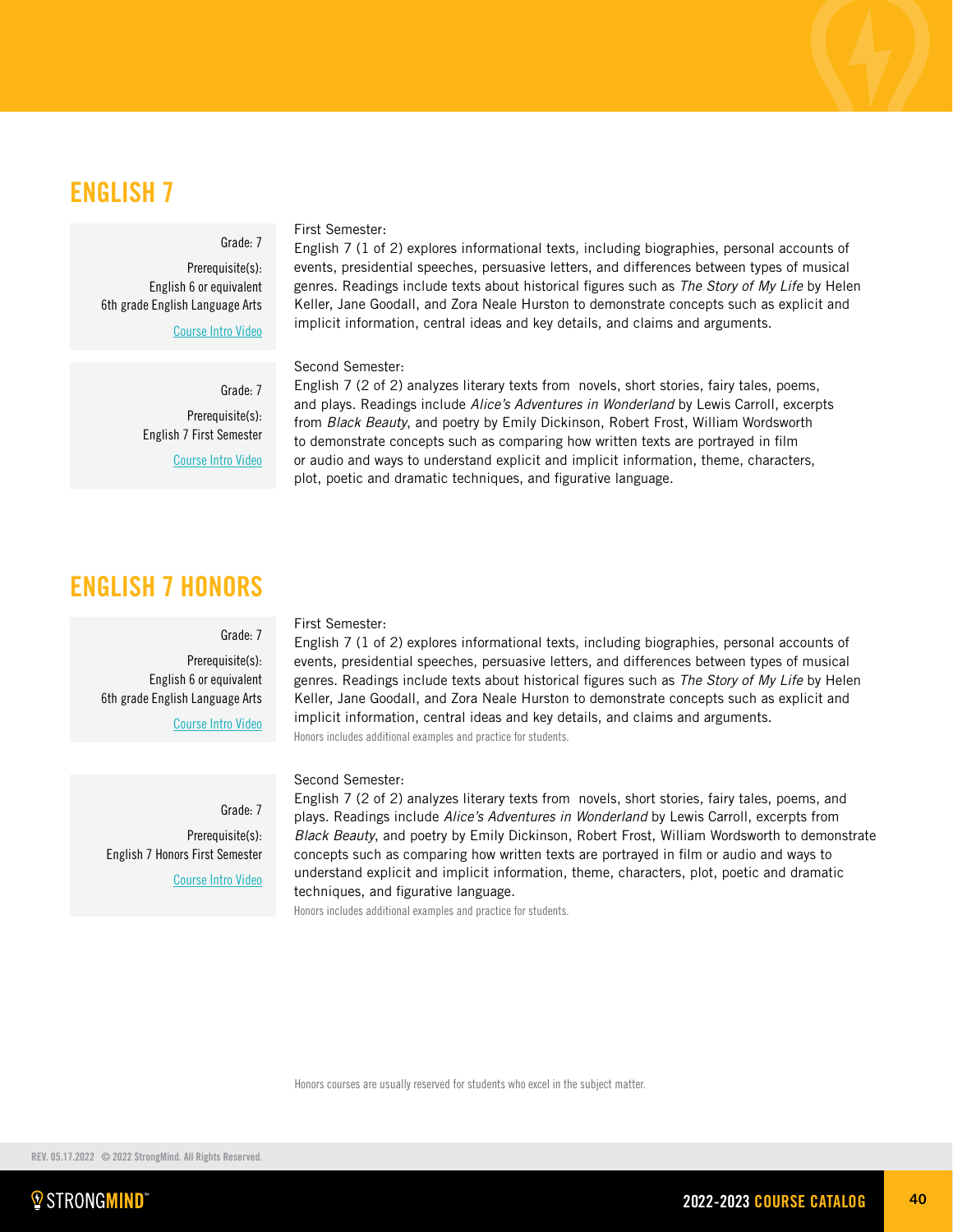# ENGLISH 8

## Grade: 8

Grade: 8 Prerequisite(s): English 8 First Semester [Course Intro Video](https://vimeo.com/245783391)

Grade: 8 Prerequisite(s): English 7 or equivalent

> Grade: 8 Prerequisite(s):

Prerequisite(s): English 7 or equivalent 7th grade English Language Arts

ENGLISH 8 HONORS

7th grade English Language Arts

English 8 Honors First Semester

[Course Intro Video](https://vimeo.com/226805516)

[Course Intro Video](https://vimeo.com/245783391)

[Course Intro Video](https://vimeo.com/226805516)

## First Semester:

English 8 (1 of 2) explores analysis of literary and informational texts, including novels, short stories, myths, poems, magazine articles, and autobiographies. Readings include *The Call of the Wild*, short stories such as "The Lottery" and "The Tell-Tale Heart," and infographics and videos to demonstrate concepts such as explicit and implicit information, theme, central idea, figurative language, grammar, usage, and punctuation. Writings include the planning, creating, writing, revising, and editing of a fictional narrative.

## Second Semester:

English 8 (2 of 2) explores literary and informational texts, including novels, short stories, poems, articles, and political speeches. Readings include excerpts from the novels *Fahrenheit 451*, *Hatchet*, and *Black Beauty*, informational texts about topics such as global warming, fast food, the widespread presence of corn in food, and how sleep affects learning ability, infographics and videos to demonstrate concepts such as explicit and implicit information, theme, central idea, figurative language, grammar, usage, punctuation. Writings include informational and argument.

## First Semester:

English 8 (1 of 2) explores analysis of literary and informational texts, including novels, short stories, myths, poems, magazine articles, and autobiographies. Readings include *The Call of the Wild*, short stories such as "The Lottery" and "The Tell-Tale Heart," and infographics and videos to demonstrate concepts such as explicit and implicit information, theme, central idea, figurative language, grammar, usage, and punctuation. Writings include the planning, creating, writing, revising, and editing of a fictional narrative.

Honors includes additional examples and practice for students.

### Second Semester:

English 8 (2 of 2) explores literary and informational texts, including novels, short stories, poems, articles, and political speeches. Readings include excerpts from the novels *Fahrenheit 451*, *Hatchet*, and *Black Beauty*, informational texts about topics such as global warming, fast food, the widespread presence of corn in food, and how sleep affects learning ability, infographics and videos to demonstrate concepts such as explicit and implicit information, theme, central idea, figurative language, grammar, usage, punctuation. Writings include informational and argument.

Honors includes additional examples and practice for students.

INTENSIVE READING

Grades: 6-8 Prerequisite(s): None

[Course Intro Video](https://vimeo.com/369340904)

Intensive Reading (1 of 1) explores foundational reading skills for middle-school students to remediate gaps in reading fluency, comprehension, vocabulary and vocabulary skills, grammar skills, and writing fluency through responses to a variety of literary and informational texts.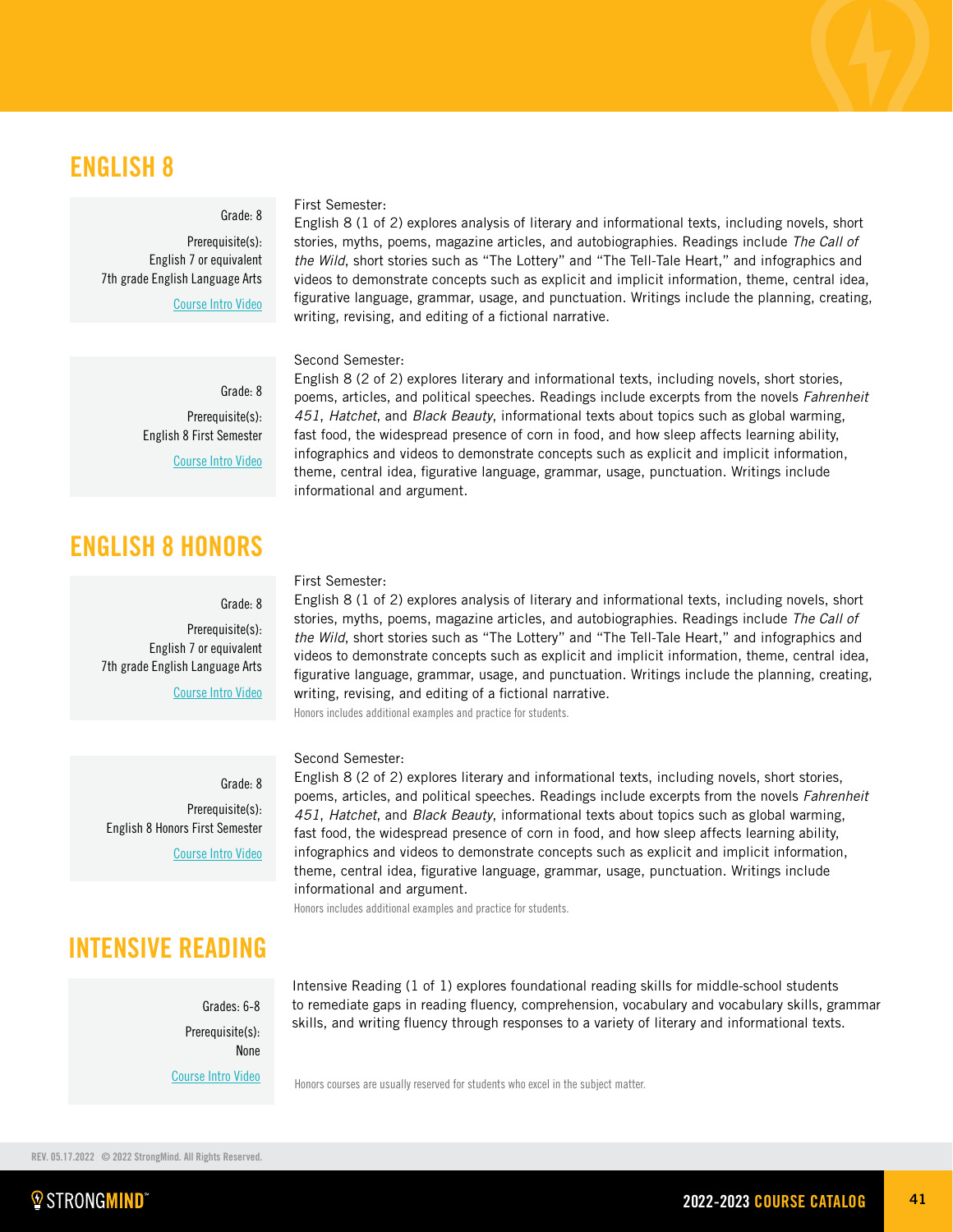# GRADES 6-8 MATHEMATICS

# MATH 6

Grade: 6 Prerequisite(s): None [Course Intro Video](https://vimeo.com/279922572)

## First Semester:

Math 6 (1 of 2) builds on previously learned concepts such as adding, subtracting, multiplying, and dividing and deepening knowledge of arithmetic with fractions, decimals, and negative numbers to solve real-world problems. Topics included: ratios, unit conversions, geometry, and working with equations.

Second Semester:

Grade: 6 Prerequisite(s): Math 6 First Semester [Course Intro Video](https://vimeo.com/289772583)

Math 6 (2 of 2) builds on previously learned concepts such as adding, subtracting, multiplying, and dividing and deepening knowledge of arithmetic with fractions, decimals, and negative numbers to solve real-world problems. Topics included: ratios, unit conversions, geometry, and working with equations.

# MATH 6 HONORS

Grade: 6 Prerequisite(s): None [Course Intro Video](https://vimeo.com/279922572)

Grade: 6 Prerequisite(s): Math 6 Honors First Semester [Course Intro Video](https://vimeo.com/289772583)

### First Semester:

Math 6 (1 of 2) builds on previously learned concepts such as adding, subtracting, multiplying, and dividing and deepening knowledge of arithmetic with fractions, decimals, and negative numbers to solve real-world problems. Topics included: statistics, ratios, unit conversions, geometry, writing and evaluating expressions with variables and exponents, and working with equations.

## Second Semester:

Math 6 (2 of 2) builds on concepts such as positive and negative integers and fractions to learn about rational numbers and how to compare them. Topics included: finding the distance between points on the number line and in the coordinate plane, solving geometry problems, relationships between variables and how to represent them, ratios and unit rates, solving real-world problems, data and how to display and mathematically describe data.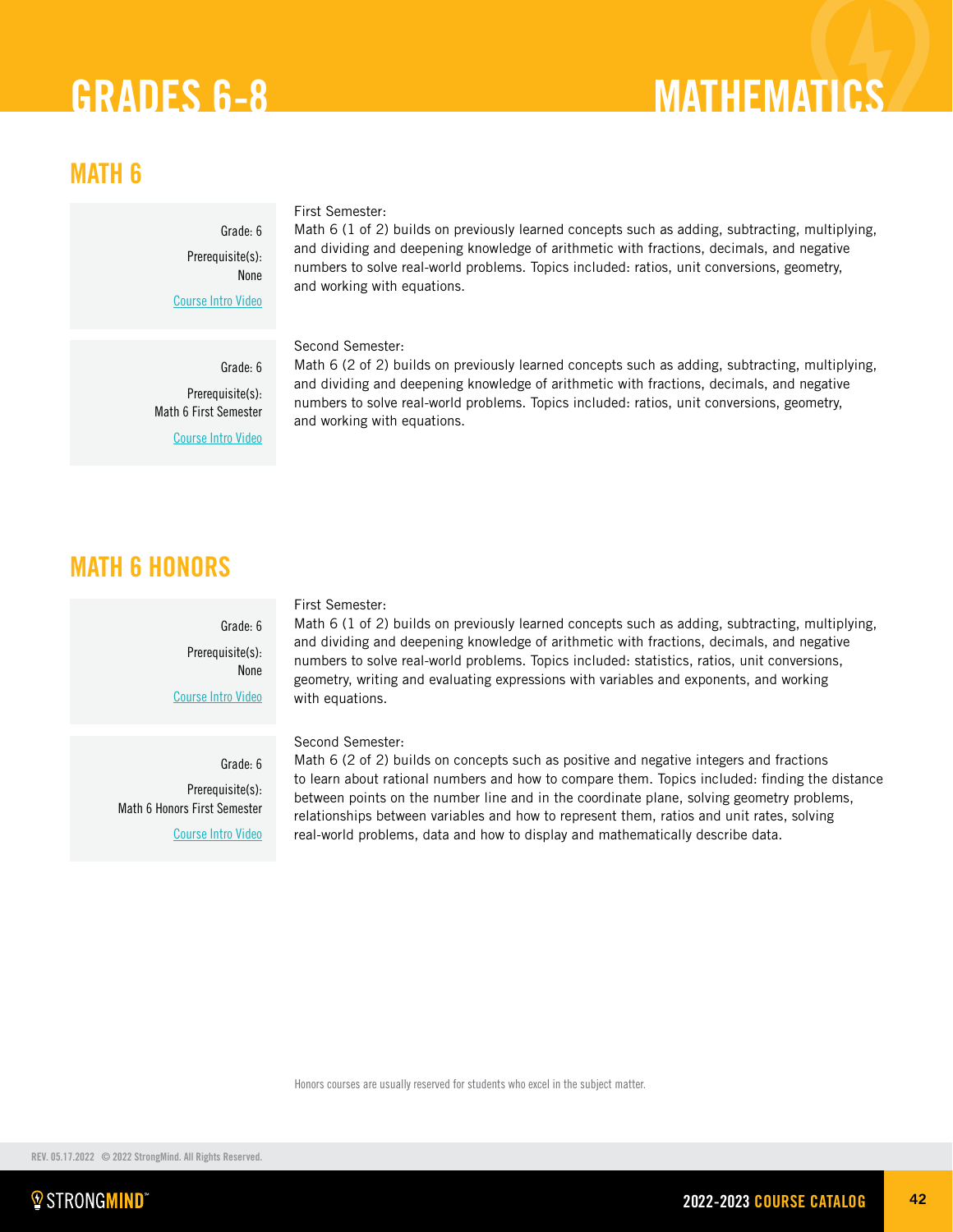# MATH 7

Grade: 7 Prerequisite(s): Math 6 [Course Intro Video](https://vimeo.com/280628933)

## First Semester:

Math 7 (1 of 2) explores adding, subtracting, multiplying and dividing rational numbers by using analogies, number lines, rules, and properties. Topics include solving problems involving proportional relationships given in tables, diagrams, graphs, equations, and verbal descriptions. Geometry topics include solving problems involving scale drawings, circles, angle relationships, areas, volumes, three-dimensional shapes, and drawing geometric shapes.

Second Semester:

Grade: 7 Prerequisite(s): Math 7 First Semester [Course Intro Video](https://vimeo.com/290529633)

Math 7 (2 of 2) explores subtracting and dividing rational numbers by using different methods to perform four operations. Topics included: interpreting proportional relationships and equivalent expressions, writing and solving linear equations and inequalities to solve real-world problems, comparing two data sets of random samples using their center values and variability measures to make conclusions about populations. Geometry topics include solving problems that involve the area, surface area, volume, and cross-sections of two- or three-dimensional objects.

# MATH 7 HONORS

Grade: 7 Prerequisite(s): Math 6 [Course Intro Video](https://vimeo.com/280628933)

Grade: 7 Prerequisite(s): Math 7 Honors First Semester [Course Intro Video](https://vimeo.com/290529633)

## First Semester:

Math 7 (1 of 2) explores adding and multiplying rational numbers by using number lines, rules, and properties. Topics included: how to solve problems by finding and comparing unit rates, writing expressions using properties, writing and solving simple linear equations using different methods, probability and statistics to interpret and calculate simple probabilities, and populations and samples. Geometry topics include solving problems involving scale drawings, circles, and angle relationships.

Second Semester:

Math 7 (2 of 2) explores subtracting and dividing rational numbers by using different methods to perform four operations. Topics included: interpreting proportional relationships and equivalent expressions, writing and solving linear equations and inequalities to solve realworld problems, comparing two data sets of random samples using center values and variability measures to make conclusions about populations. Geometry topics include solving problems that involve the area, surface area, volume, and cross-sections of two- or three-dimensional objects.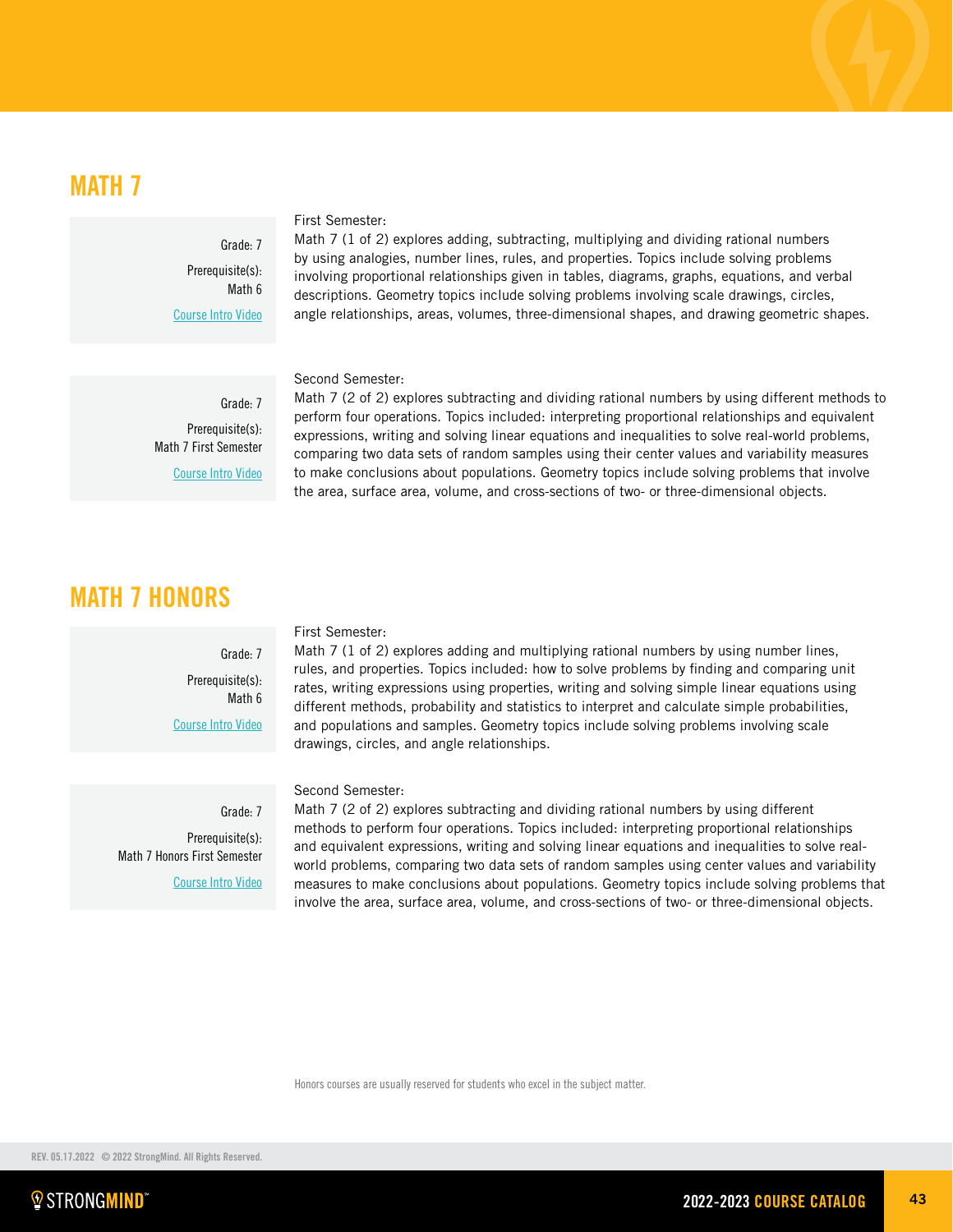# MATH 8

Grade: 8 Prerequisite(s): Math 7 [Course Intro Video](https://vimeo.com/223522952)

First Semester:

Math 8 (1 of 2) explores rational and irrational numbers, solving linear equations from contextual situations, and analyzing properties of functions with a focus on linear functions.

## Second Semester:

Math 8 (2 of 2) explores multi-step equations and proportions, applies knowledge of proportional relationships to geometry to perform transformations on figures, and prove similarity of figures through a series of transformations. Topics included: analyzing linear relationships and functions, solving systems of linear equations using different methods, application of algebraic skills to statistics, analyze and interpret patterns in bivariate data, and finding volumes of circular three-dimensional objects.

Grade: 8 Prerequisite(s): Math 8 First Semester [Course Intro Video](https://vimeo.com/236628299)

# MATH 8 HONORS

Grade: 8 Prerequisite(s): Math 7 [Course Intro Video](https://vimeo.com/223522952)

### First Semester:

Math 8 (1 of 2) explores rational and irrational numbers, solving linear equations from contextual situations, analyzing properties of functions with a focus on linear functions, and scientific notation. Geometric topics include rigid transformations on figures and proving congruence of figures through a series of rigid transformations.

### Second Semester:

Math 8 (2 of 2) explores multi-step equations and proportions, applies knowledge of proportional relationships to geometry to perform transformations on figures, and prove similarity of figures through a series of transformations. Topics included: analyzing linear relationships and functions, solving systems of linear equations using different methods, application of algebraic skills to statistics, analyze and interpret patterns in bivariate data, and finding volumes of circular three-dimensional objects.

Grade: 8 Prerequisite(s): Math 8 Honors First Semester [Course Intro Video](https://vimeo.com/236628299)

# PRE-ALGEBRA

Grades: 6-9 Prerequisite(s): None [Course Intro Video](https://vimeo.com/304172267)

Pre-Algebra is a one-semester math course to build an algebraic foundation to prepare students for Algebra I. Topics included: reviewing integers and rational numbers, properties of numbers and working with exponents and roots, mastering the order of operations, variables, how to simplify expressions and solve multi-step equations, lines and linear equations, ordered pairs, the coordinate plane, and graphs.

Honors courses are usually reserved for students who excel in the subject matter.

 $\odot$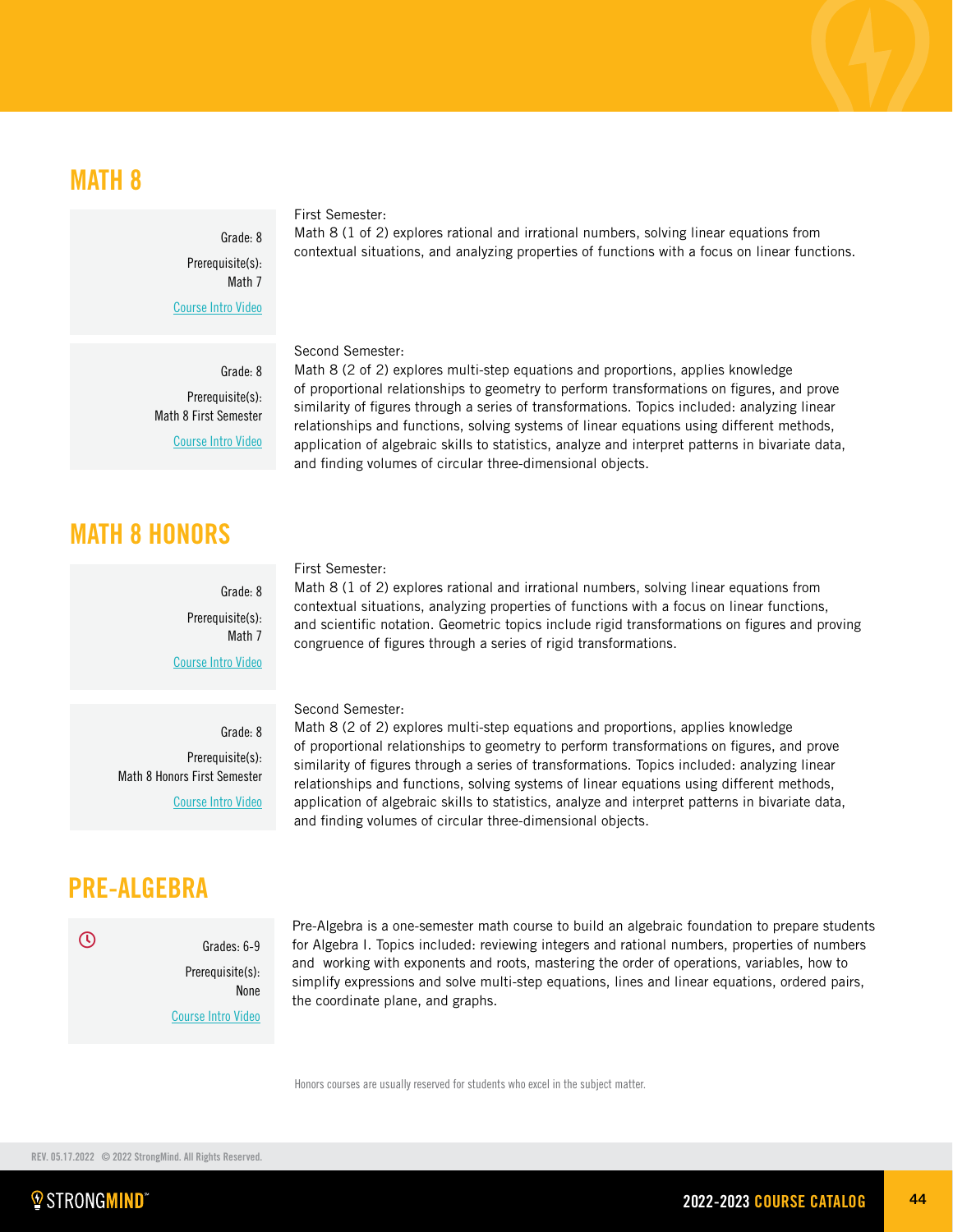# GRADES 6-8 SOCIAL STUDIES

# SOCIAL STUDIES 6

Grade: 6 Prerequisite(s): None [Course Intro Video](https://vimeo.com/305542911)

## First Semester:

Second Semester:

Social Studies 6 (1 of 2) explores geographical, social, economic, and political foundations of early civilizations in Mesopotamia, Egypt, Ancient Israel, and India as they shift from nomadic societies to agricultural societies. The study of these civilizations includes the impact of geography, early history, cultural development, and economic change. The geographic focus includes the study of physical and political features, economic development and resources, and migration patterns.

Grade: 6 Prerequisite(s): Social Studies 6 First Semester [Course Intro Video](https://player.vimeo.com/video/374040699)

Social Studies 6 (2 of 2) explores the geographic, political, economic, and cultural development of ancient Greece, Rome, and China and applies historical thinking skills to understand implications of ancient literature, art, and philosophy on later Western culture. The course examines the birth and spread of Judaism, Christianity, Taoism, and Confucianism.

# SOCIAL STUDIES 7

## First Semester:

Social Studies 7 (1 of 2) explores the social, cultural, and technological developments occurring concurrently in Europe, Africa, and Asia in the years AD 500–1789. It also examines how archaeologists and historians uncover the past.

[Course Intro Video](https://vimeo.com/266590690)

Grade: 7 Prerequisite(s): None

Grade: 7 Prerequisite(s): Social Studies 7 First Semester [Course Intro Video](https://vimeo.com/286559798)

## Second Semester:

Social Studies 7 (2 of 2) explores the growing economic interaction among civilizations during the Renaissance, Reformation, the Age of Exploration, and how the Enlightenment gave rise to democratic ideas that still resonate today. Topics included: the exchange of ideas, beliefs, technologies, and commodities inspire the Enlightenment philosophy and the interest in reason and authority, natural rights of human beings, the divine right of kings, experimentalism in science, and the dogma of belief.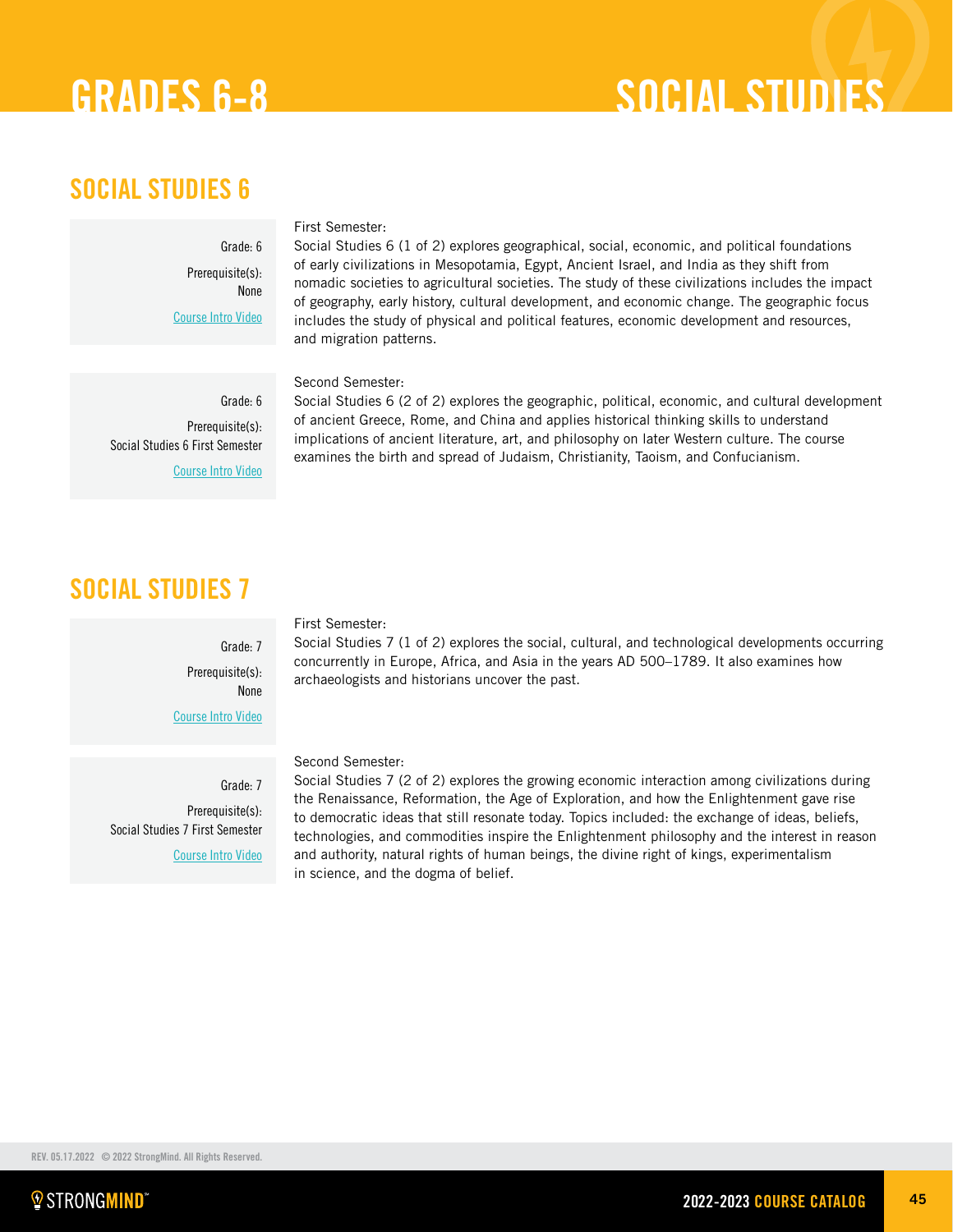Grade: 8 Prerequisite(s): None [Course Intro Video](https://vimeo.com/223525683)

Grade: 8 Prerequisite(s): Social Studies 8 First Semester [Course Intro Video](https://vimeo.com/241948767)

## CIVICS

Grades: 7-8 Prerequisite(s): None [Course Intro Video](https://vimeo.com/400624247/c3ad99d020) First Semester:

Civics (1 of 2) examines the general structure and functions of the US systems of government, the roles and responsibilities of citizens to participate in the political process, and the relationship of the individual to the law and legal system. Topics included: The Declaration of Independence, analysis of the principles US Constitution and the debates surrounding its ratification, examining validity of sources, landmark Supreme Court cases, and the voting process.

Second Semester:

Grades: 7-8 Prerequisite(s): Civics First Semester [Course Intro Video](https://vimeo.com/461463754/6c8735728c) Civics (2 of 2) explores the economic structures for individuals, businesses, and government; the examination of how institutions influence the market economy; and how government interacts and influences the private sector. Topics included: personal finance, preparing a personal budget, national budget, analysis of interest rates, investing, debt, influence of natural resources on economies, trade, market systems, taxes, labor, and regulatory agencies.

# SOCIAL STUDIES 8

## First Semester:

Social Studies 8 (1 of 2) explores early American history from pre-Columbian era and closely examines the evolution from the British Colonies to the creation of the United States. A close look at the ideology of the framing documents and nature of the American republic set against the backdrop of the challenges of growth and sectional divisions and conflict.

Second Semester:

Social Studies 8 (2 of 2) explores westward expansion, early Spanish missions in western North America through to Reconstruction, the Second Industrial Revolution, and connects these events to how policies and cultures are shaped. Topics included: causes and effects of the Texas Revolution and the Mexican American War; the California gold rush; American Civil War, Indian Wars of the 19th Century.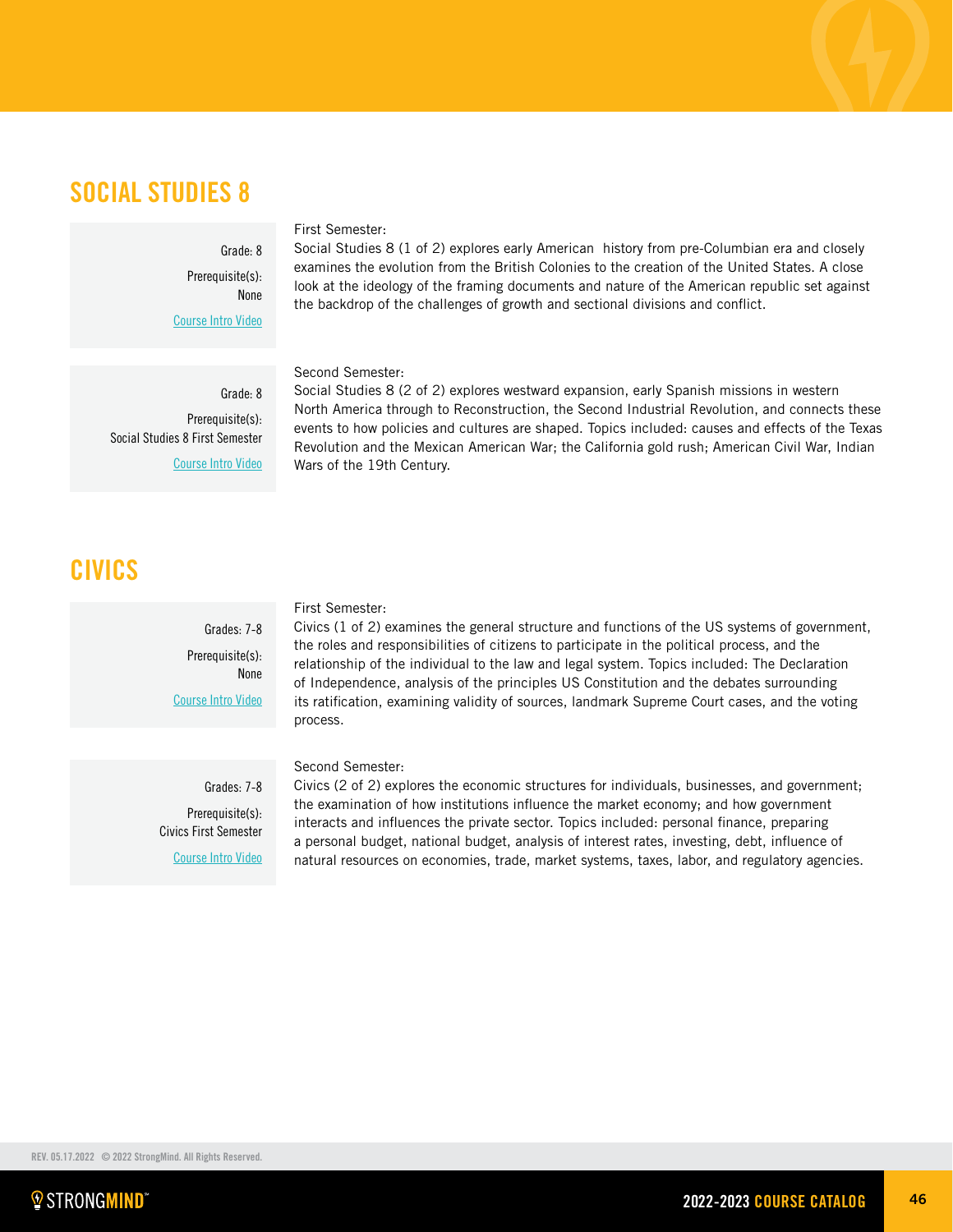# GRADES 6-8 SCIENCE

# SCIENCE 6

Grade: 6 Prerequisite(s): None [Course Intro Video](https://vimeo.com/345077973)

## First Semester:

Science 6 (1 of 2) investigates the interaction between systems and what factors affect their growth, and the life cycles of plants and animals to find out how they reproduce plants and animals. Topics included: cells, the hierarchy of organization, covering tissues, organs, and organ systems.

Second Semester:

Science 6 (2 of 2) explores topics through many creative and interactive assets, including virtual labs and review games to immerse students in 21st-century online learning. Topics included: energy and its transformation, matter, natural cycles, the effect of the sun on ocean and air currents, different types of pollution, and the effects of greenhouse gases on the Earth's climate.

SCIENCE 7

## First Semester:

Science 7 (1 of 2) examines concepts from the fields of chemistry, biology, and ecology. The relationship between matter, energy, and chemical reactions is explored to understand cellular respiration and photosynthesis, while synthetic materials are analyzed to see how they impact society.

Second Semester:

Science 7 (2 of 2) investigates concepts from ecology and geology to explore the interactions between and among organisms in an ecosystem. Topics covered include types of rocks, the rock cycle, and Earth's resources to explore how Earth's processes can lead to natural hazard events and severe weather, and then discover how technology can help during disasters, as well as other benefits of technology.

Grade: 7 Prerequisite(s): Science 7 First Semester

[Course Intro Video](https://vimeo.com/304172467)

Grade: 7

Grade: 6 Prerequisite(s): Science 6 First Semester [Course Intro Video](https://vimeo.com/373247568)

> Prerequisite(s): None

[Course Intro Video](https://vimeo.com/282526601)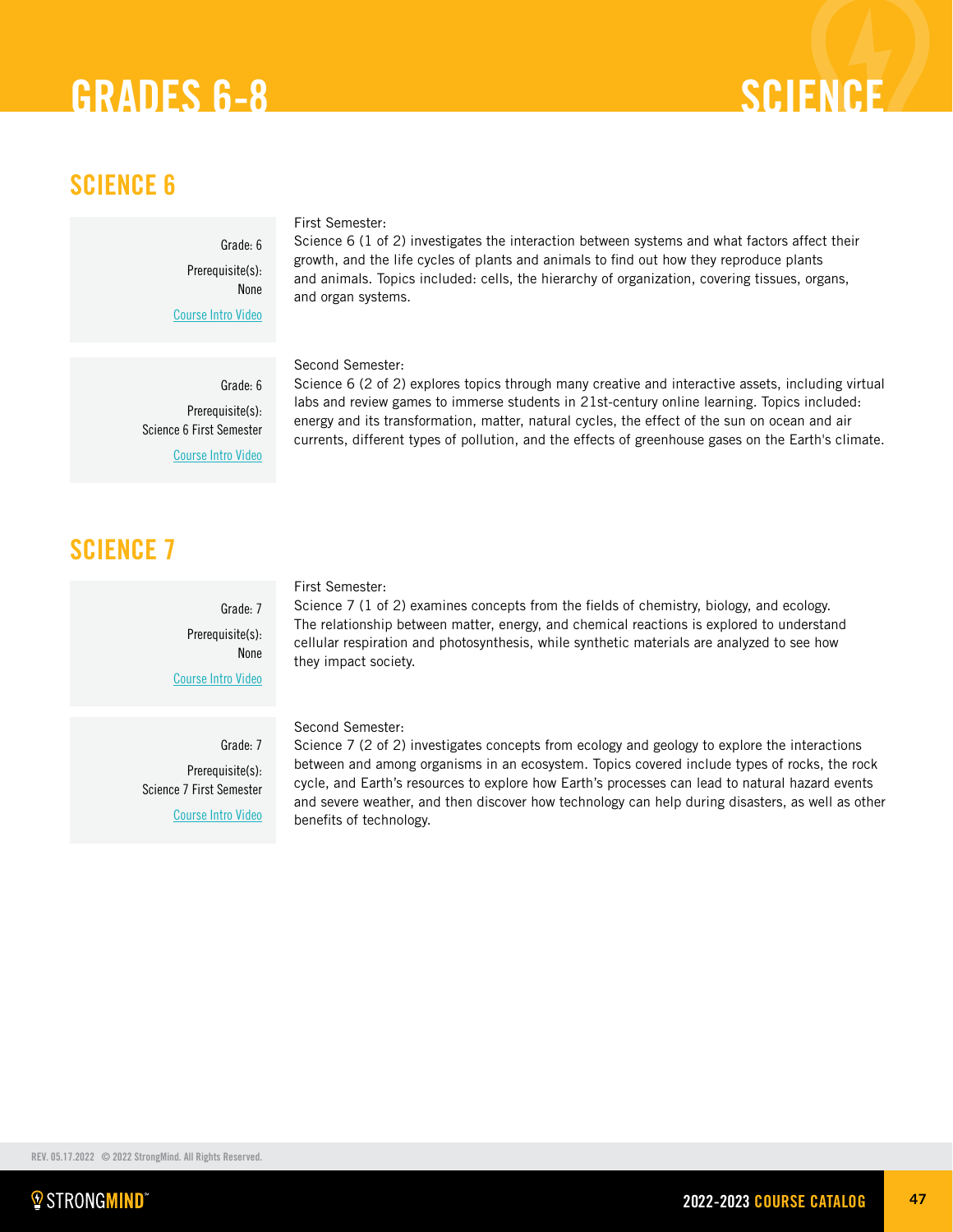# SCIENCE 8

Grade: 8 Prerequisite(s): None [Course Intro Video](https://vimeo.com/227793558)

## First Semester:

Science 8 (1 of 2) examines life science concepts from biology, ecology, environmental sciences, and explores scientific process to investigate the questions of ecology and genetic technology.

Grade: 8 Prerequisite(s): Science 8 First Semester [Course Intro Video](https://vimeo.com/252357519)

### Second Semester:

Science 8 (2 of 2) examines physical science, such as physics and space science, and the history of science to highlight influential scientists.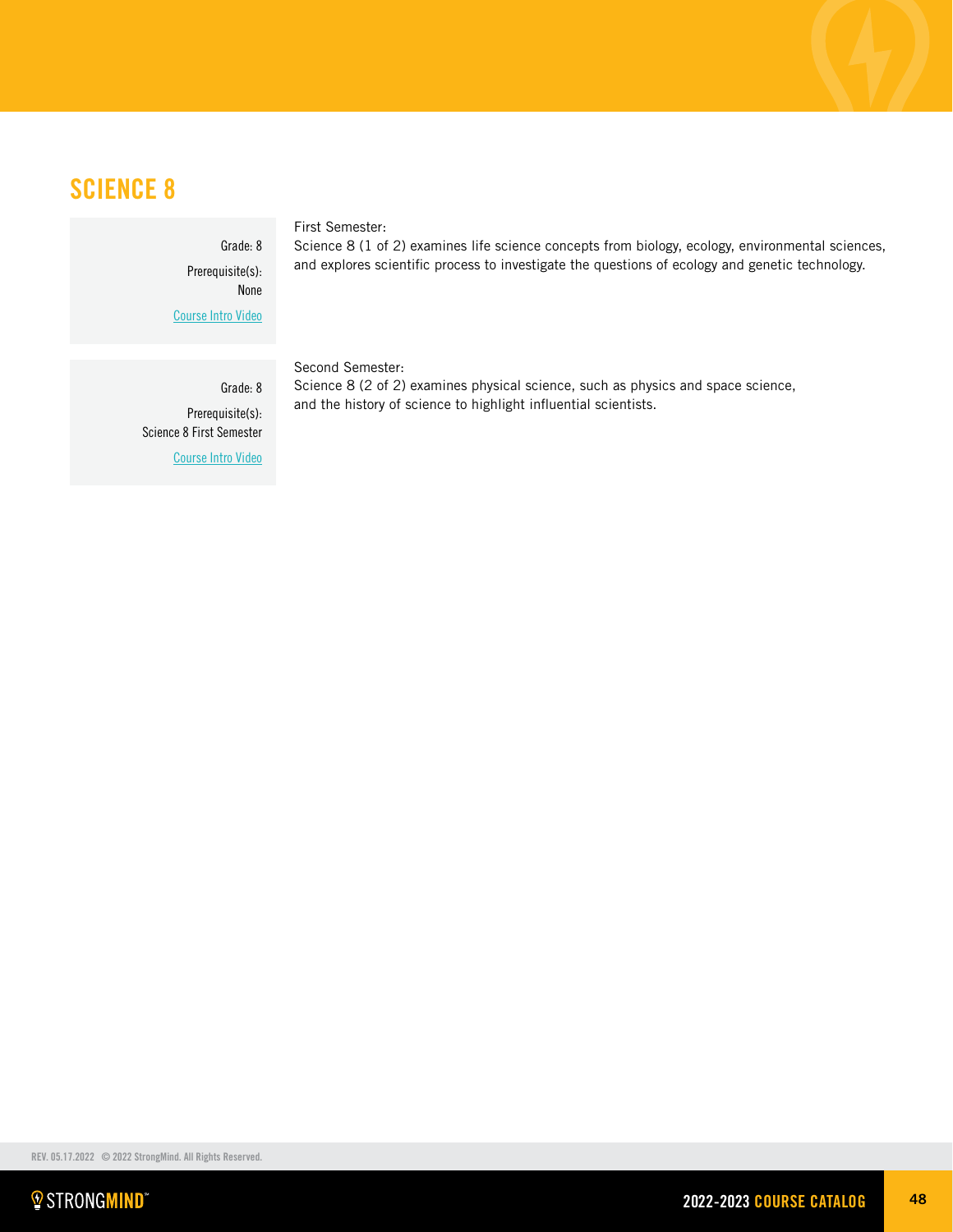# GRADES 6-8 ELECTIVES

# ART APPRECIATION

 $\odot$ 

Grades: 6-8 Prerequisite(s): None

What makes an artwork a masterpiece? Why do artists create art? What is the difference between Rococo and Art Nouveau? In this course, students will discover the answers to these questions and more. We examine the elements of art and principles of design, and explore how artists have used these elements and principles in the creation of art for centuries.

# CAREER EXPLORATIONS

 $\odot$ 

Grades: 6-8 Prerequisite(s): None Career Explorations (1 of 1) provides instruction and practice about various topics in the world of work. These topics include jobs, careers, labor markets, traditional and nontraditional occupational roles, ethical and unethical behavior, educational pathways to careers, budgeting, communication in the workplace, and technology in the workplace. There is a short project on problem-solving skills as well as a project on searching for a job, preparing a resume and cover letter, and interviewing for a job.

# CHARACTER EDUCATION

 $\odot$ 

Grades: 6-12 Prerequisite(s): None [Course Intro Video](https://vimeo.com/305845875)

Character Education (1 of 1) explores values of truthfulness, trustworthiness, responsibility, diligence, and integrity. The course offers specific, real world situations to interpret and connect to these traits to provide safe and appropriate ways to respond in real time. Topics included: identifying bullying, how to develop a bullying-prevention mindset.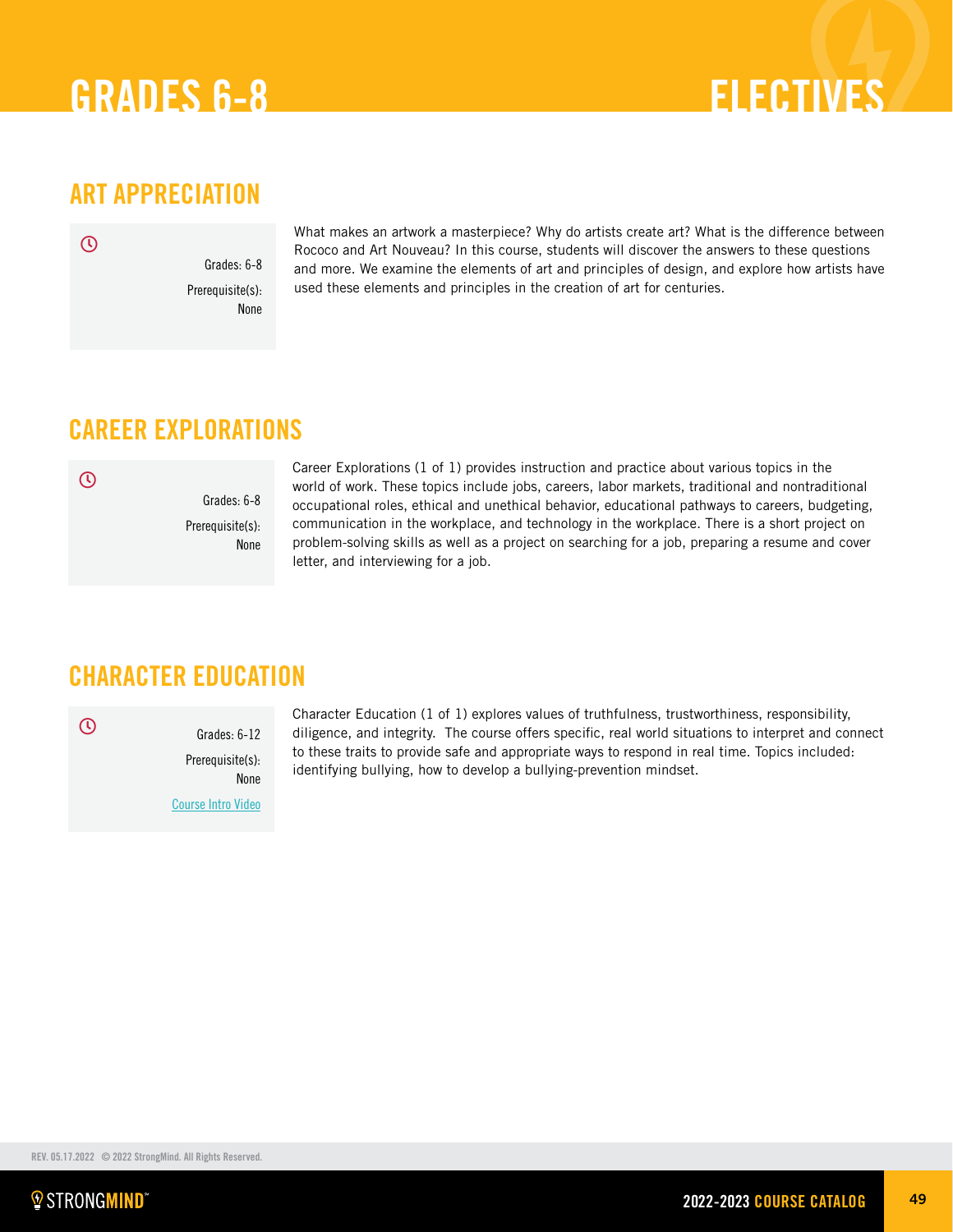

# COMPUTER APPLICATIONS

*Available early December 2022!*

 $\odot$ 

Prerequisite(s): None

Grades: 4-8

Course Intro Video Coming Soon!

# DIGITAL ART AND DESIGN I

Grades: 4-8 Prerequisite(s): None Course Intro Video Coming Soon!  $\odot$ 

Digital Art and Design I (1 of 1) introduces concepts and methods used in the creation of digital art. The course explores design principles, common applications of digital artwork, and techniques for brainstorming and developing an artistic idea. Topics include artistic mediums such as digital photography, 2D computer graphics, web design, and digital illustration, relevant tools, techniques, and skills of each medium. Supporting topics include meaning, audience, impact, and ethics in the creation and use of digital media. Course projects include the creation of a digital photograph and a web page.

# DIGITAL ART AND DESIGN II

 $\odot$ 

Grades: 4-8 Prerequisite(s): None Course Intro Video Coming Soon!

Digital Art and Design II (1 of 1) explores digital art, how life relates to art, and how individual works of art are interpreted. Topics include design principles, types and common applications of digital artwork, and techniques for brainstorming and developing an artistic idea, artistic mediums (3D computer graphics, animation, digital video, and digital audio). Supporting topics include expression, purpose, meaning, ethics, testing, critique, improvement, presentation, and distribution in the creation and use of digital media. Course projects include the creation of a digital animation and a piece of digital audio.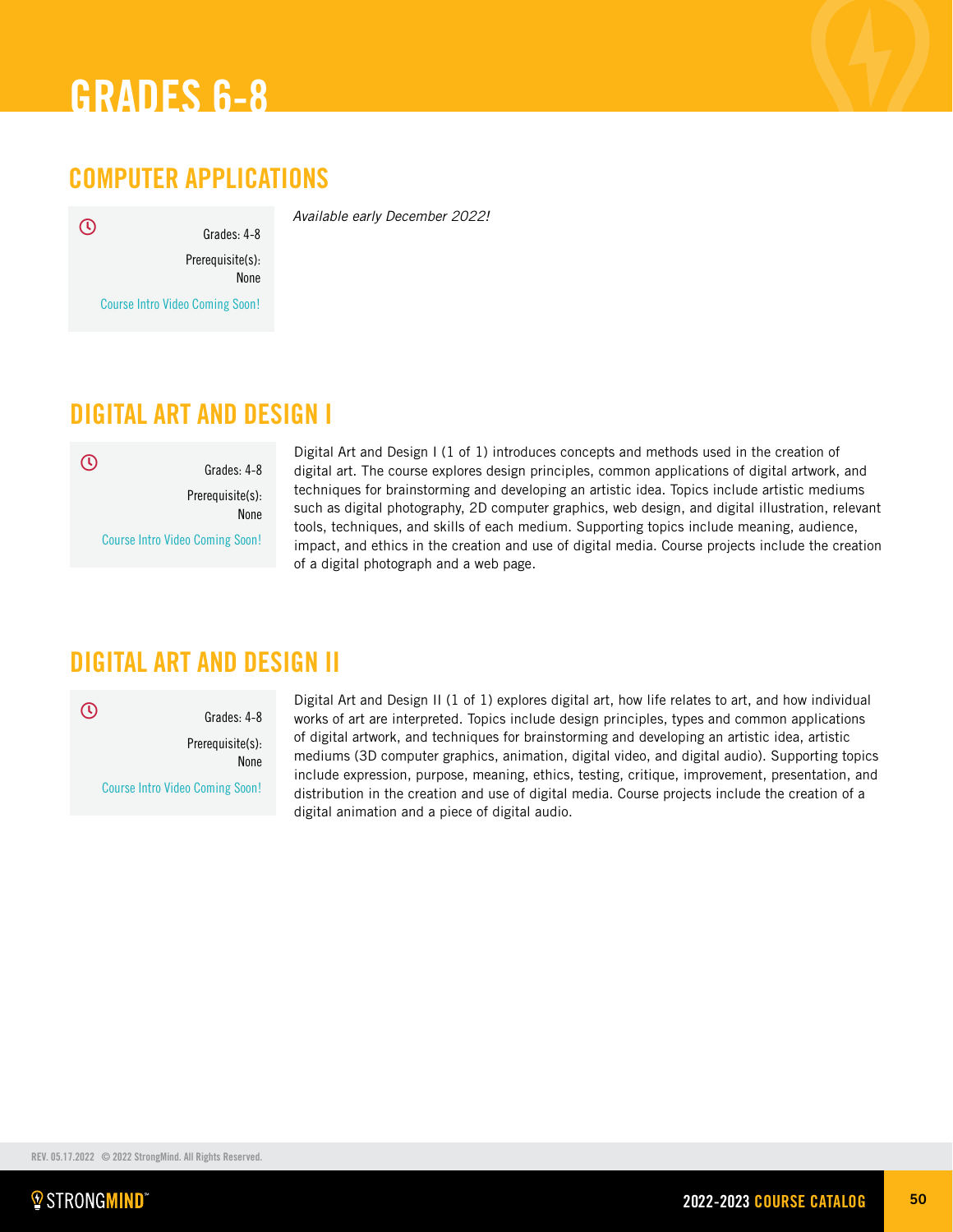# DRAWING

 $\mathcal{O}$ 

Grades: 6-8 Prerequisite(s): None

In Drawing, students will experiment with several different art materials and tools to see what each tool can do best. Students will explore ordinary things around them to become more observant of the structures and meanings of things which can be seen in your their home and community.

Your work will be your own study of the forms, textures, movements, and patterns of the things that you see every day.

Each project and each lesson is based on the one before it; so always do the lessons in the order they are given. Be sure to follow the directions exactly regarding which materials, sizes, and subject matter to use for each project. Each lesson will be a study of a new way of drawing. The examples given will show only the method and materials to be used, never the same subject or size as the project assigned. The examples are never to be copied. An example will only show one way of using the technique described.

By becoming more observant, by experimenting with new materials, and by exploring a variety of methods, students will continue to grow in artistic skill and enjoyment.

Beyond fundamental skills are various levels of creativity. Each lesson provides room for expressing the technical skill learned in a unique, creative way.

# GAMING UNLOCKED

 $\odot$ 

Prerequisite(s): None

Grades: 6-12

[Course Intro Video](https://vimeo.com/248232730)

Gaming Unlocked (1 of 1) researches the basics of gaming, from what makes games fun to what makes them work by exploring quality in a variety of games such as mental games, board games, and video games.

This course does *not* require students to know or learn a programming language. The emphasis is on the history and design of games and the different careers available in the gaming industry.

# INTRODUCTION TO CODING

Grades: 6-8 Prerequisite(s): None

 $\overline{O}$ 

Course Intro Video Coming Soon!

Grades: 6-8 Prerequisite(s): Introduction to Coding (1 of 2) Course Intro Video Coming Soon!

Introduction to Coding (2 of 2) introduces the basic syntax and logic of writing in JavaScript. Topics include: the three types of data: strings, numbers, and Boolean, and their variables; performing operations on variables; basic operations are followed by logic operations and control structures. The course concludes with using procedures to simplify repeated code.

Introduction to Coding (2 of 2) builds on the basic JavaScript concepts from Introduction to Coding (1 of 2) as it explores troubleshooting, testing, and debugging of programs. Topics include: the practices of different types of code documentation, as well as giving and receiving feedback from both users and other developers. The process of solving complex problems is modeled from beginning to end as problems are broken down into smaller pieces and addressed through planning, coding, and putting the pieces together to solve the larger problem.

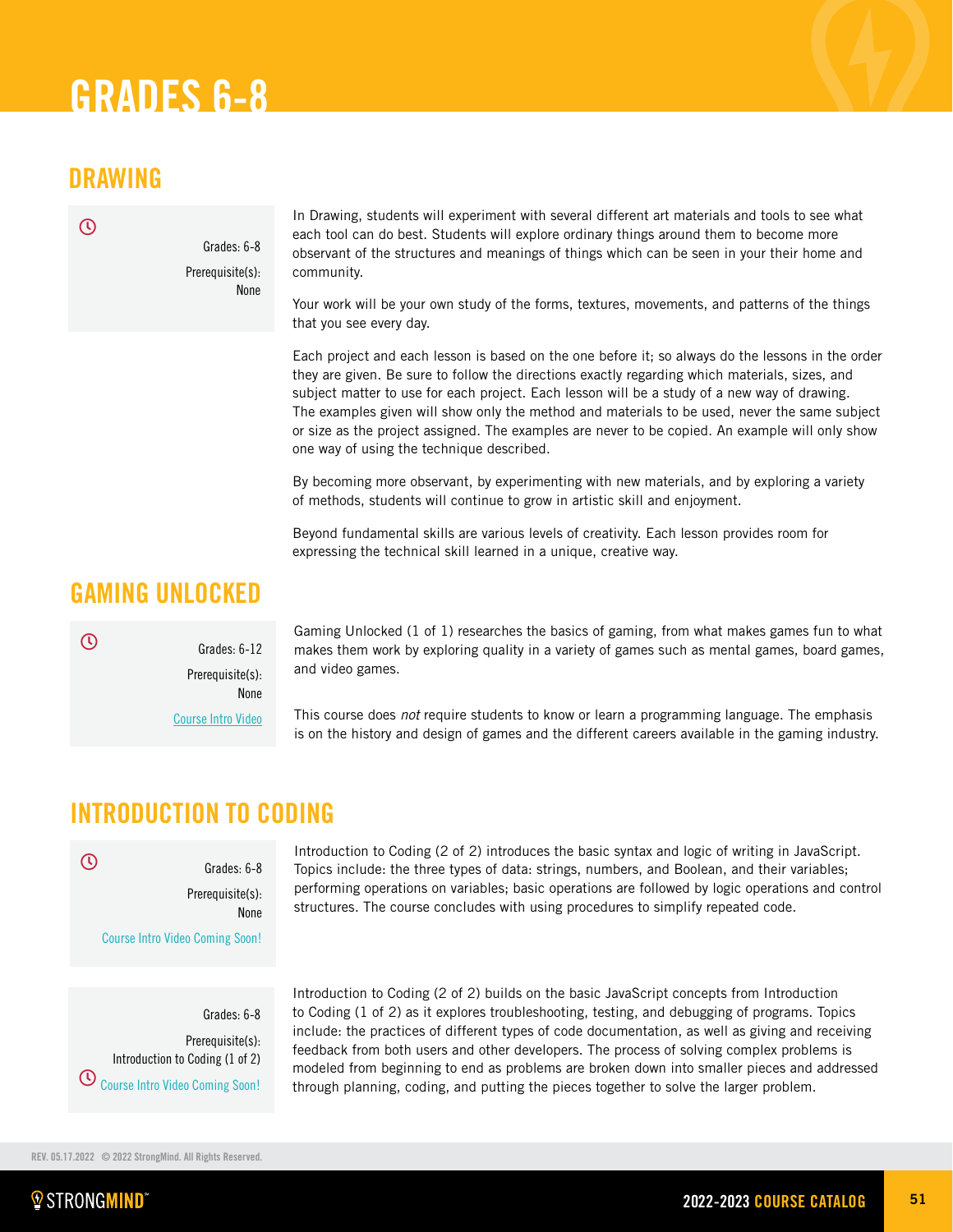# KEYBOARDING

Grades: 4-8 Prerequisite(s): None Course Intro Video Coming Soon!  $\odot$ 

The keyboarding course is appropriate for elementary and middle school students. The curriculum introduces new keys by rows where students first learn the middle row, then the top row and the bottom row of the keyboard. The content is designed with a strong focus on sight and high frequency words. This course assumes no keyboarding experience and will guide them through the keyboard.

# MUSIC APPRECIATION

 $\overline{O}$ 

Grades: 6-8 Prerequisite(s): None

Students will gain a thorough understanding of music by studying the elements of music, musical instruments, and music history, as well as music advocacy. Students will be introduced to the orchestra and composers from around the world. They will be required to be a composer, performer, instrument inventor, and advocate.

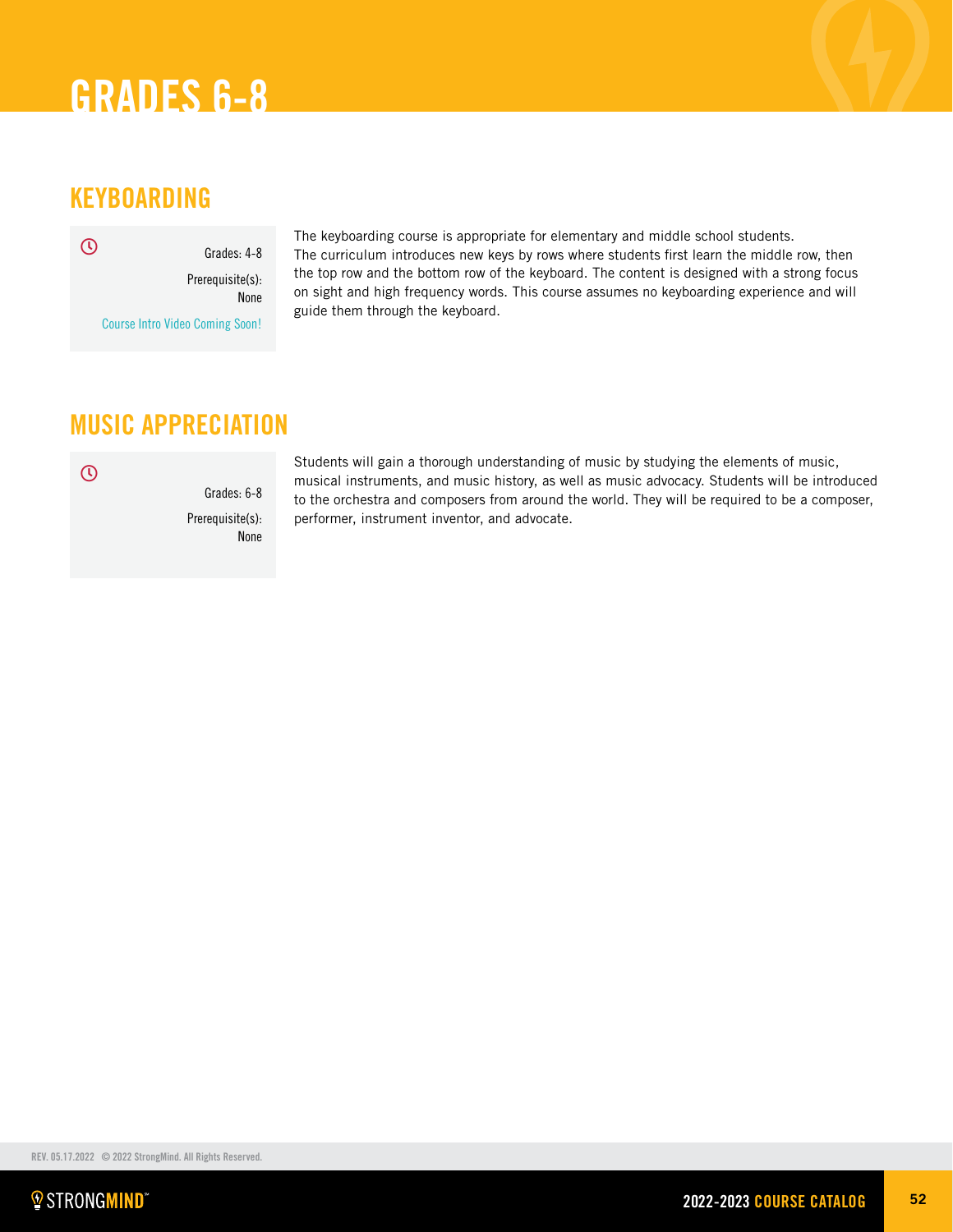# PHOTOGRAPHY BASICS

Grades: 6-12 Prerequisite(s): None

 $\odot$ 

[Course Intro Video](https://vimeo.com/280382232)

Photography Basics (1 of 1) explores proper use of photography equipment, how to build a portfolio of work, and describes the steps to starting a career in this field. Topics included: the habits and etiquette of the profession.

*\*Photography equipment is not needed. Practice is offered through digital simulations.*

## SCRATCH CODING

Grades: 3-8 Prerequisite(s): None  $\odot$ 

Course Intro Video Coming Soon!

Scratch Coding (1 of 1) introduces the basics and logic of programming language in Scratch. Topics include introducing and using the different tools in Scratch; creating programs that include loops, variables, lists, or conditionals; and identifying and fixing errors in a program. The course concludes with putting the tools and concepts altogether to create a larger program.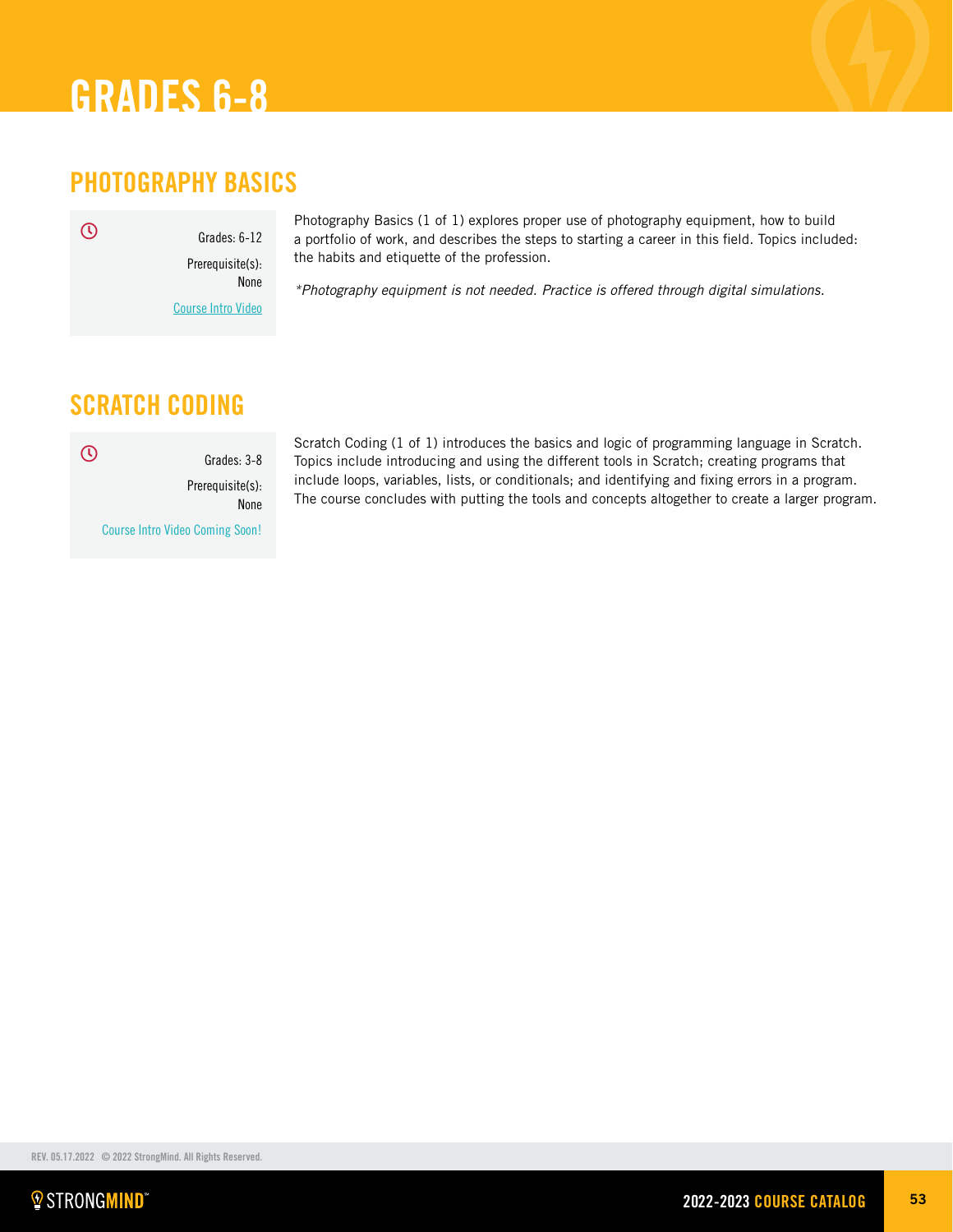# GRADES 6-8 HEALTH & PHYSICAL EDUCATION

# MIDDLE SCHOOL HEALTH

Grades: 6-8 Prerequisite(s):

[Course Intro Video](https://vimeo.com/297775753)

None

Middle School Health (1 of 1) explores how behavioral choices, such as nutrition and physical activity, affect health, then provides information to make healthy choices. Topics included: nutrition and physical activity; growth, development, and sexual health; safety and injury prevention; alcohol, tobacco, and other drugs; mental, emotional, and social health; and personal and community health.

## PHYSICAL EDUCATION

## $\odot$

 $\odot$ 

Grades: 6-8 Prerequisite(s): None [Course Intro Video](https://vimeo.com/347584744)

Middle School Physical Education (1 of 1) explores the importance of physical activity. Topics include: sports and recreation, sportsmanship, leadership, and inclusivity, safety while being active, and developing lifelong healthy habits, such as daily activity.

# PHYSICAL EDUCATION - GRADE 6

*Available early December 2022!*

*Available early December 2022!*

Grades: 6 Prerequisite(s): None Course Intro Video Coming Soon!

# PHYSICAL EDUCATION - GRADE 7

Grades: 7

Prerequisite(s): None

Course Intro Video Coming Soon!

REV. 05.17.2022 © 2022 StrongMind. All Rights Reserved.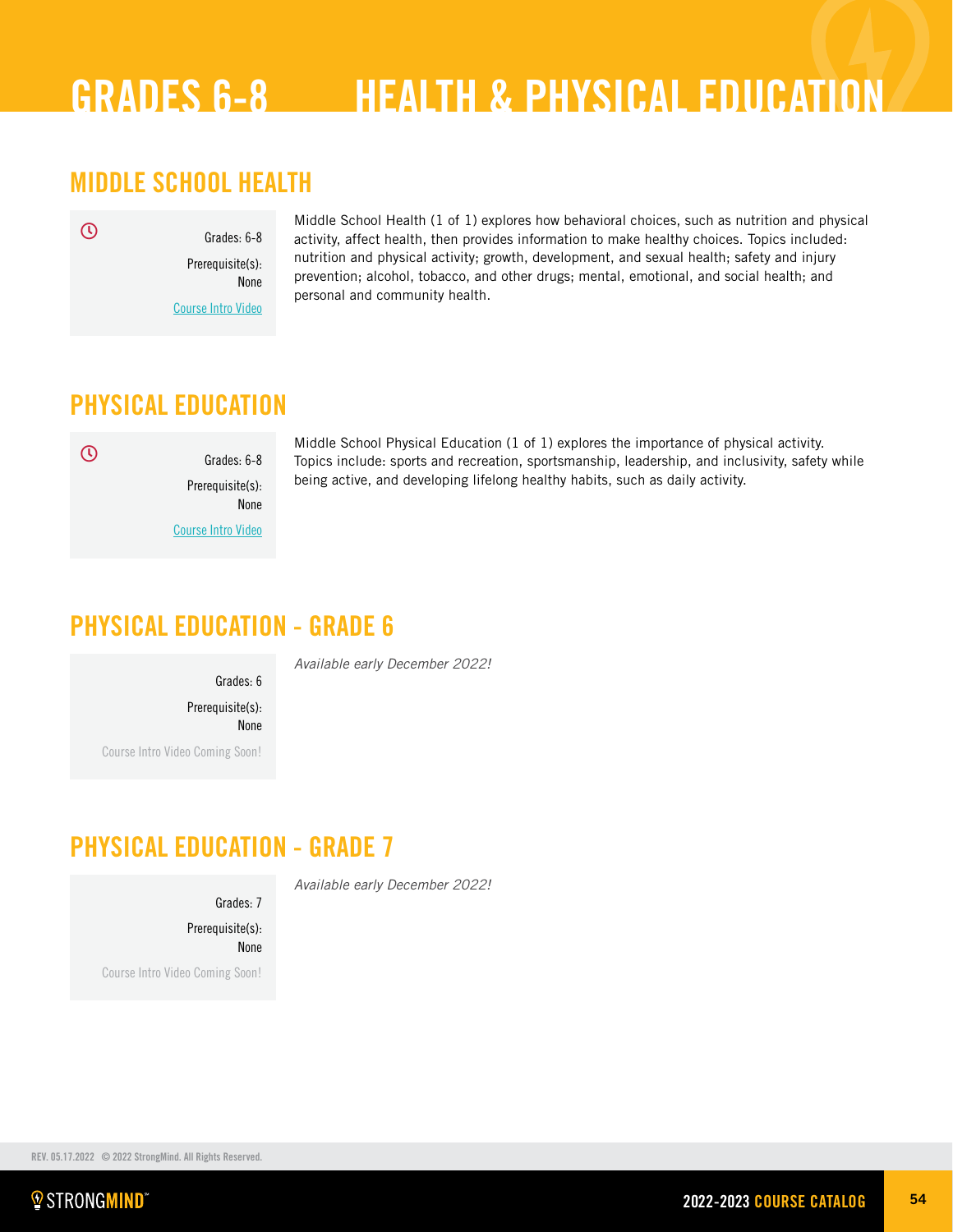

# PHYSICAL EDUCATION - GRADE 8

Grades: 8

*Available early December 2022!*

Prerequisite(s): None

Course Intro Video Coming Soon!

REV. 05.17.2022 © 2022 StrongMind. All Rights Reserved.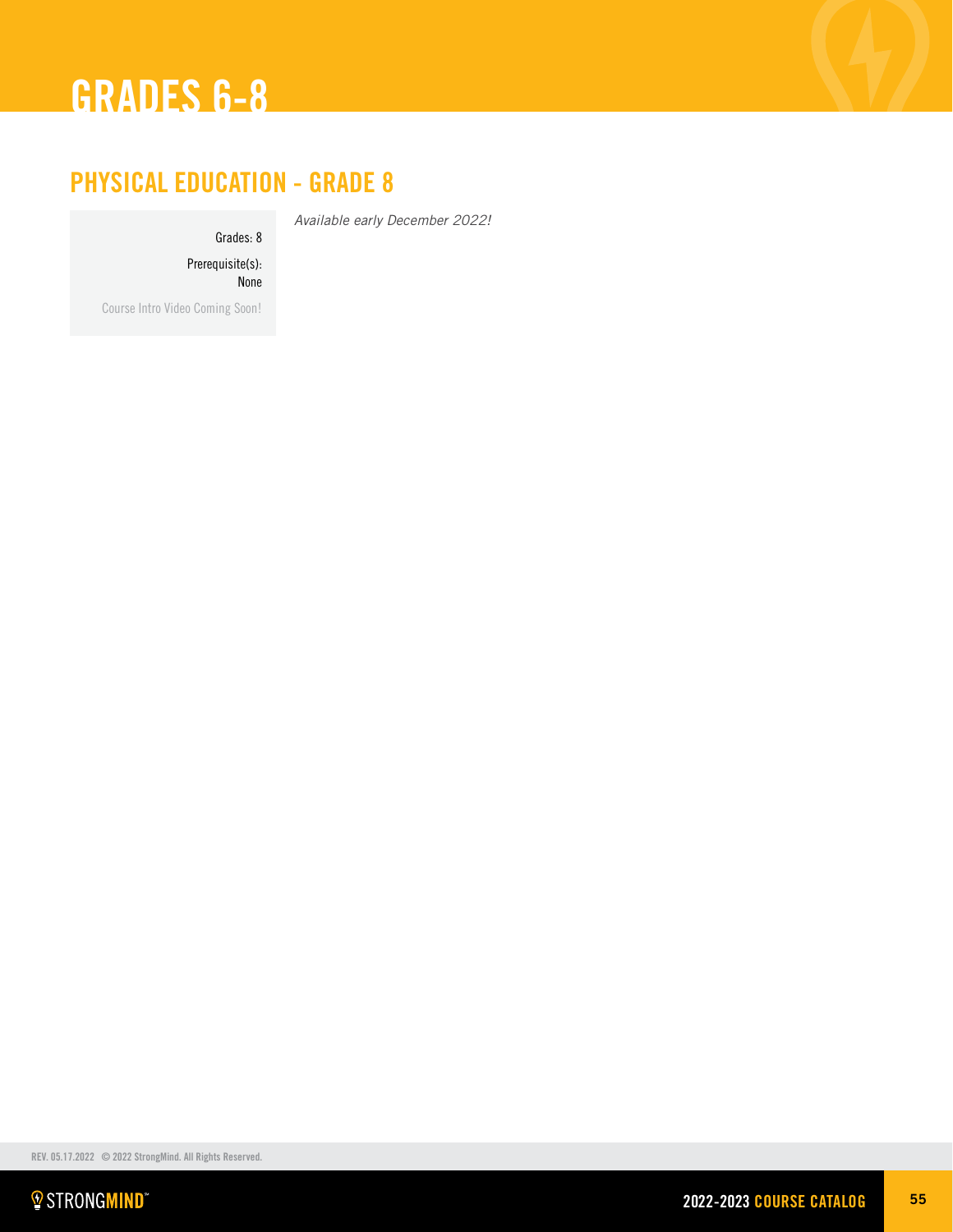# GRADES 6-8 WORLD LANGUAGES

# SPANISH FOR YOUNG LEARNERS: GRADE 7

Grade: 7 Prerequisite(s): None

Spanish 7 (1 of 2) introduces the basics of the Spanish language by learning through reading, writing, listening, and speaking about personal interests and hobbies, asking for directions, and discovering the cultures of some Spanish-speaking countries, such Mexico and Colombia.

Grade: 7 Prerequisite(s): Spanish 7 First Semester

[Course Intro Video](https://vimeo.com/280381774)

[Course Intro Video](https://vimeo.com/271174741)

## Second Semester:

First Semester:

Spanish 7 (2 of 2) explores how to discuss activities with friends, using vocabulary associated with restaurants, traveling, vacations, and exploring cultures of some Spanish-speaking countries, such as Argentina, Spain, and Peru.

## SPANISH FOR YOUNG LEARNERS: GRADE 8

## First Semester:

Spanish 8 (1 of 2) explores how to discuss school subjects, various professions, and daily routines through practice reading, writing, listening, and speaking. The course also explores cultures of some Spanish-speaking countries, such as Venezuela and Chile.

[Course Intro Video](https://vimeo.com/293979601)

Grade: 8 Prerequisite(s): Spanish 7

Grade: 8 Prerequisite(s): Spanish 8 First Semester

[Course Intro Video](https://vimeo.com/296073732)

## Second Semester:

Spanish 8 (2 of 2) explores how to discuss illness and injury, shopping, and money through reading, writing, listening, and speaking. The course also explores cultures of some Spanishspeaking countries, such as Ecuador, Guatemala, and Cuba.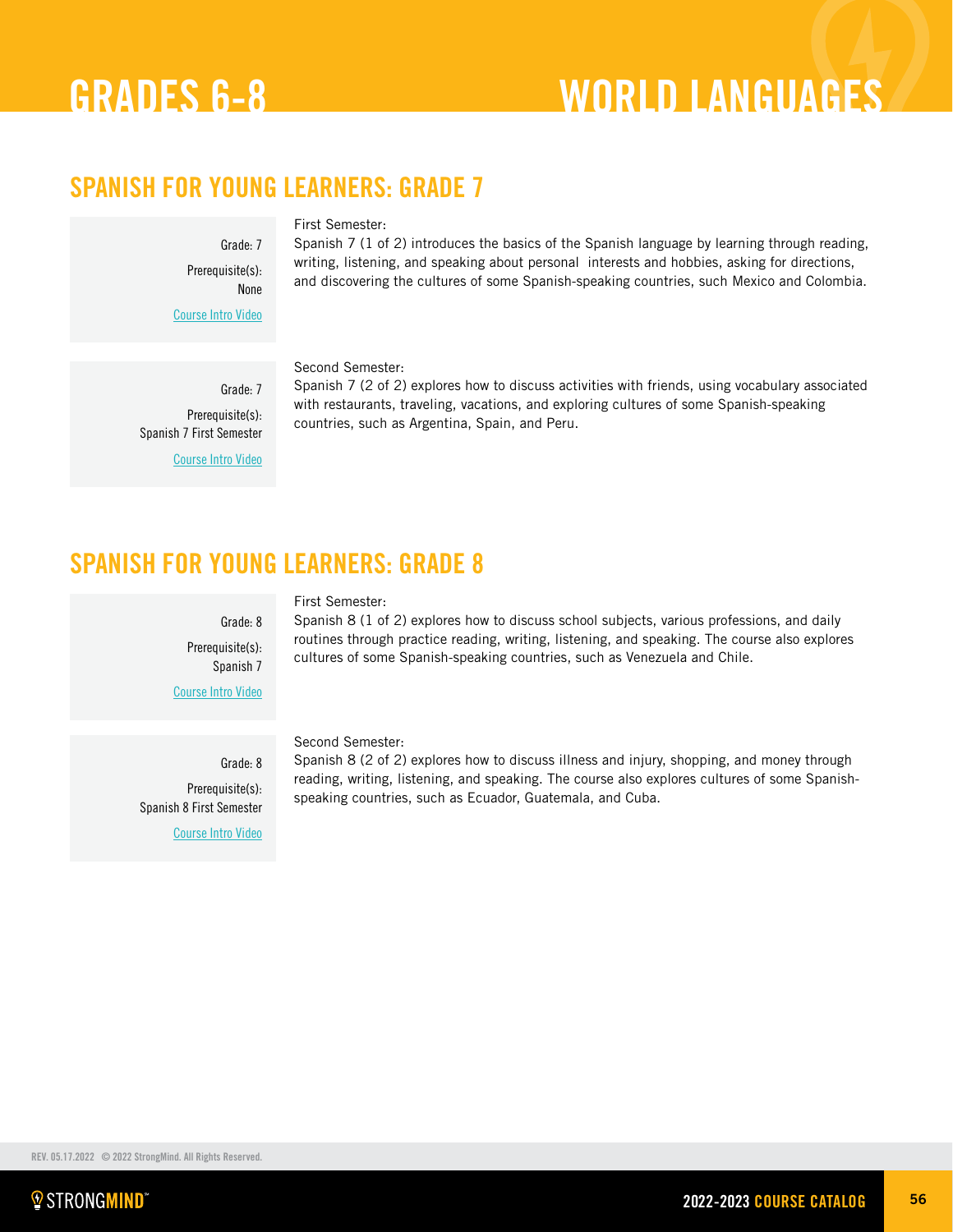# GRADES K-5 ENGLISH LANGUAGE ARTS

# ENGLISH LANGUAGE ARTS - KINDERGARTEN

Grade: K Prerequisite(s): None Course Intro Video Coming Soon!

### First Semester:

Language Arts K (1 of 2) focuses on identifying and printing both upper and lowercase letters of the alphabet. Recognition of letters leads to letter-sound correspondence, identifying short vowel sounds, and producing rhyming words. The course examines different story elements and provides opportunities to identify and retell details of those elements. Story elements include characters, settings, and details for different types of texts such as storybooks, nursery rhymes, fairy tales, folktales, fables, and poems.

Grade: K Prerequisite(s): None [Course Intro Video](https://player.vimeo.com/video/652092124?h=fc91b912f4)

## Second Semester:

Language Arts K (2 of 2) explores the fundamentals of language concepts for reading and writing. Identifying and blending sounds, recognizing the parts of words and sentences, and building reading comprehension skills are key elements of the course. Reading skills include describing the roles of the author and illustrator, explaining text structures, and asking and answering focused questions using contextual evidence. The course includes informational texts, historical texts, opinion texts, to read or listen to being read aloud as interactive storybooks. Writing skills include acquiring knowledge of the writing process in context of completing an informational writing project and a research writing project.

## ENGLISH LANGUAGE ARTS - GRADE 1

## First Semester:

Grade: 1 Prerequisite(s): None Course Intro Video Coming Soon!

Language Arts 1 (1 of 2) focuses on phonics by immersing students in learning, isolating, segmenting, and pronouncing the sounds of consonants, consonant blends, digraphs, trigraphs, long and short vowels, vowel teams, diphthongs, r-controlled vowels, and inflectional endings primarily in single-syllable words. Students decode words in isolation and in context by pronouncing initial, medial vowel, and final phonemes. While learning sounds, students will read poetry, fables, folktales, fairy tales, stories, and informational texts with concepts such as retelling, topic, key details, characters, setting, events, and theme. Language focuses on nouns, pronouns, verbs, capitalization, end punctuation, and writing complete sentences

Grade: 1 Prerequisite(s): None [Course Intro Video](https://player.vimeo.com/video/651198078?h=e631397d46)

### Second Semester:

Language Arts 1 (2 of 2) focuses on acquisition of new words, experimenting with sounds and syllables, and accounting for the parts of a well-crafted sentence. Reading skills include asking and answering questions about texts, as well as drawing conclusions. Reading selections include poetry, fairy tales, informational texts, opinion texts. Writing includes an informational writing project and an opinion writing project.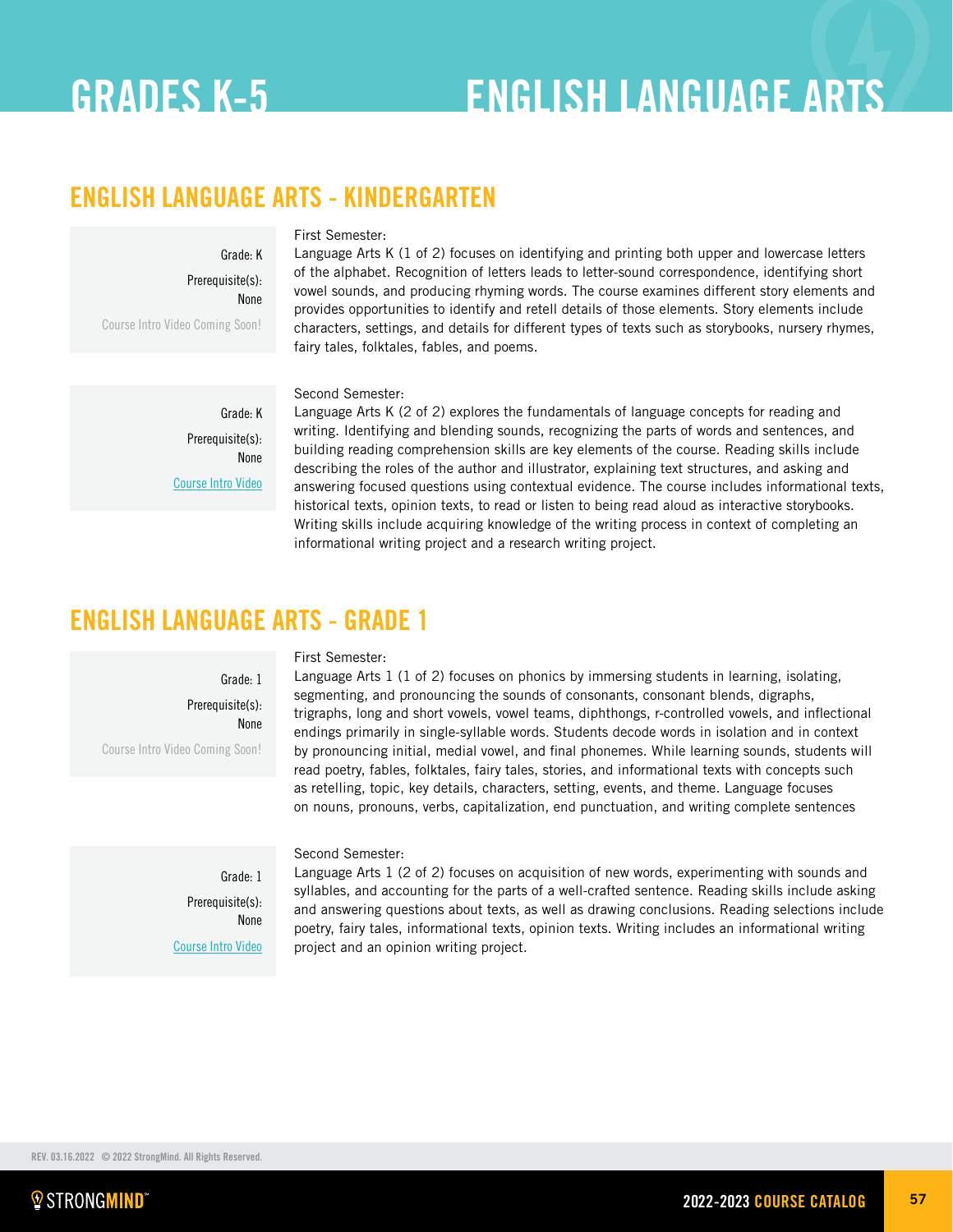# ENGLISH LANGUAGE ARTS - GRADE 2

Grade: 2 Prerequisite(s): None

Course Intro Video Coming Soon!

### First Semester:

Language Arts 2 (1 of 2) explores reading and writing literary texts from various genres, including conventional narratives, personal narratives, and poems. Reading selections include fables and folktales from diverse cultures, short stories, and a variety of poem types. Reading and writing topics demonstrate concepts such as character, setting, story structure, central message, point of view, dialogue, figurative and descriptive language, visual characteristics, and sound devices. Foundational language skills instruction provides guided and independent practice opportunities for decoding and spelling words and understanding their meaning using context clues, word relationships, and reference materials.

Second Semester:

Grade: 2 Prerequisite(s): None [Course Intro Video](https://vimeo.com/user62359637/review/639851167/c426ae60a0)

Language Arts 2 (2 of 2) includes a structured review of phonics to build reading skills. Reading selections include opinion texts, informational texts, and historical texts. Writing skills focus on editing and writing complete sentences and using correct conventions. Writing projects include an opinion writing project followed by a research writing project.

# ENGLISH LANGUAGE ARTS - GRADE 3

Grade: 3 Prerequisite(s): None Course Intro Video Coming Soon!

### First Semester:

Language Arts 3 (1 of 2) explores reading and writing literary texts from various genres, including conventional narratives, personal narratives, and informational texts. Reading selections include folktales and fables from diverse cultures, short stories, narrative nonfiction, and informational texts. Reading and writing topics demonstrate concepts such as character, setting, story structure, central message, point of view, dialogue, and figurative and descriptive language. Foundational language skills instruction provides guided and independent practice opportunities for decoding and spelling words and understanding their meaning, using context clues, prefixes and suffixes, reading with accuracy, word relationships, and research materials.

Grade: 3 Prerequisite(s): None [Course Intro Video](https://vimeo.com/652094250)

Second Semester:

Language Arts 3 (2 of 2) explores the elements of story, such as character and plot through reading selections that include drama, opinion text, and informational text. Writing projects include an opinion writing project and a poetry writing project.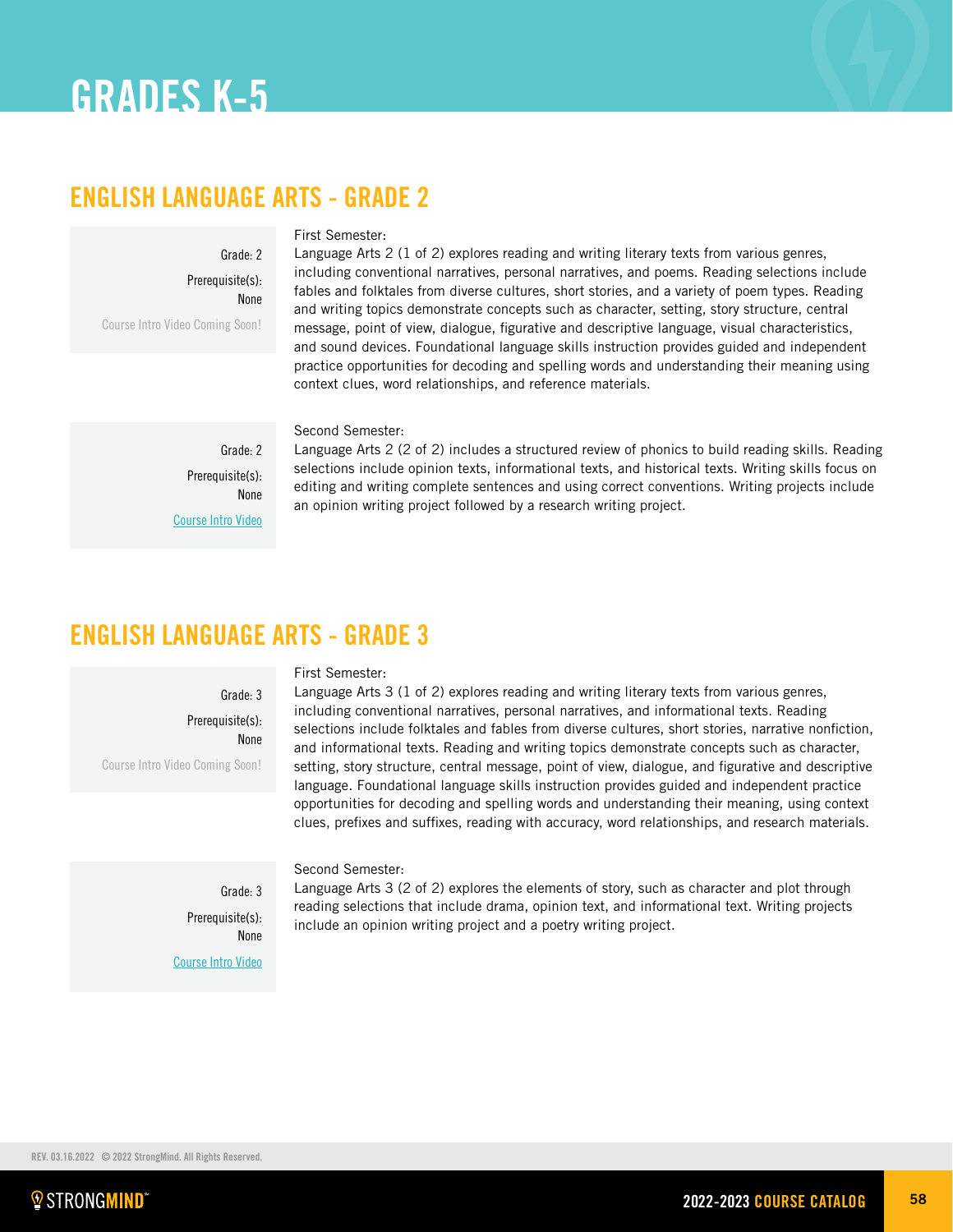## ENGLISH LANGUAGE ARTS - GRADE 4

Grade: 4 Prerequisite(s): None

Course Intro Video Coming Soon!

### First Semester:

Language Arts 4 (1 of 2) provides instruction and practice with informational and opinion text and with foundational language skills and vocabulary. Concepts and/or topics regarding informational and opinion text include key ideas, supporting details, author's purpose, text features and structure as well as summary and paraphrase. Additional tasks for opinion text include identifying the audience, the opinion or claim, and the reasoning and evidence. A research project provides instruction and practice on distinguishing paraphrase from plagiarism. The unique features of historical, scientific, technical, and informative texts are analyzed. Foundational language skills instruction includes guided and independent practice opportunities for recognizing and revising fragments and run-ons, using roots and affixes, and determining word meaning through context clues. Recognizing high frequency words, spelling grade-appropriate words correctly, and oral reading, as well as exploration of digital text and reference materials.

Second Semester:

Grade: 4 Prerequisite(s): None [Course Intro Video](https://vimeo.com/642423583)

Language Arts 4 (2 of 2) explores literary works of fictional stories, dramas, and poetry. Reading analysis includes examining plot elements, theme, summary, grammar, point of view, perspective, and figurative language, as well as literary comparison of different types of texts. Writing projects include a personal narrative project.

# ENGLISH LANGUAGE ARTS - GRADE 5

First Semester:

Grade: 5

Prerequisite(s):

None

Course Intro Video Coming Soon!

Language Arts 5 (1 of 2) provides instruction and practice with informational and opinion text along with foundational language skills. Concepts and/or topics regarding informational and opinion text include key ideas, supporting details, author's purpose, author's perspective, text features and structure, inferences, evidence, summary, and paraphrase. Historical, scientific, and technical texts as well as digital texts are included for analysis. Foundational language concepts and/or topics include capitalization, punctuation, sentence types, parts of speech, verb tense, and context clues. Instruction and practice with spelling high frequency words and syllabication are included, as well. Writing projects include an informational essay and research project.

Grade: 5 Prerequisite(s): None [Course Intro Video](https://vimeo.com/651220133)

### Second Semester:

Language Arts 5 (2 of 2) explores the differences between literal language, such as determining word meaning from roots and affixes using reference materials, and figurative language, including the use of similes, metaphors, idioms, proverbs, and puns. Readings focus on plot, theme, point of view, and perspective. Reading selections include poetry, drama, folktales, and myths. Writing projects include a personal narrative project and multimedia presentations.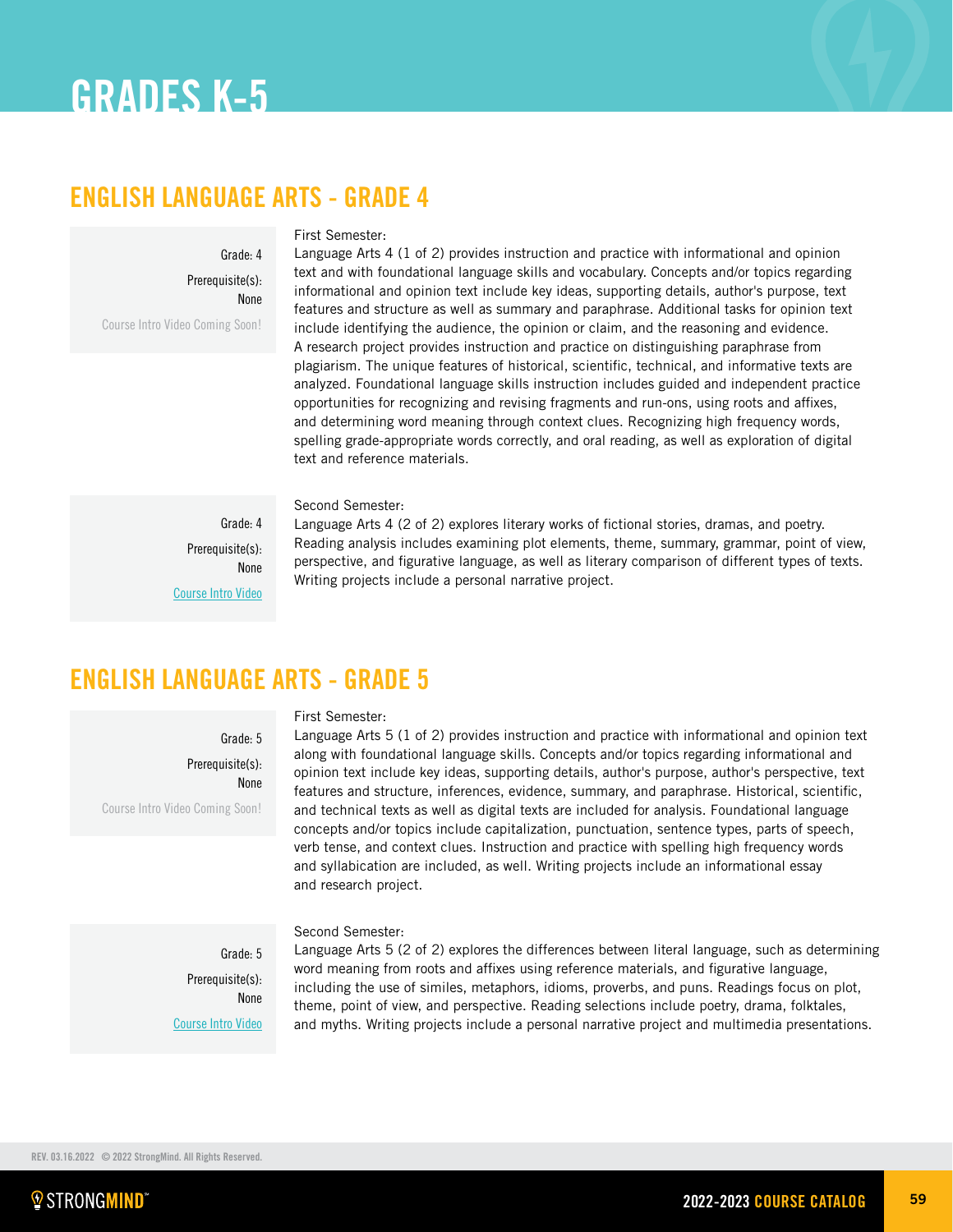## FOUNDATIONS IN READING

## Grades: 1-3

Prerequisite(s): None

Course Intro Video Coming Soon!

Foundations in Reading (1 of 2) reviews reading skills that build a strong foundation for effective reading. Topics include: a review of sounds in words by pronouncing initial, medial vowel, and final phonemes by segmenting and blending phonemes. The course begins with reading onesyllable words and moves onto multi-syllable words, practice decoding words in isolation and in the context of sentences, poems, stories, as well as informational texts. Reading fluency focuses on reading for accuracy, rate, expression, purpose, and understanding.

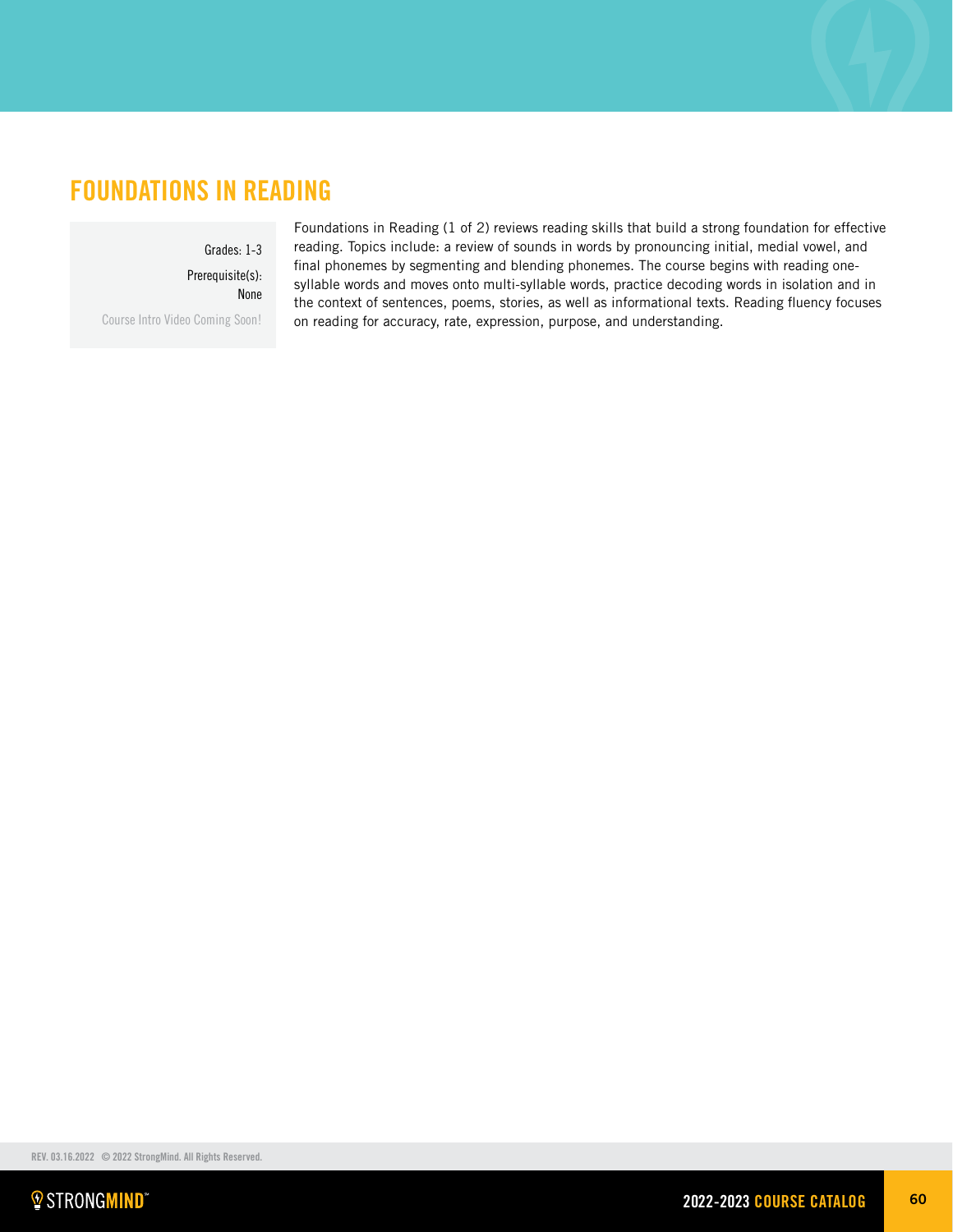# MATHEMATICS - KINDERGARTEN

Grade: K Prerequisite(s): None [Course Intro Video](https://vimeo.com/user62359637/review/556024285/f5e2a9ae8f)

## First Semester:

Mathematics Kindergarten (1 of 2) explores counting, counting objects, number sense, adding and subtracting through 5, geometric shapes, and measurement.The topics includecounting to 40, counting up to 15 objects, modeling numbers with objects, using the number line, adding and subtracting within 5, identifying and sorting flat shapes, understanding which attributes are measurable, and identifying coins.

Grade: K Prerequisite(s): None [Course Intro Video](https://vimeo.com/652139737)

## Second Semester:

Mathematics Kindergarten (2 of 2) explores number sense, counting and comparing numbers, adding and subtracting, geometric shapes, money, and data. The topics include counting to 100, adding and subtracting within 10 using different strategies, identifying groups of 10, ordering numbers on a number line, classifying objects and collecting data using picture graphs, identifying coins, and exploring three-dimensional shapes.

## MATHEMATICS - GRADE 1

Grade: 1 Prerequisite(s): None

## First Semester:

Mathematics 1 (1 of 2) explores number sense and counting skills; operations such as addition and subtraction; measurement; geometry; and data collection. The topics include skip counting; composing and decomposing numbers; strategies for adding and subtracting; word problems; comparing and ordering lengths; identifying coins and their values; classifying two-dimensional shapes based on their attributes; understanding parts of a whole; and collecting data to create bar graphs and picture graphs.

Second Semester:

Grade: 1 Prerequisite(s): None [Course Intro Video](https://vimeo.com/649217613/5d663ded42)

Mathematics 1 (2 of 2) explores number sense and counting skills up to 120, operations such as addition and subtraction within 20, geometry, data collection, money, and telling time. The topics dig deeper into skip counting, finding place value, using strategies to fluently add and subtract within 10, solving addition and subtraction word problems within 20. Topics also include finding the value of a collection of coins, classifying three-dimensional shapes based on their attributes, comparing numbers, collecting data to create bar graphs and picture graphs, telling and writing time to the hour and half-hour.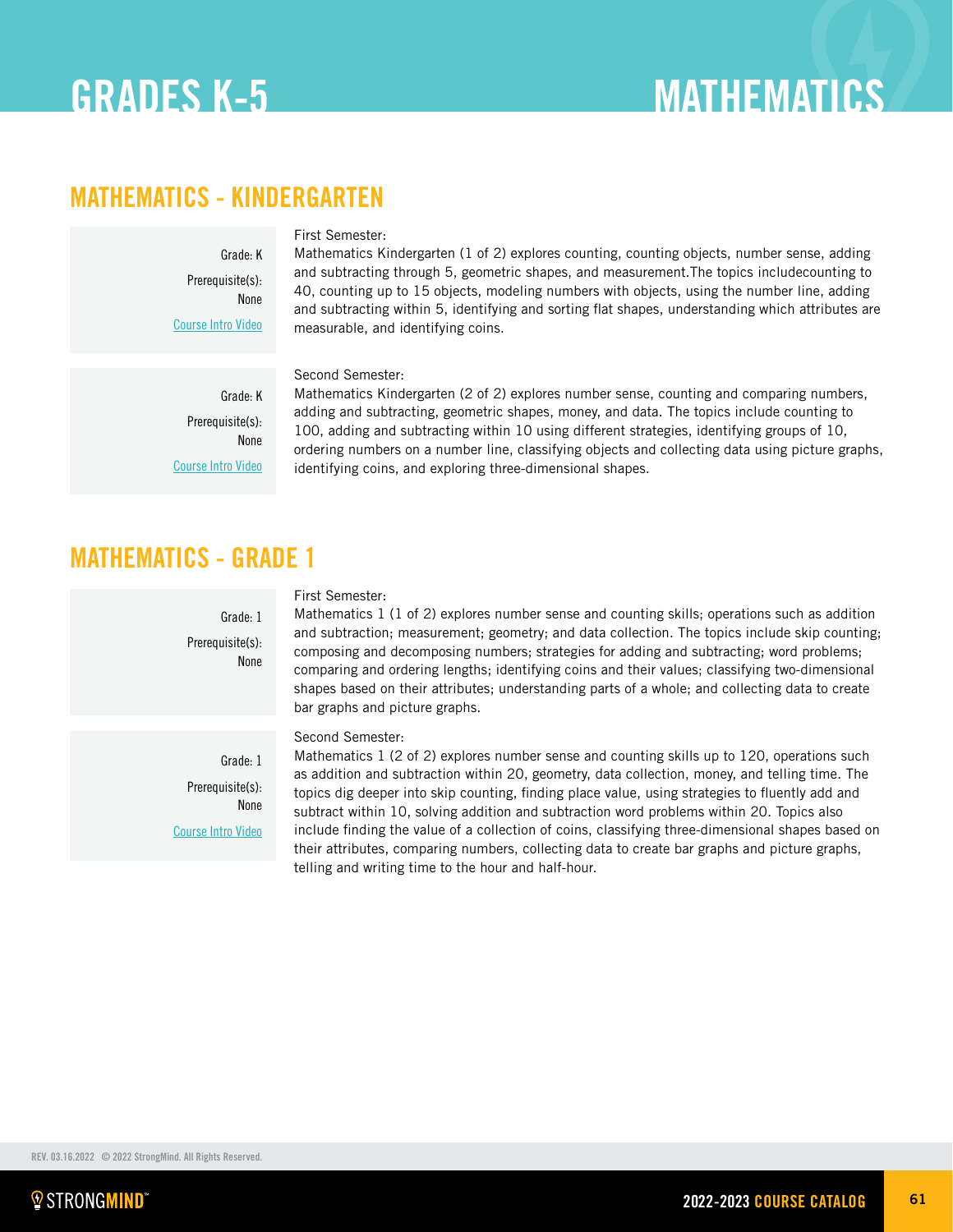## MATHEMATICS - GRADE 2

Grade: 2 Prerequisite(s): None [Course Intro Video](https://vimeo.com/strongmindlearning/review/569899933/82877903c5)

### First Semester:

Mathematics 2 (1 of 2) explores fluently adding and subtracting within 100 using mental strategies; understanding addition and subtraction within 200 using concrete models or drawings and strategies; and applying these addition and subtracting skills in solving one- and multi-step real-world problems; reading and writing numbers up to 1,200 in different forms; counting numbers up to 1,200 in 1s, 5s, 10s, and 100s; plotting, comparing and ordering numbers up to 1,200; and finally building the foundation for multiplication and division by making equal groups of objects.

Grade: 2 Prerequisite(s): None [Course Intro Video](https://vimeo.com/652626644)

## Second Semester:

Mathematics 2 (2 of 2) explores adding and subtracting within 1,000, measuring length, data, geometry, time, money, and economic concepts. The topics include regrouping place values to add and subtract within 1,000, measuring and comparing lengths with different units, adding and subtracting lengths, representing and interpreting data in bar graphs, picture graphs, and line plots. Topics also include recognizing the attributes of two-dimensional and threedimensional shapes, telling and writing time to the nearest minute, adding and subtracting money, and explaining economic concepts such as the role of producers and consumers.

## MATHEMATICS - GRADE 3

## Grade: 3 Prerequisite(s): None [Course Intro Video](https://vimeo.com/strongmindlearning/review/569622590/9397a44c46)

### First Semester:

Mathematics Grade 3 (1 of 2) explores number sense; place values; operations such as addition, subtraction, and multiplication; measurement; and representing data. The topics include exploring numbers up to 100,000; using place value to plot, compare, and order numbers; rounding to the nearest tens and hundreds; using different strategies to add and subtract numbers up to 1,000; multiplication; finding area and perimeter; finding volume in liters and mass in grams and kilograms; using measurement and other data to create scaled pictures and bar graphs; and using scaled pictures and bar graphs to gather information and compare data sets.

Grade: 3 Prerequisite(s): None [Course Intro Video](https://vimeo.com/652696661)

### Second Semester:

Mathematics Grade 3 (2 of 2) explores arithmetic patterns, operations such as multiplication and division, geometry, fractions, perimeter, area, time, measurement, data, and finances. Topics include explaining arithmetic patterns using properties of operations, identifying types of geometric lines, composing and decomposing fractions, generating equivalent fractions, calculating the perimeter of polygons, and using multiplication to solve for area. Topics will also include, reading and writing time to the nearest minute, measuring length in customary units, measuring liquid volume, mass, and temperature, interpreting and representing data on a variety of graphs, and understanding concepts in personal finance.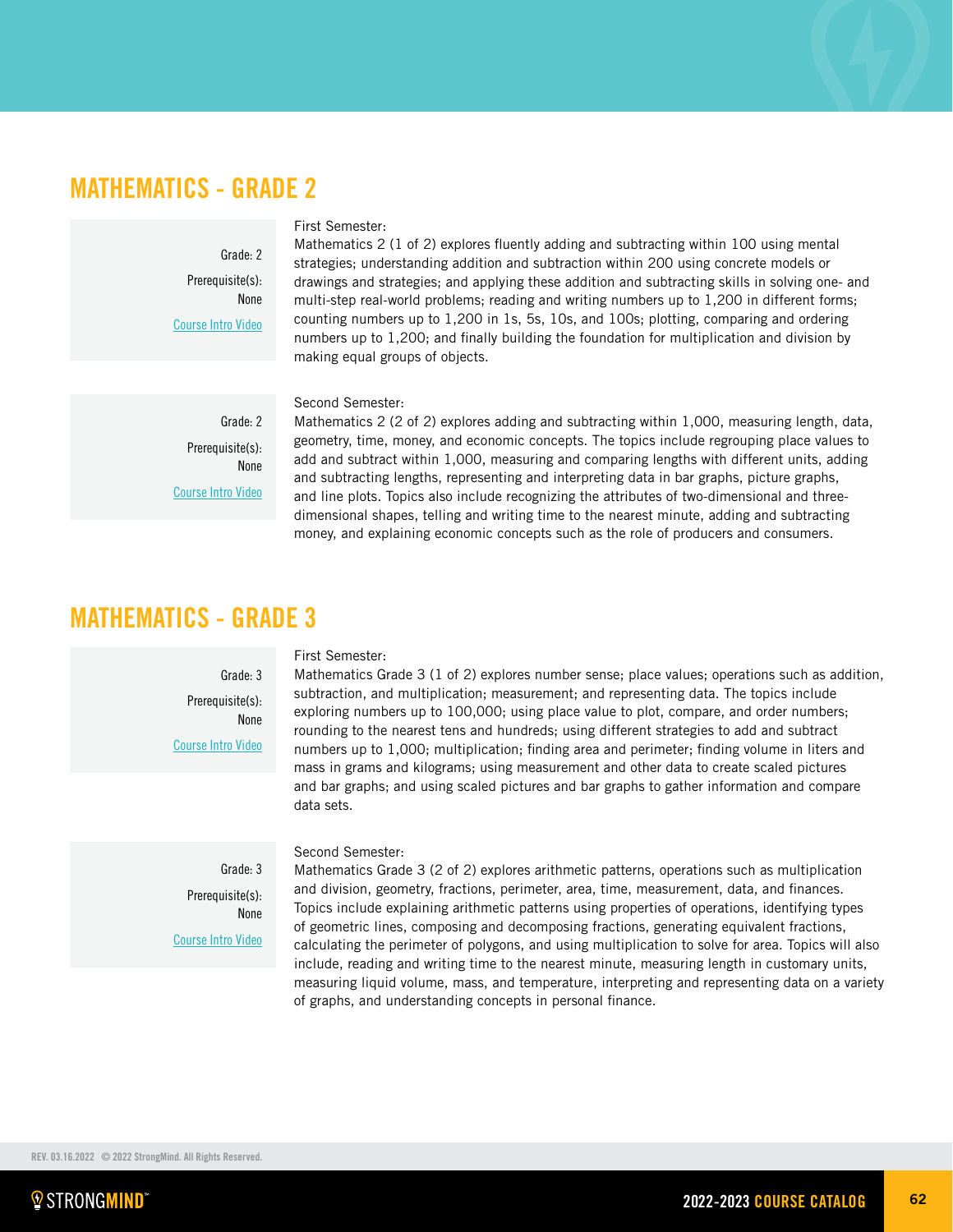## MATHEMATICS - GRADE 4

Grade: 4 Prerequisite(s): None [Course Intro Video](https://vimeo.com/strongmindlearning/review/570068844/2a1c9017fc)

## First Semester:

Mathematics 4th Grade (1 of 2) addresses concepts related to place value, operations with whole numbers and decimals, and data. The instruction covers identifying and using place value for calculations and rounding whole numbers; adding, subtracting, multiplying, and dividing multi-digit whole numbers; adding and subtracting decimals; using operations to solve word problems; representing and interpreting data; and applying mathematical processes and understanding to solve word problems.

Grade: 4 Prerequisite(s): None [Course Intro Video](https://vimeo.com/652116288)

## Second Semester:

Mathematics Grade 4 (2 of 2) focuses on modeling and solving within a variety of topics. These topics include fractions, geometric shapes, angles, and measurement. It explores comparing fractions, converting fractions to decimals, representing fractions on a number line, adding and subtracting fractions and multiplying fractions. The instruction also focuses on identifying geometric shapes and angles and measuring time, length, weight, volume and applying these skills to real world scenarios and word problems.

## MATHEMATICS - GRADE 5

Grade: 5 Prerequisite(s): None [Course Intro Video](https://vimeo.com/strongmindlearning/review/570357924/d6eec008b6)

### First Semester:

Mathematics 5th Grade (1 of 2) addresses concepts related to place value, operations with multi-digit whole numbers, and operations with decimals. The instruction covers identifying and using place value for calculations and rounding decimals; multiplying and dividing multi-digit whole numbers by two-digit numbers; adding, subtracting, multiplying, and dividing decimals; and applying mathematical processes and understanding to solve word problems.

Second Semester:

Grade: 5 Prerequisite(s): None [Course Intro Video](https://vimeo.com/652140382)

Mathematics Grade 5 (2 of 2) explores number sense, geometric principles, data analysis and patterns. Number sense topics include adding, subtracting, multiplying, and dividing fractions. Topics include describing and applying the order of operations to evaluate expressions and solve equations. Geometry topics include finding perimeter and area using two dimensional shapes and finding the volume of a three-dimensional figure. Data analysis includes exploring a variety of graphs and determining the mean, media, mode, and range. The utilizations of models and problem-solving skills repeat throughout this course to apply mathematical reasoning skills to real world scenarios.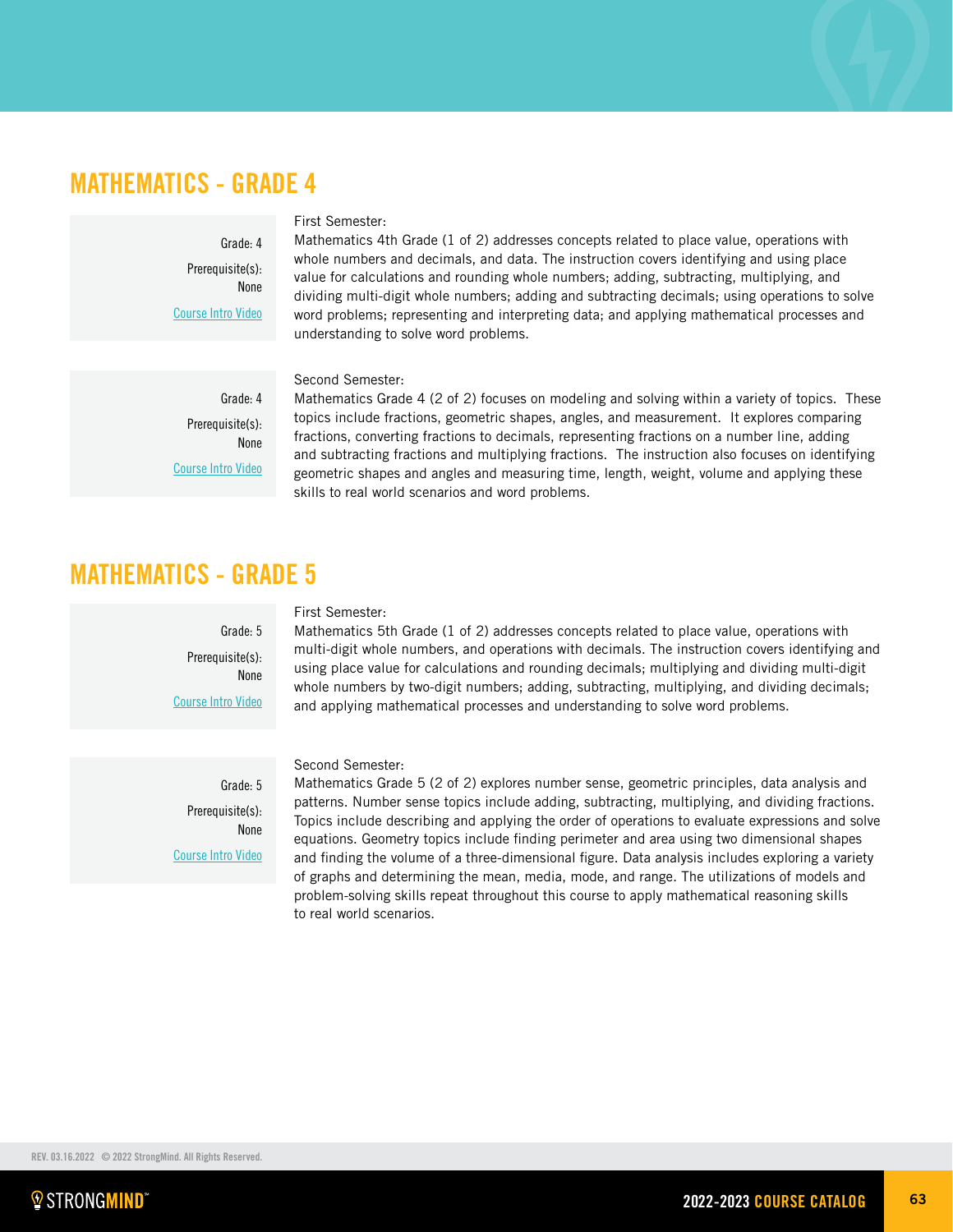# SOCIAL STUDIES - KINDERGARTEN

Grade: K

First Semester:

Prerequisite(s): None Course Intro Video Coming Soon!

Social Studies Kindergarten (1 of 2) explores the roles and responsibilities of students as citizens within the context of civics, geography, economics, and history. Students will also learn about their own culture and how it impacts understanding of oneself and others as well as be introduced to aspects of our National culture.

Grade: K Prerequisite(s): None [Course Intro Video](https://vimeo.com/652629570)

## Second Semester:

Social Studies Kindergarten (2 of 2) explores how to solve problems, the need for rules and laws. and how they help communities. Topics ask students to examine their place in the world and learn about the environment and what it is made up of. Lastly, it will explore American symbols, traditions, and holidays.

# SOCIAL STUDIES - GRADE 1

Grade: 1 Prerequisite(s): None Course Intro Video Coming Soon!

> Grade: 1 Prerequisite(s): None [Course Intro Video](https://vimeo.com/649234107)

### First Semester:

Social Studies 1st Grade (1 of 2) examines how a community functions and how each member contributes to the community for the common good through the study of civics, geography, economics, and history. Students will study their local community and learn about characteristics that define urban, suburban, and rural communities. Democratic principles and participation in government are introduced. Community resources, environment, change over time, and cause/effect are examined.

## Second Semester:

Social Studies 1st Grade (2 of 2) examines the various features, symbols, holidays, leaders of the United States, as well as describing important people of the past. Activities include identifying national, state, and local government leaders and exploring how local government makes and enforces laws. The impact of resources and the environment are explored in terms of how humans live.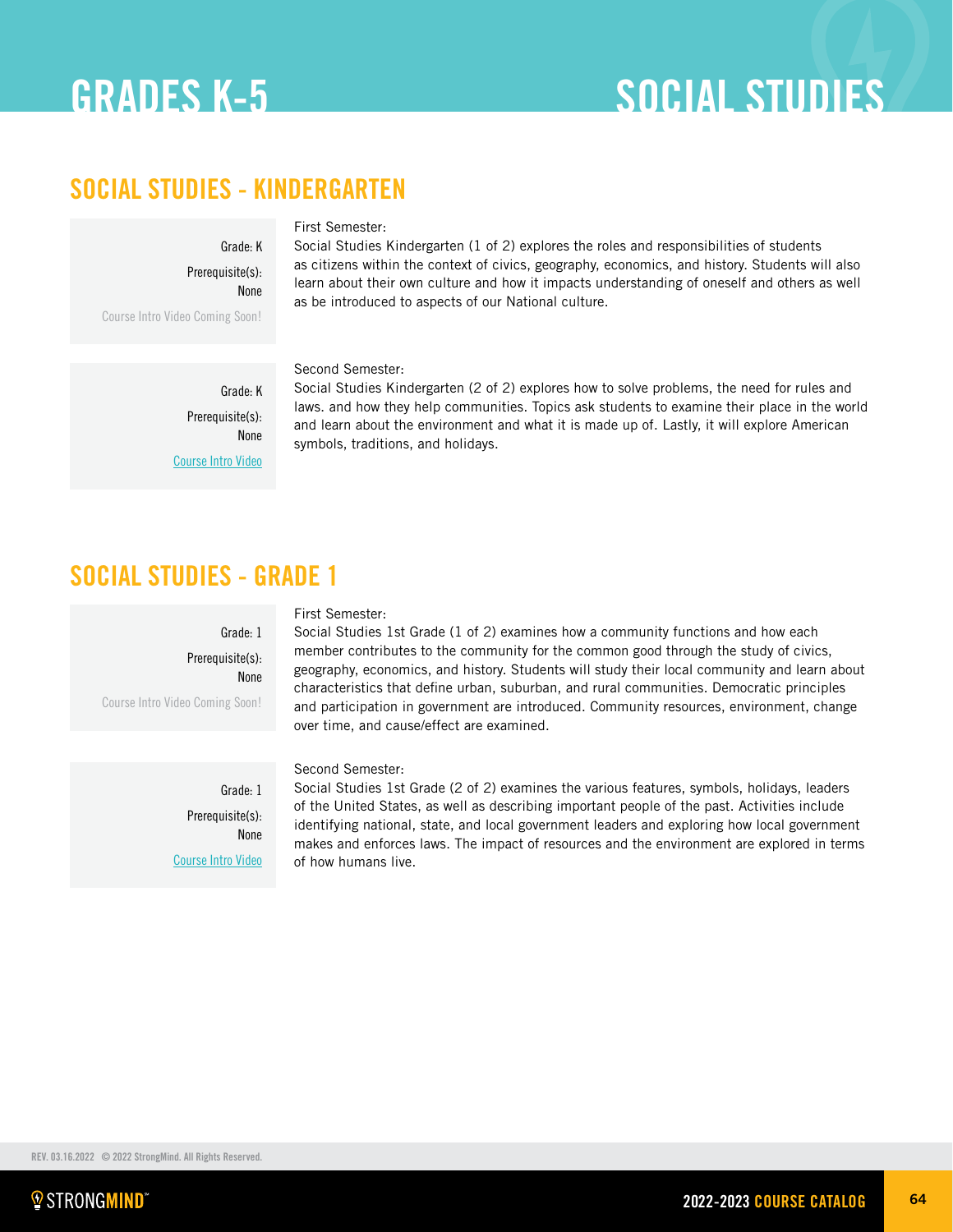## SOCIAL STUDIES - GRADE 2

Grade: 2

First Semester:

Prerequisite(s): None Course Intro Video Coming Soon!

Social Studies 2nd Grade (1 of 2) explores the students' lenses expand to learn how their world is interconnected globally through the study of geography and economics. Students will develop a spatial understanding of the world around them, so they can understand how other cultures and civilizations are interconnected and have influenced who we are as a community, state, and Nation. United States history, world history, and civics will also be taught in a comparative context using various stories from the United States and around the world.

Grade: 2 Prerequisite(s): None [Course Intro Video](https://vimeo.com/649154076)

Social Studies 2nd Grade (2 of 2) examines who producers and consumers are, how the world economy works and what it entails, how the environment affects how humans live, and how humans affect the environment now and through history. Activities include researching how people and groups have protected the environment.

# SOCIAL STUDIES - GRADE 3

## Grade: 3 Prerequisite(s): None

Course Intro Video Coming Soon!

Grade: 3 Prerequisite(s): None [Course Intro Video](https://vimeo.com/652103187)

## First Semester:

Second Semester:

Social Studies 3rd Grade (1 of 2) explores the geography, history, politics, and economics at the local, state, national, and tribal levels. Students will learn about working together as a community, government services, physical and culture features of the North American region, resources, industry, and why people migrate within the United States and to the United States from other countries.

Second Semester:

Social Studies 3rd Grade (2 of 2) explores how to use sources to learn about the First Peoples to construct a narrative of American Indian Nations. Explorations include topics of the Pueblo people, influential people and groups from some states. Activities include making an argument about the past based on reasoning, examples, and details from sources, as well as constructing a narrative of explorers and settlers in the Southwest United States to describe expansion into the West.

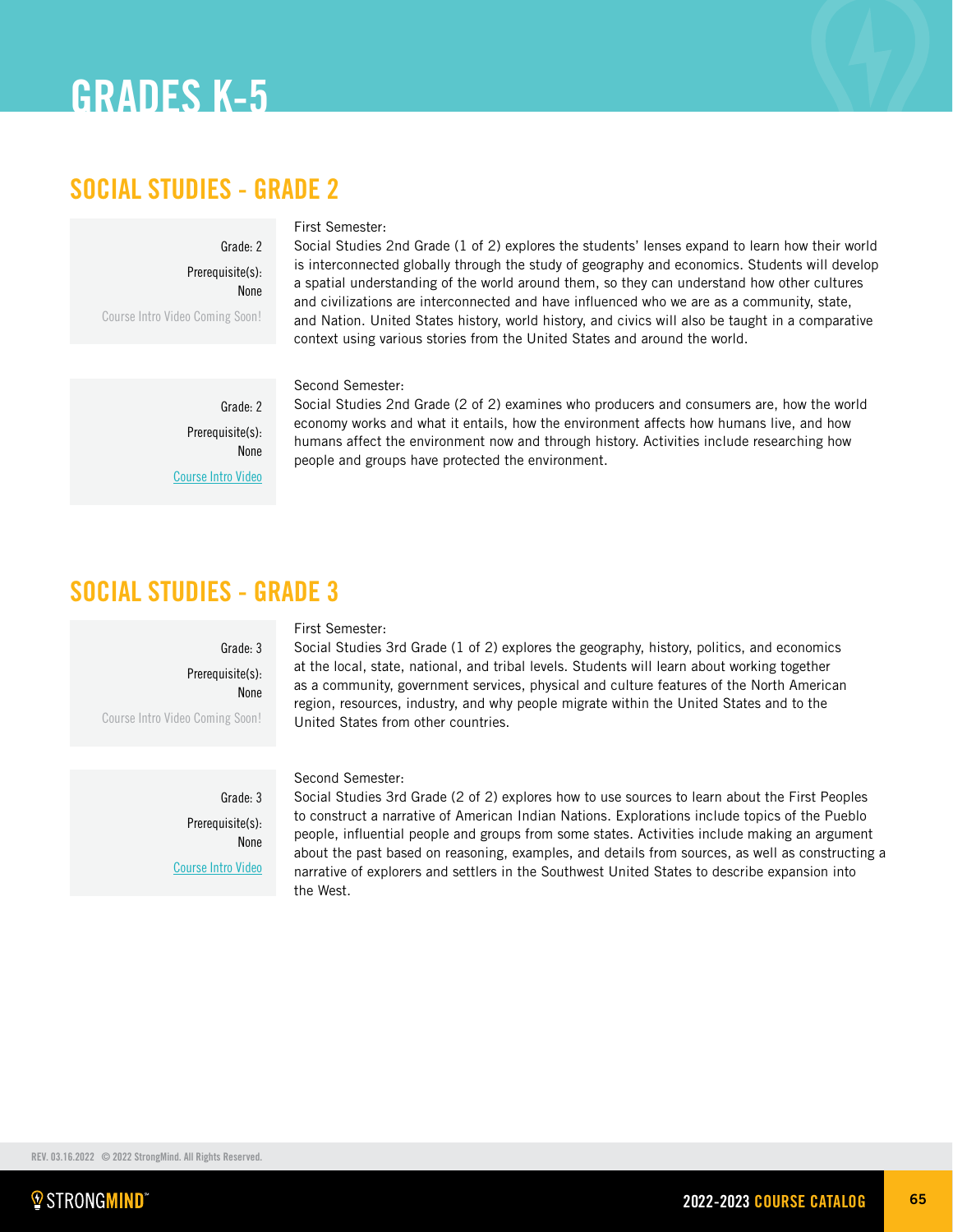## SOCIAL STUDIES - GRADE 4

First Semester:

Prerequisite(s): None Course Intro Video Coming Soon!

Social Studies 4th Grade (1 of 2) examines the earliest periods of America through the study of history, geography, economics, and history. The course includes a study of the settlement patterns, lifestyles, and governments of early American Indian societies. European exploration and settlement of North America, as well as interaction with American Indian groups are explored. Social studies skills are applied, and primary sources, maps, graphs, and timelines are used to analyze these periods of early American history.

Grade: 4 Prerequisite(s): None

Grade: 4

[Course Intro Video](https://vimeo.com/651210700)

## Second Semester:

Social Studies 4th Grade (2 of 2) explores the history, geography and economics associated with the original thirteen colonies of the United States, including topics regarding indentured servitude, culture mixing, and governments. Trade between Europe, Africa, and the Americas is analyzed to understand what was traded and the effects of these trades on the colonies. Finally, the New England Colonies, Middle Colonies, and Southern Colonies re-examined to understand the specific location, economy, government, religion, and culture for each area.

## SOCIAL STUDIES - GRADE 5

## Grade: 5 Prerequisite(s): None

Course Intro Video Coming Soon!

## First Semester:

Social Studies 5th Grade (1 of 2) begins with a study of the causes and effects of the American Revolution, investigate how British taxation following the French and Indian War created the discontent that led colonists to declare independence, and then explores the causes of the drafting of the US Constitution. The articles of the Constitution, the powers of each branch of government, and the citizens' rights protected in the Bill of Rights are examined. Social studies skills are applied, and primary sources, maps, graphs, and timelines are used to analyze this period of United States history.

Second Semester:

Grade: 5 Prerequisite(s): None [Course Intro Video](https://vimeo.com/651204639)

Social Studies 5th Grade (2 of 2) explores United States expansion, The Civil War, Reconstruction, Westward expansion, The Transcontinental Railroad, Economic and Urban Changes, and reform movements. Investigations include key historical events of the topics arranged chronologically, while also refining map skills, working with timelines and graphs, and analyzing causes and effects.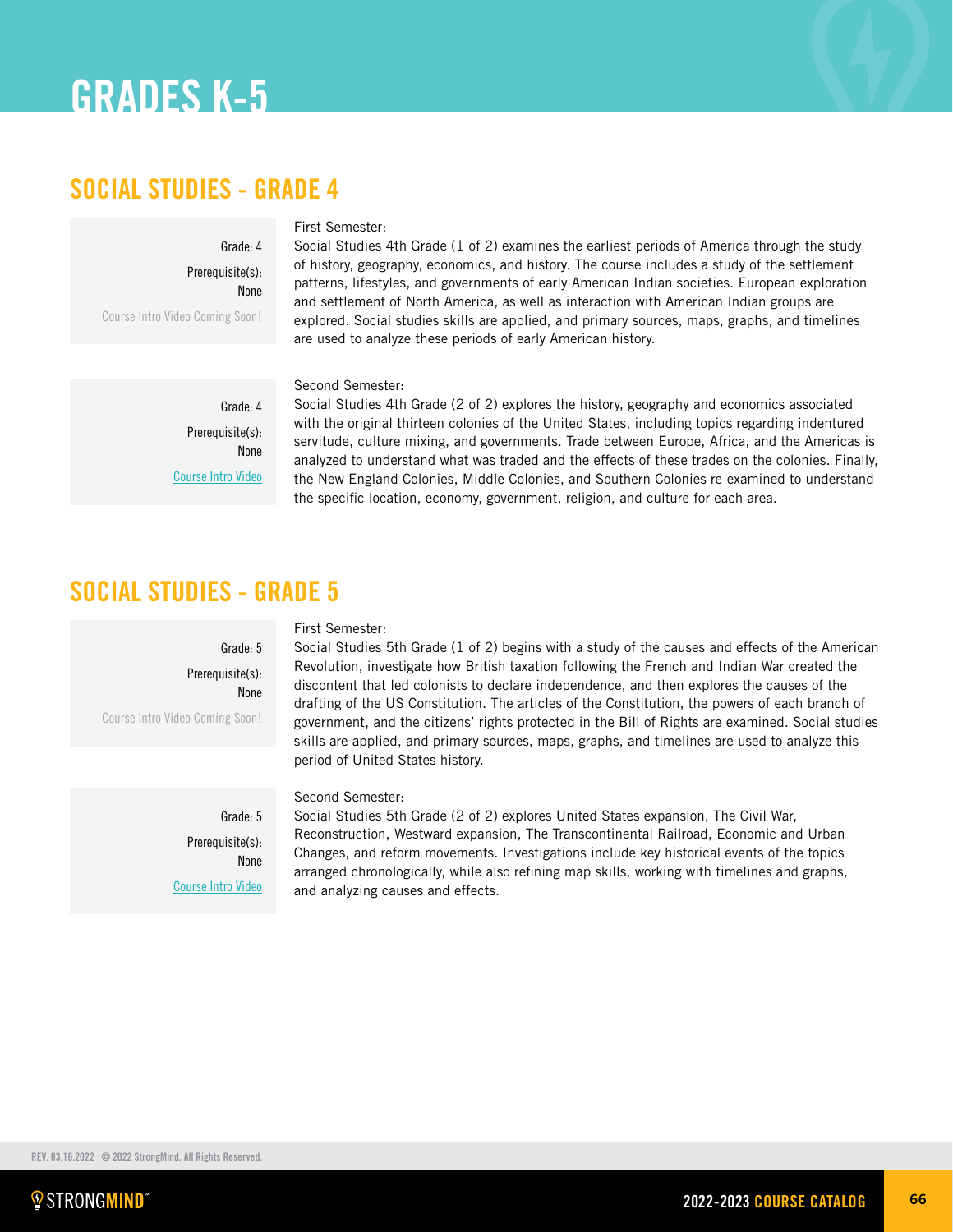# GRADES K-5 SCIENCE

## SCIENCE - KINDERGARTEN

Grade: K

Prerequisite(s): None

Course Intro Video Coming Soon!

## First Semester:

Science K (1 of 2) examines basic scientific processes and methods. Those processes and methods are then used to identify the senses, classify matter, and describe energy, motion, and force. It also explores the engineering design process through designing a structure that will reduce the effects of the Sun on Earth.

Second Semester:

Grade: K Prerequisite(s): None [Course Intro Video](https://vimeo.com/651264652)

Science K (2 of 2) explores key characteristics of plants and animals, and how they work in various settings such as rain forests, deserts, rivers, and oceans. It also explores how plants and animals may change the environment in which they are found. It will explore the components that make up Earth and it will explore the various weather changes.

# SCIENCE - GRADE 1

Grade: 1 Prerequisite(s): None Course Intro Video Coming Soon!

First Semester:

Science 1 (1 of 2) investigates and applies the engineering design process to the concepts of light and sound. The course examines objects based on their properties of matter and compares different life cycles and organisms. Motion, forces, and the flow of energy are also described in the course.

Grade: 1 Prerequisite(s): None [Course Intro Video](https://vimeo.com/652092684)

## Second Semester:

Science 1 (2 of 2) explores how living things stay alive and how plants and animals survive, along with how plants and animals help solve human problems. It describes various objects in the sky such as the Sun, moon, and stars. Lastly, it will explain the changes in daylight in different seasons and weather and describe natural resources.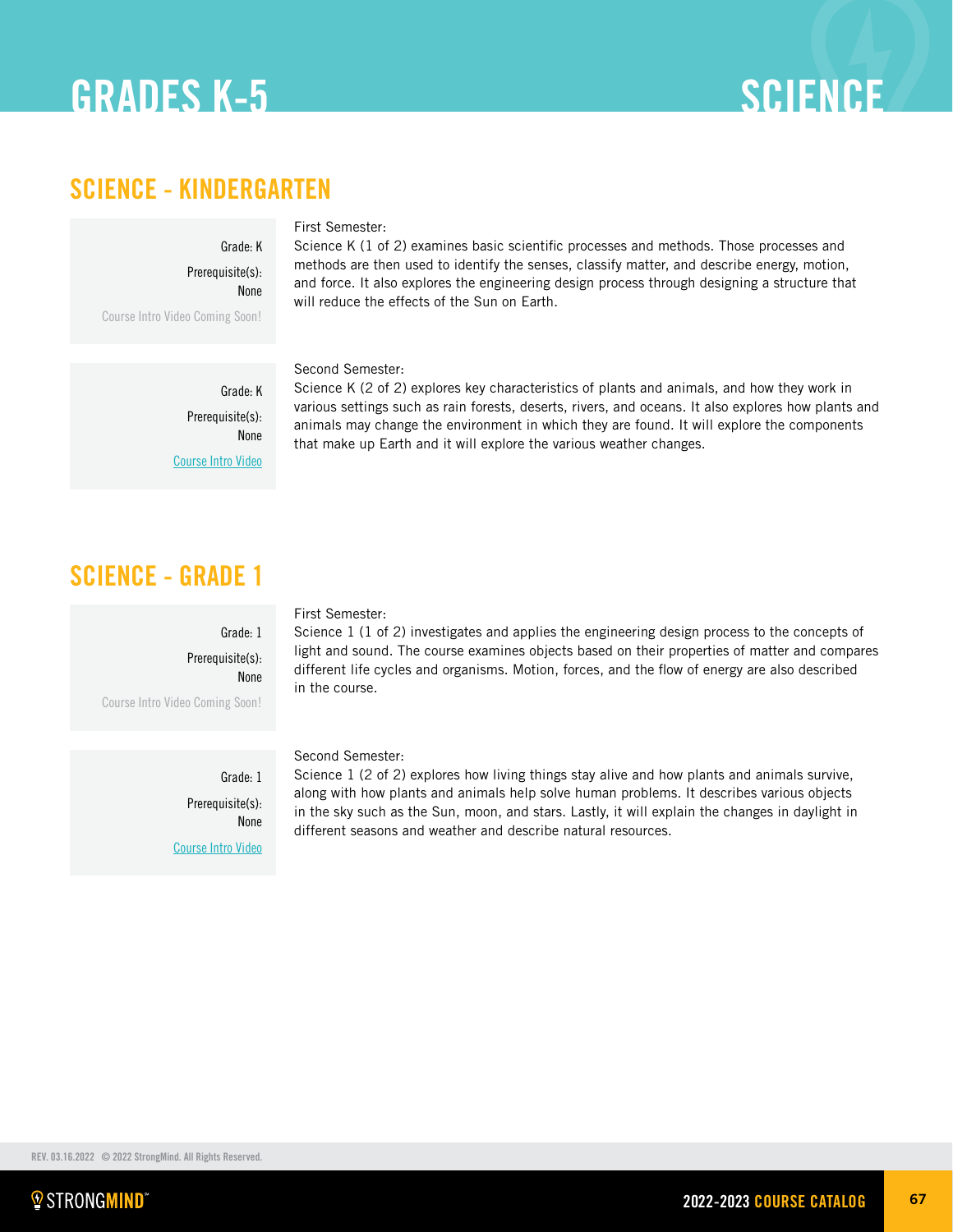# SCIENCE - GRADE 2

Course Intro Video Coming Soon!

## First Semester:

Science 2 (1 of 2) digs deeper into the methods and tools scientists use. It explores the needs, life cycle, traits, and structures of plants and animals. That knowledge is then used to design a solution to a problem that will be tested and revised. Knowledge on matter, energy, motion, and forces is also gained through small experiments.

Grade: 2 Prerequisite(s):

[Course Intro Video](https://vimeo.com/651327030)

None

Grade: 2

Prerequisite(s): None

### Second Semester:

Science 2 (2 of 2) explores the structures of the human body, compares living things in different environments, and digs deeper into natural resources. Explorations include: the different types of landforms, bodies of water, and how to map both landforms and bodies of water. The course examines how changes are made to Earth's surfaces through weathering, erosion, earthquakes, volcanoes, hurricanes and floods. It digs deeper into the weather, seasons, and objects in the sky such as the Sun and moon.

# SCIENCE - GRADE 3

Grade: 3 Prerequisite(s): None Course Intro Video Coming Soon!

> Grade: 3 Prerequisite(s): None [Course Intro Video](https://vimeo.com/651657547)

## First Semester:

Science 3 (1 of 2) examines the states, properties, and changes that happen to matter. It also explores the forms of energy, investigates concepts of electricity and magnetism, and describes motion and forces. Knowledge of all these concepts lead to exploring the technological advancements that improve everyone's lives

### Second Semester:

Science 3 (2 of 2) investigates plants and animals, and how traits are passed from parent to offspring. It examines how plants are sorted into flowering and nonflowering categories. Animal characteristics are described and sorted into major groups based on key characteristics. Topics include climate and weather, our solar system, and natural resources.

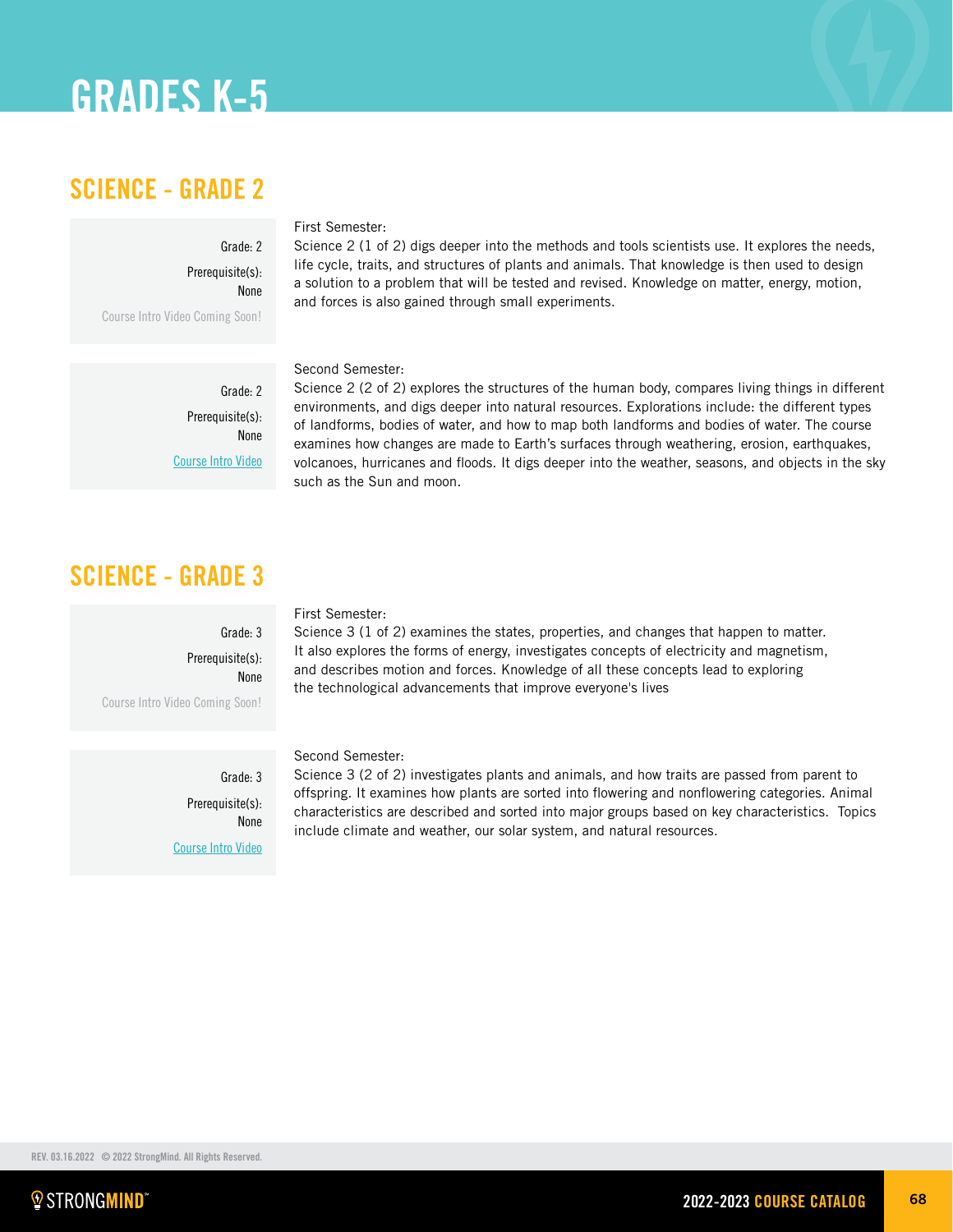# SCIENCE - GRADE 4

## First Semester:

Prerequisite(s): None Course Intro Video Coming Soon!

Grade: 4

Science 4 (1 of 2) examines the scientific method, solving problems through engineering, matter, energy and magnetism. It will also explore space including Earth's place and movement, as well as the different planets and objects in our solar system.

Second Semester: Grade: 4

Prerequisite(s): None [Course Intro Video](https://player.vimeo.com/video/652929443)

Science 4 (2 of 2) examines plant and animal organisms, specifically their structures, functions, heredity, and adaptations, as well as their relationship to their environment. Finally, it explores planet Earth. Topics include rock formations, soil properties, fossil fuels, how the Earth's surface is shaped, Earth's features and systems, and how the Earth impacts humans.

# SCIENCE - GRADE 5

Grade: 5 Prerequisite(s): None Course Intro Video Coming Soon!

> Grade: 5 Prerequisite(s): None [Course Intro Video](https://vimeo.com/652110077)

## First Semester:

Science 5 (1 of 2) identifies important scientific discoveries and the scientific method, describes the engineering design process, and explains different types of technology found in everyday life. It also examines matter, energy, forces, magnetism, and concludes with explaining astronomy and the solar system.

Second Semester:

Science 5 (2 of 2) investigates structures and functions of organisms, ecology and evolution, Earth's spheres, the geosphere, engineering and natural resources, and the Sun, Moon and Earth Systems. Activities include identifying plant and animal anatomy, explaining the flow of matter, describing climate change, evolution, weathering and erosion, seasons and the moon cycle, predicting, modeling, and observing across these topics to draw conclusions.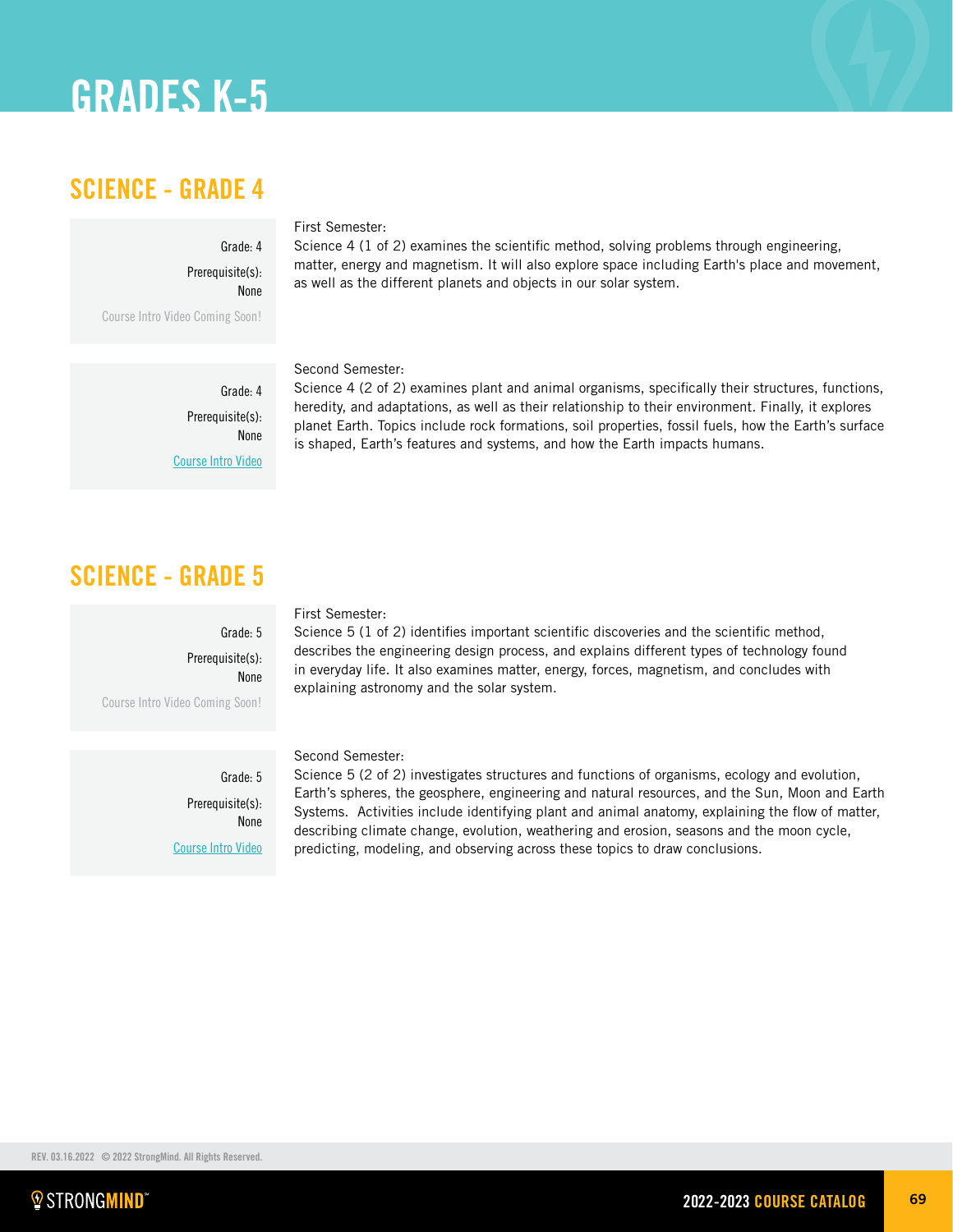# **ELECTIVES**

# ART - GRADE 1



Grade: 1 Prerequisite(s): None

Course Intro Video Coming Soon!

Art Grade 1 (1 of 1) explores the basic tools, elements, and principles of visual art. The course explores art forms such as drawing, painting, sculpture, and photography. Topics include lines, shapes, patterns, color, texture, balance, imagery, symbol, and subject matter. In addition to examining how visual art can represent a culture, the course explores why artworks and museums are important to the community. The course concludes with critiquing visual artworks and determining what gives art value.

# ART - GRADE 2

| Grade: 2                        | $\mathcal{L}$ |
|---------------------------------|---------------|
| Prerequisite(s):<br><b>None</b> |               |
| Course Intro Video Coming Soon! |               |

Art Grade 2 (1 of 1) explores the tools, elements, and principles of visual art from different cultures. The course explores art forms such as drawing, sketching, architecture, painting, sculpture, photography, and textile art. Topics include lines, shapes, patterns, balance, movement, rhythm, mood, repetition, expression, emphasis, theme, and solving design issues. The course concludes with the importance of community art and how to repurpose objects to create something new.

# ART - GRADE 3

Grade: 3 Prerequisite(s): None Course Intro Video Coming Soon!  $\odot$ 

Art Grade 3 (1 of 1) explores the tools, elements, and principles of visual art from different cultures. The course explores interpreting messages in art forms such as drawing, sketching, architecture, painting, illustration, sculpture, photography, and textile art. Topics include lines, shapes, patterns, balance, movement, rhythm, mood, repetition, expression, emphasis, theme, and solving design issues. The course projects and portfolio encourage evaluation of personal, professional, and community art.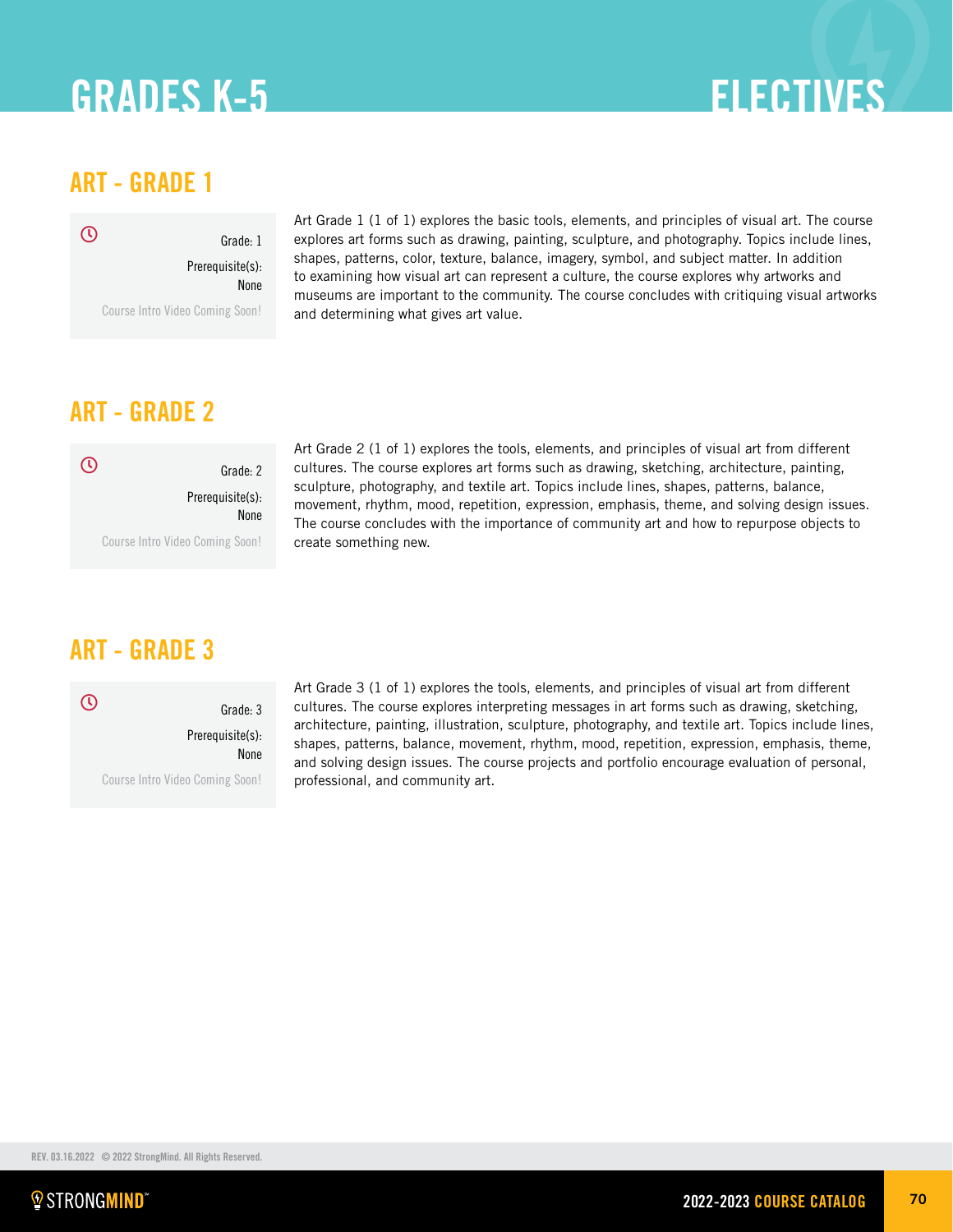# SCRATCH CODING

 $\overline{O}$ 

Prerequisite(s): None

Grades: 3-8

Course Intro Video Coming Soon!

Scratch Coding (1 of 1) introduces the basics and logic of programming language in Scratch. Topics include introducing and using the different tools in Scratch; creating programs that include loops, variables, lists, or conditionals; and identifying and fixing errors in a program. The course concludes with putting the tools and concepts altogether to create a larger program.

# KEYBOARDING



The keyboarding course is appropriate for elementary and middle school students. The curriculum introduces new keys by rows where students first learn the middle row, then the top row and the bottom row of the keyboard. The content is designed with a strong focus on sight and high frequency words. This course assumes no keyboarding experience and will guide them through the keyboard.

# COMPUTER APPLICATIONS

 $\odot$ 

*Available early December 2022!* Grades: 4-8

Prerequisite(s): None Course Intro Video Coming Soon!

REV. 03.16.2022 © 2022 StrongMind. All Rights Reserved.